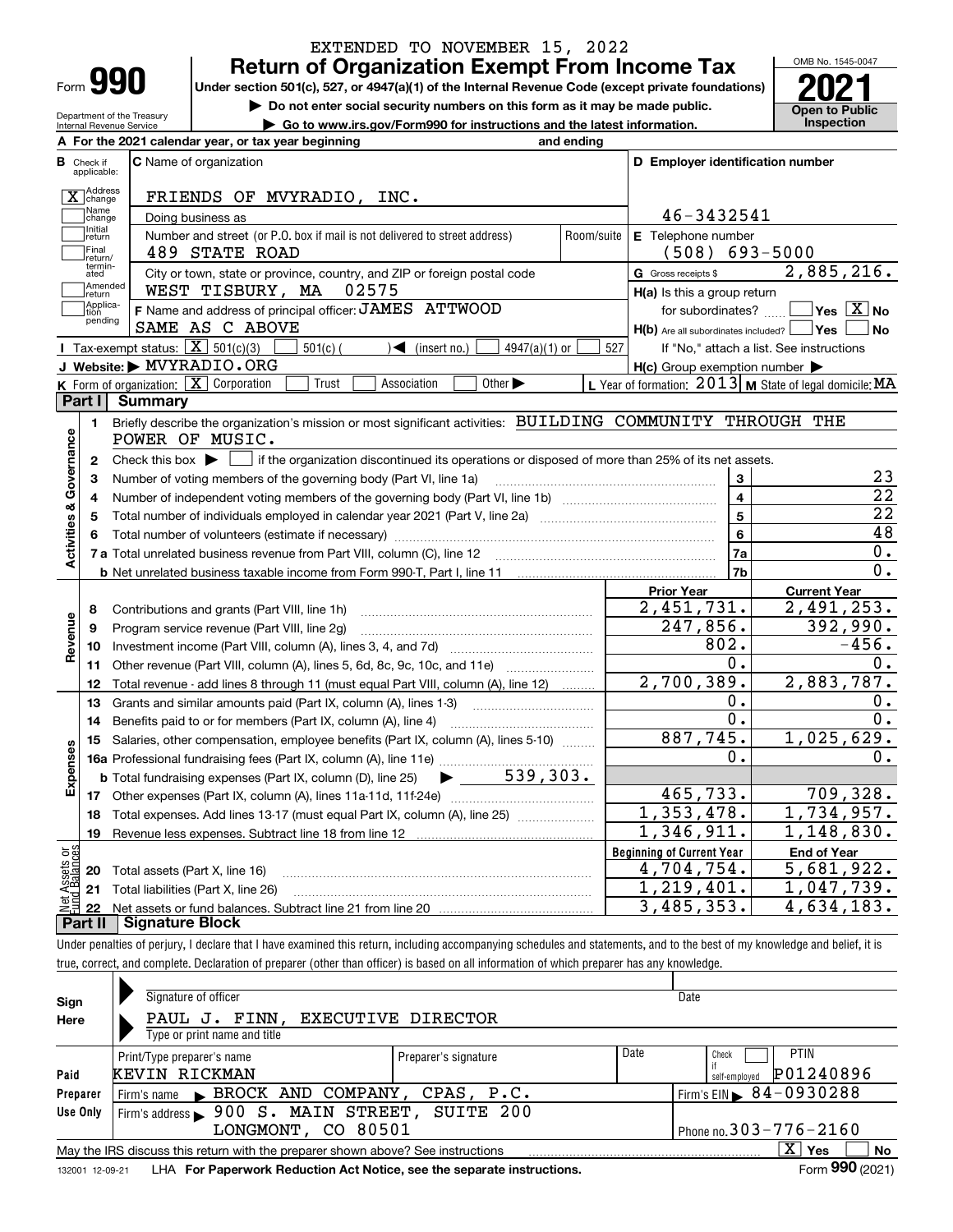|              | 46-3432541<br>FRIENDS OF MVYRADIO, INC.<br>Page 2<br>Form 990 (2021)<br><b>Statement of Program Service Accomplishments</b><br>Part III      |
|--------------|----------------------------------------------------------------------------------------------------------------------------------------------|
|              |                                                                                                                                              |
|              | $\overline{\text{X}}$                                                                                                                        |
| 1            | Briefly describe the organization's mission:<br>MVYRADIO ASPIRES TO REFLECT MARTHA'S VINEYARD AND THE REGION IN MUSIC,                       |
|              | NEWS, CULTURE AND COMMUNITY. MVYRADIO EMBRACES ITS LOCAL, REGIONAL AND                                                                       |
|              | WORLDWIDE ROOTS THROUGH ITS INDEPENDENT FORMAT, AND USES CONTEMPORARY                                                                        |
|              | MEDIA AND COMMUNITY ENGAGEMENT TO ENRICH THE LIVES OF OUR AUDIENCE.                                                                          |
| $\mathbf{2}$ | Did the organization undertake any significant program services during the year which were not listed on the                                 |
|              | Yes $\boxed{X}$ No<br>prior Form 990 or 990-EZ?                                                                                              |
|              | If "Yes," describe these new services on Schedule O.                                                                                         |
| 3            | Yes $\boxed{X}$ No<br>Did the organization cease conducting, or make significant changes in how it conducts, any program services?           |
|              | If "Yes," describe these changes on Schedule O.                                                                                              |
| 4            | Describe the organization's program service accomplishments for each of its three largest program services, as measured by expenses.         |
|              | Section 501(c)(3) and 501(c)(4) organizations are required to report the amount of grants and allocations to others, the total expenses, and |
|              |                                                                                                                                              |
|              | revenue, if any, for each program service reported.                                                                                          |
| 4a -         | $761,050.$ including grants of \$<br>392,990.<br>) (Revenue \$<br>(Code:<br>(Expenses \$                                                     |
|              | PROGRAMMING: THE STATION PROVIDED LOCAL AND NATIONAL NEWS AND                                                                                |
|              | BROADCASTS PUBLIC SERVICE ANNOUNCEMENTS FOR LOCAL NONPROFIT                                                                                  |
|              | ORGANIZATIONS. THE STATION PRODUCED FIVE LOCALLY FOCUSED FEATURE                                                                             |
|              | PROGRAMS INCLUDING "THE VINEYARD CURRENT"<br>A WEEKLY NEWS SHOW THAT HAS                                                                     |
|              | WON A MASSACHUSETTS BROADCASTERS ASSOCIATION AWARD FOR<br>6 STRAIGHT                                                                         |
|              | YEARS. THROUGH OUR LOCALLY PRODUCED PROGRAMS, HUNDREDS OF LOCAL                                                                              |
|              | INDIVIDUALS AND ORGANIZATIONS ARE GIVEN A VOICE ON THE AIR.                                                                                  |
|              |                                                                                                                                              |
|              | "THE CAPE COD CURRENT" WHICH EXPLORES ISSUES AND PEOPLE OF<br>IN 2021,                                                                       |
|              |                                                                                                                                              |
|              | CAPE COD, EXPANDED FROM A MONTHLY PROGRAM TO A WEEKLY PROGRAM.                                                                               |
|              |                                                                                                                                              |
|              | "LET'S DO BETTER: A<br>STATION HELD ITS FIRST FORUM SERIES, CALLED<br>THE                                                                    |
| 4b           | $194,869$ . including grants of \$<br>) (Expenses \$<br>) (Revenue \$<br>(Code:                                                              |
|              | BROADCASTING: WMVY CAN BE HEARD ON 88.7 FM ON MARTHA'S VINEYARD, 96.5                                                                        |
|              | FM IN NEWPORT. WMVY CAN ALSO BE HEARD ON A VARIETY OF STREAMING                                                                              |
|              | DEVICES.                                                                                                                                     |
|              |                                                                                                                                              |
|              |                                                                                                                                              |
|              |                                                                                                                                              |
|              |                                                                                                                                              |
|              |                                                                                                                                              |
|              |                                                                                                                                              |
|              |                                                                                                                                              |
|              |                                                                                                                                              |
|              |                                                                                                                                              |
|              |                                                                                                                                              |
| 4с           | ) (Revenue \$<br>) (Expenses \$<br>including grants of \$<br>(Code:                                                                          |
|              |                                                                                                                                              |
|              |                                                                                                                                              |
|              |                                                                                                                                              |
|              |                                                                                                                                              |
|              |                                                                                                                                              |
|              |                                                                                                                                              |
|              |                                                                                                                                              |
|              |                                                                                                                                              |
|              |                                                                                                                                              |
|              |                                                                                                                                              |
|              |                                                                                                                                              |
|              |                                                                                                                                              |
|              |                                                                                                                                              |
| 4d           | Other program services (Describe on Schedule O.)                                                                                             |
|              | (Expenses \$<br>including grants of \$<br>(Revenue \$                                                                                        |
| 4е           | 955, 919.<br>Total program service expenses                                                                                                  |
|              | Form 990 (2021)                                                                                                                              |
|              | SEE SCHEDIILE O FOR CONTINUATION(S)                                                                                                          |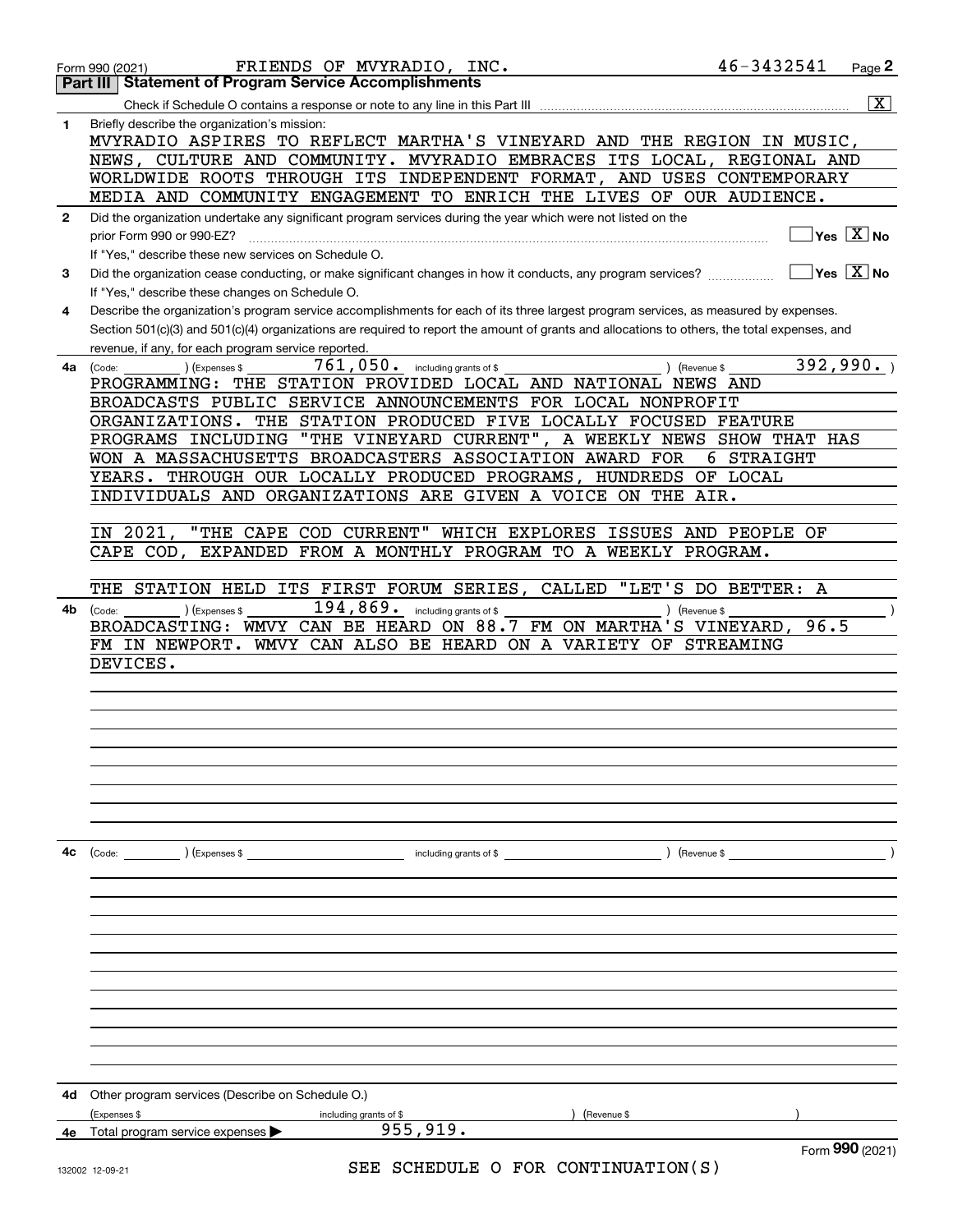|  | Form 990 (2021) |
|--|-----------------|

|     |                                                                                                                                   |                 |   | Yes   No    |
|-----|-----------------------------------------------------------------------------------------------------------------------------------|-----------------|---|-------------|
| 1   | Is the organization described in section $501(c)(3)$ or $4947(a)(1)$ (other than a private foundation)?                           |                 |   |             |
|     |                                                                                                                                   | 1               | х |             |
| 2   |                                                                                                                                   | $\overline{2}$  | X |             |
| 3   | Did the organization engage in direct or indirect political campaign activities on behalf of or in opposition to candidates for   |                 |   |             |
|     |                                                                                                                                   | 3               |   | x           |
| 4   | Section 501(c)(3) organizations. Did the organization engage in lobbying activities, or have a section 501(h) election in effect  |                 |   |             |
|     |                                                                                                                                   | 4               |   | x           |
| 5   | Is the organization a section 501(c)(4), 501(c)(5), or 501(c)(6) organization that receives membership dues, assessments, or      |                 |   |             |
|     |                                                                                                                                   | 5               |   | x           |
| 6   | Did the organization maintain any donor advised funds or any similar funds or accounts for which donors have the right to         |                 |   |             |
|     | provide advice on the distribution or investment of amounts in such funds or accounts? If "Yes," complete Schedule D, Part I      | 6               |   | x           |
| 7   | Did the organization receive or hold a conservation easement, including easements to preserve open space,                         |                 |   |             |
|     |                                                                                                                                   | $\overline{7}$  |   | x           |
| 8   | Did the organization maintain collections of works of art, historical treasures, or other similar assets? If "Yes," complete      |                 |   |             |
|     |                                                                                                                                   | 8               |   | x           |
| 9   | Did the organization report an amount in Part X, line 21, for escrow or custodial account liability, serve as a custodian for     |                 |   |             |
|     | amounts not listed in Part X; or provide credit counseling, debt management, credit repair, or debt negotiation services?         |                 |   |             |
|     |                                                                                                                                   | 9               |   | x           |
| 10  | Did the organization, directly or through a related organization, hold assets in donor-restricted endowments                      |                 |   |             |
|     |                                                                                                                                   | 10              |   | x           |
| 11  | If the organization's answer to any of the following questions is "Yes," then complete Schedule D, Parts VI, VII, VIII, IX, or X, |                 |   |             |
|     | as applicable.                                                                                                                    |                 |   |             |
|     | Did the organization report an amount for land, buildings, and equipment in Part X, line 10? If "Yes," complete Schedule D,       |                 | х |             |
|     |                                                                                                                                   | 11a             |   |             |
| b   | Did the organization report an amount for investments - other securities in Part X, line 12, that is 5% or more of its total      |                 |   | x           |
|     |                                                                                                                                   | 11 <sub>b</sub> |   |             |
|     | c Did the organization report an amount for investments - program related in Part X, line 13, that is 5% or more of its total     | 11c             |   | x           |
|     | d Did the organization report an amount for other assets in Part X, line 15, that is 5% or more of its total assets reported in   |                 |   |             |
|     |                                                                                                                                   | 11d             |   | х           |
|     |                                                                                                                                   | 11e             |   | $\mathbf X$ |
| f   | Did the organization's separate or consolidated financial statements for the tax year include a footnote that addresses           |                 |   |             |
|     | the organization's liability for uncertain tax positions under FIN 48 (ASC 740)? If "Yes," complete Schedule D, Part X            | 11f             |   | x           |
|     | 12a Did the organization obtain separate, independent audited financial statements for the tax year? If "Yes," complete           |                 |   |             |
|     |                                                                                                                                   | 12a             | х |             |
|     | <b>b</b> Was the organization included in consolidated, independent audited financial statements for the tax year?                |                 |   |             |
|     | If "Yes," and if the organization answered "No" to line 12a, then completing Schedule D, Parts XI and XII is optional             | 12 <sub>b</sub> |   | 47          |
| 13  |                                                                                                                                   | 13              |   | X           |
| 14a | Did the organization maintain an office, employees, or agents outside of the United States?                                       | 14a             |   | X           |
| b   | Did the organization have aggregate revenues or expenses of more than \$10,000 from grantmaking, fundraising, business,           |                 |   |             |
|     | investment, and program service activities outside the United States, or aggregate foreign investments valued at \$100,000        |                 |   |             |
|     |                                                                                                                                   | 14b             |   | x           |
| 15  | Did the organization report on Part IX, column (A), line 3, more than \$5,000 of grants or other assistance to or for any         |                 |   |             |
|     |                                                                                                                                   | 15              |   | x           |
| 16  | Did the organization report on Part IX, column (A), line 3, more than \$5,000 of aggregate grants or other assistance to          |                 |   |             |
|     |                                                                                                                                   | 16              |   | x           |
| 17  | Did the organization report a total of more than \$15,000 of expenses for professional fundraising services on Part IX,           |                 |   |             |
|     |                                                                                                                                   | 17              |   | x           |
| 18  | Did the organization report more than \$15,000 total of fundraising event gross income and contributions on Part VIII, lines      |                 |   |             |
|     |                                                                                                                                   | 18              |   | x           |
| 19  | Did the organization report more than \$15,000 of gross income from gaming activities on Part VIII, line 9a? If "Yes."            |                 |   |             |
|     |                                                                                                                                   | 19              |   | x           |
| 20a |                                                                                                                                   | 20a             |   | X           |
| b   | If "Yes" to line 20a, did the organization attach a copy of its audited financial statements to this return?                      | 20 <sub>b</sub> |   |             |
| 21  | Did the organization report more than \$5,000 of grants or other assistance to any domestic organization or                       |                 |   |             |
|     |                                                                                                                                   | 21              |   | x           |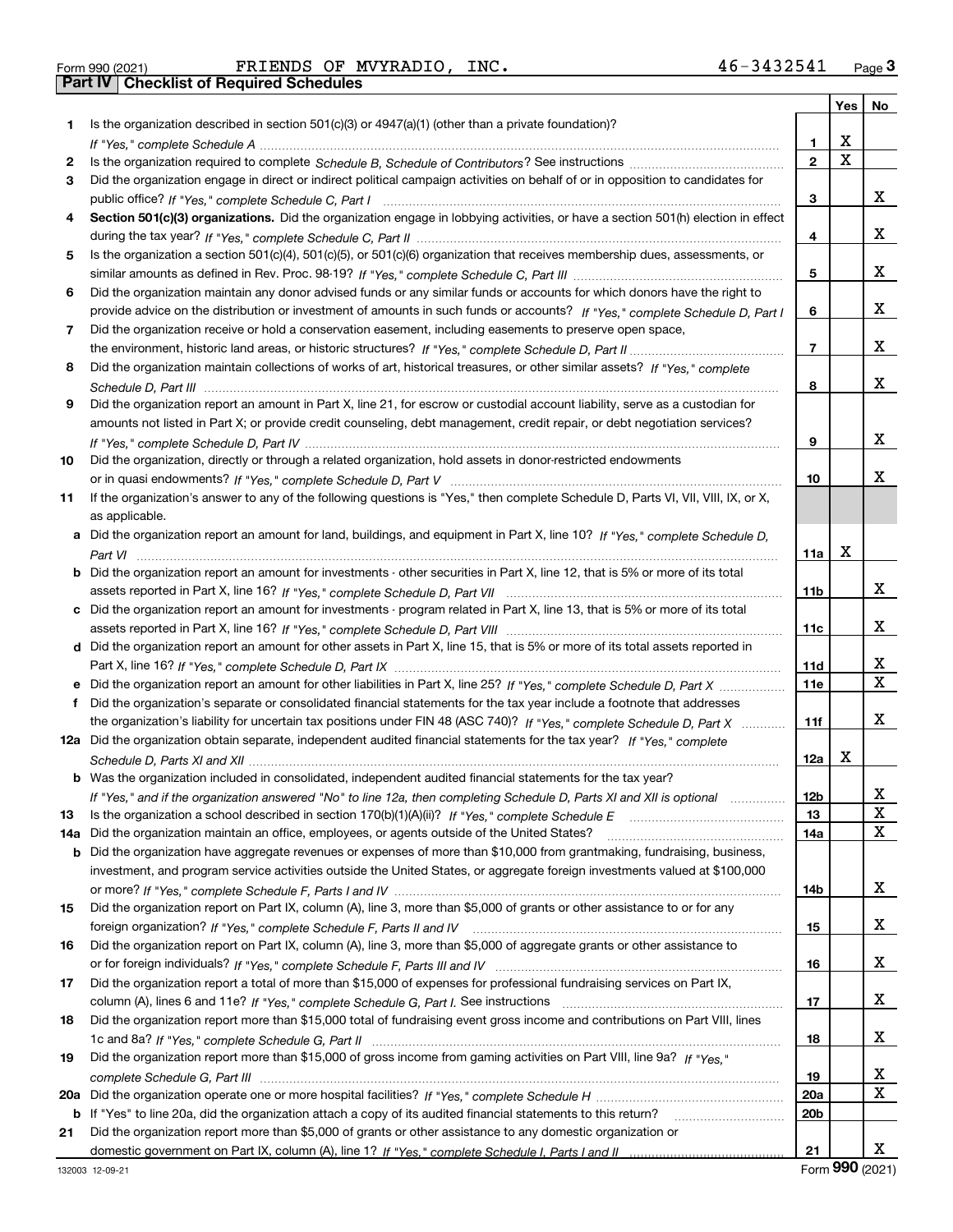|  | Form 990 (2021) |
|--|-----------------|
|  |                 |

*(continued)*

|               |                                                                                                                                                                                                   |                 | Yes | No |
|---------------|---------------------------------------------------------------------------------------------------------------------------------------------------------------------------------------------------|-----------------|-----|----|
| 22            | Did the organization report more than \$5,000 of grants or other assistance to or for domestic individuals on                                                                                     |                 |     |    |
|               |                                                                                                                                                                                                   | 22              |     | x  |
| 23            | Did the organization answer "Yes" to Part VII, Section A, line 3, 4, or 5, about compensation of the organization's current                                                                       |                 |     |    |
|               | and former officers, directors, trustees, key employees, and highest compensated employees? If "Yes," complete                                                                                    |                 |     |    |
|               | Schedule J                                                                                                                                                                                        | 23              |     | х  |
|               | 24a Did the organization have a tax-exempt bond issue with an outstanding principal amount of more than \$100,000 as of the                                                                       |                 |     |    |
|               | last day of the year, that was issued after December 31, 2002? If "Yes," answer lines 24b through 24d and complete                                                                                |                 |     |    |
|               |                                                                                                                                                                                                   | 24a             |     | х  |
|               | <b>b</b> Did the organization invest any proceeds of tax-exempt bonds beyond a temporary period exception?                                                                                        | 24 <sub>b</sub> |     |    |
|               | c Did the organization maintain an escrow account other than a refunding escrow at any time during the year to defease                                                                            |                 |     |    |
|               | any tax-exempt bonds?                                                                                                                                                                             | 24c             |     |    |
|               |                                                                                                                                                                                                   | 24d             |     |    |
|               | 25a Section 501(c)(3), 501(c)(4), and 501(c)(29) organizations. Did the organization engage in an excess benefit                                                                                  |                 |     |    |
|               |                                                                                                                                                                                                   | 25a             |     | х  |
|               | b Is the organization aware that it engaged in an excess benefit transaction with a disqualified person in a prior year, and                                                                      |                 |     |    |
|               | that the transaction has not been reported on any of the organization's prior Forms 990 or 990-EZ? If "Yes," complete                                                                             |                 |     |    |
|               | Schedule L, Part I                                                                                                                                                                                | 25 <sub>b</sub> |     | х  |
| 26            | Did the organization report any amount on Part X, line 5 or 22, for receivables from or payables to any current                                                                                   |                 |     |    |
|               | or former officer, director, trustee, key employee, creator or founder, substantial contributor, or 35%                                                                                           |                 |     |    |
|               | controlled entity or family member of any of these persons? If "Yes," complete Schedule L, Part II                                                                                                | 26              | х   |    |
| 27            | Did the organization provide a grant or other assistance to any current or former officer, director, trustee, key employee,                                                                       |                 |     |    |
|               | creator or founder, substantial contributor or employee thereof, a grant selection committee member, or to a 35% controlled                                                                       |                 |     | х  |
|               | entity (including an employee thereof) or family member of any of these persons? If "Yes," complete Schedule L, Part III                                                                          | 27              |     |    |
| 28            | Was the organization a party to a business transaction with one of the following parties (see the Schedule L, Part IV,                                                                            |                 |     |    |
|               | instructions for applicable filing thresholds, conditions, and exceptions):<br>a A current or former officer, director, trustee, key employee, creator or founder, or substantial contributor? If |                 |     |    |
|               |                                                                                                                                                                                                   | 28a             |     | х  |
|               |                                                                                                                                                                                                   | 28 <sub>b</sub> |     | X  |
|               | c A 35% controlled entity of one or more individuals and/or organizations described in line 28a or 28b? If                                                                                        |                 |     |    |
|               |                                                                                                                                                                                                   | 28c             |     | х  |
| 29            |                                                                                                                                                                                                   | 29              | x   |    |
| 30            | Did the organization receive contributions of art, historical treasures, or other similar assets, or qualified conservation                                                                       |                 |     |    |
|               |                                                                                                                                                                                                   | 30              |     | х  |
| 31            | Did the organization liquidate, terminate, or dissolve and cease operations? If "Yes," complete Schedule N, Part I                                                                                | 31              |     | X  |
| 32            | Did the organization sell, exchange, dispose of, or transfer more than 25% of its net assets? If "Yes," complete                                                                                  |                 |     |    |
|               | Schedule N, Part II                                                                                                                                                                               | 32              |     | х  |
| 33            | Did the organization own 100% of an entity disregarded as separate from the organization under Regulations                                                                                        |                 |     |    |
|               |                                                                                                                                                                                                   | 33              |     | х  |
| 34            | Was the organization related to any tax-exempt or taxable entity? If "Yes," complete Schedule R, Part II, III, or IV, and                                                                         |                 |     |    |
|               |                                                                                                                                                                                                   | 34              |     | x  |
|               | 35a Did the organization have a controlled entity within the meaning of section 512(b)(13)?                                                                                                       | <b>35a</b>      |     | х  |
|               | <b>b</b> If "Yes" to line 35a, did the organization receive any payment from or engage in any transaction with a controlled entity                                                                |                 |     |    |
|               |                                                                                                                                                                                                   | 35b             |     |    |
| 36            | Section 501(c)(3) organizations. Did the organization make any transfers to an exempt non-charitable related organization?                                                                        |                 |     |    |
|               |                                                                                                                                                                                                   | 36              |     | x  |
| 37            | Did the organization conduct more than 5% of its activities through an entity that is not a related organization                                                                                  |                 |     |    |
|               |                                                                                                                                                                                                   | 37              |     | x  |
| 38            | Did the organization complete Schedule O and provide explanations on Schedule O for Part VI, lines 11b and 19?                                                                                    |                 |     |    |
|               | Note: All Form 990 filers are required to complete Schedule O                                                                                                                                     | 38              | х   |    |
| <b>Part V</b> | <b>Statements Regarding Other IRS Filings and Tax Compliance</b>                                                                                                                                  |                 |     |    |
|               | Check if Schedule O contains a response or note to any line in this Part V                                                                                                                        |                 |     |    |
|               |                                                                                                                                                                                                   |                 | Yes | No |
|               | 1a<br>0                                                                                                                                                                                           |                 |     |    |
|               | <b>b</b> Enter the number of Forms W-2G included on line 1a. Enter -0- if not applicable<br>1b                                                                                                    |                 |     |    |
| c             | Did the organization comply with backup withholding rules for reportable payments to vendors and reportable gaming                                                                                | 1c              | х   |    |
|               |                                                                                                                                                                                                   |                 |     |    |

Form (2021) **990**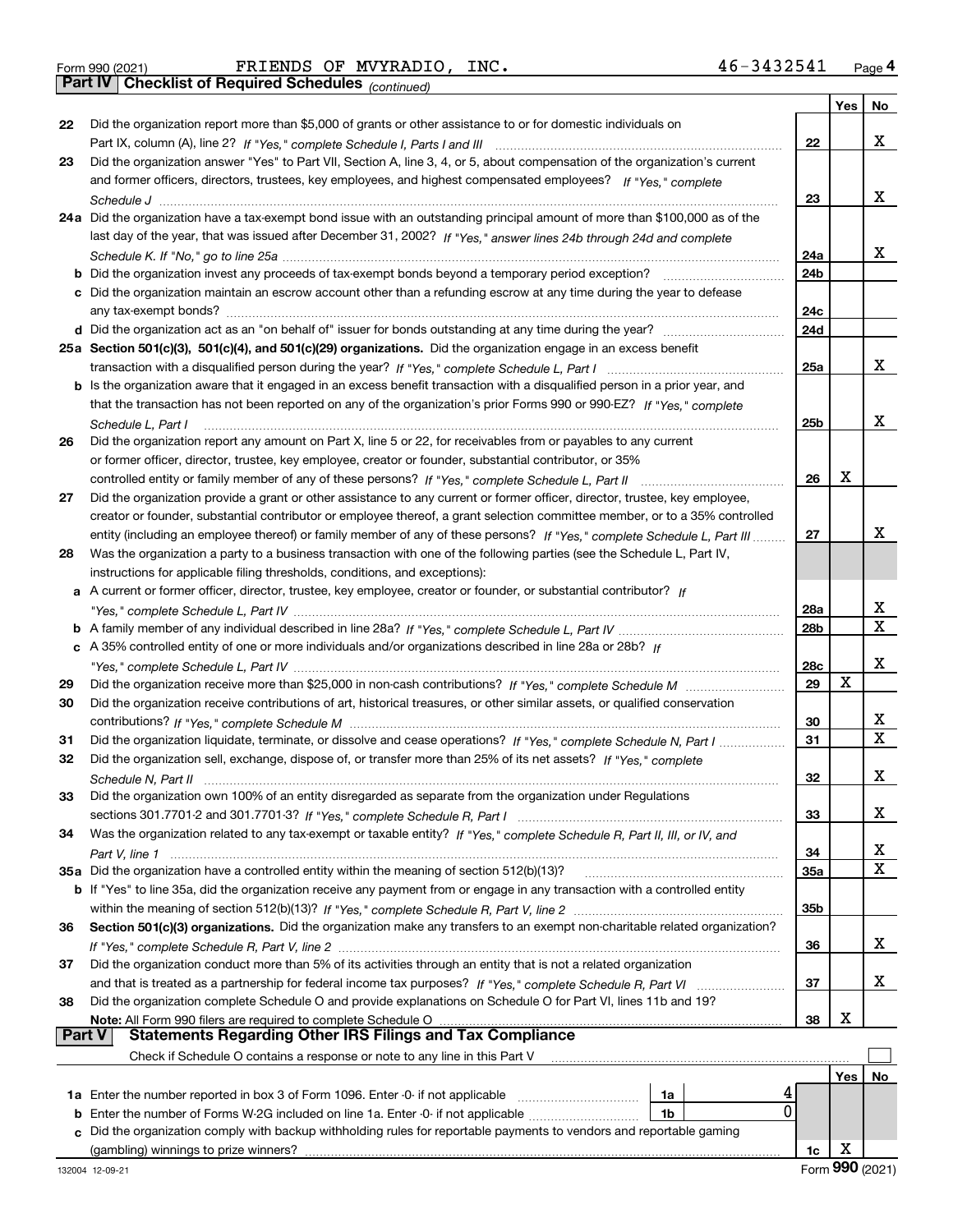|               | 46-3432541<br>FRIENDS OF MVYRADIO, INC.<br>Form 990 (2021)                                                                                      |                |     | Page 5      |
|---------------|-------------------------------------------------------------------------------------------------------------------------------------------------|----------------|-----|-------------|
| <b>Part V</b> | Statements Regarding Other IRS Filings and Tax Compliance (continued)                                                                           |                |     |             |
|               |                                                                                                                                                 |                | Yes | No          |
|               | 2a Enter the number of employees reported on Form W-3, Transmittal of Wage and Tax Statements,                                                  |                |     |             |
|               | filed for the calendar year ending with or within the year covered by this return<br>2a                                                         | 22             |     |             |
|               |                                                                                                                                                 | 2 <sub>b</sub> | X   |             |
|               | Note: If the sum of lines 1a and 2a is greater than 250, you may be required to $e$ -file. See instructions. $\ldots$                           |                |     |             |
|               | 3a Did the organization have unrelated business gross income of \$1,000 or more during the year?                                                | 3a             |     | х           |
|               | <b>b</b> If "Yes," has it filed a Form 990-T for this year? If "No" to line 3b, provide an explanation on Schedule O                            | 3 <sub>b</sub> |     |             |
|               | 4a At any time during the calendar year, did the organization have an interest in, or a signature or other authority over, a                    |                |     |             |
|               |                                                                                                                                                 | 4a             |     | х           |
|               | <b>b</b> If "Yes," enter the name of the foreign country $\triangleright$                                                                       |                |     |             |
|               | See instructions for filing requirements for FinCEN Form 114, Report of Foreign Bank and Financial Accounts (FBAR).                             |                |     |             |
|               | 5a Was the organization a party to a prohibited tax shelter transaction at any time during the tax year?                                        | 5a             |     | х           |
| b             |                                                                                                                                                 | 5 <sub>b</sub> |     | $\mathbf x$ |
| с             |                                                                                                                                                 | 5c             |     |             |
|               | 6a Does the organization have annual gross receipts that are normally greater than \$100,000, and did the organization solicit                  |                |     |             |
|               | any contributions that were not tax deductible as charitable contributions?                                                                     | 6a             |     | х           |
|               | <b>b</b> If "Yes," did the organization include with every solicitation an express statement that such contributions or gifts                   |                |     |             |
|               | were not tax deductible?                                                                                                                        | 6b             |     |             |
| 7             | Organizations that may receive deductible contributions under section 170(c).                                                                   |                |     |             |
| a             | Did the organization receive a payment in excess of \$75 made partly as a contribution and partly for goods and services provided to the payor? | 7a             | х   |             |
| b             | If "Yes," did the organization notify the donor of the value of the goods or services provided?                                                 | 7b             | X   |             |
| c             | Did the organization sell, exchange, or otherwise dispose of tangible personal property for which it was required                               |                |     |             |
|               | to file Form 8282?                                                                                                                              | 7c             |     | х           |
|               | 7d<br>d If "Yes," indicate the number of Forms 8282 filed during the year                                                                       |                |     |             |
| е             | Did the organization receive any funds, directly or indirectly, to pay premiums on a personal benefit contract?                                 | 7e             |     |             |
| Ť.            | Did the organization, during the year, pay premiums, directly or indirectly, on a personal benefit contract?                                    | 7f             |     |             |
| g             | If the organization received a contribution of qualified intellectual property, did the organization file Form 8899 as required?                | 7g             |     |             |
| h             | If the organization received a contribution of cars, boats, airplanes, or other vehicles, did the organization file a Form 1098-C?              | 7h             |     |             |
| 8             | Sponsoring organizations maintaining donor advised funds. Did a donor advised fund maintained by the                                            |                |     |             |
|               | sponsoring organization have excess business holdings at any time during the year?                                                              | 8              |     |             |
| 9             | Sponsoring organizations maintaining donor advised funds.                                                                                       |                |     |             |
| а             | Did the sponsoring organization make any taxable distributions under section 4966?                                                              | 9а<br>9b       |     |             |
| b             | Did the sponsoring organization make a distribution to a donor, donor advisor, or related person?<br>Section 501(c)(7) organizations. Enter:    |                |     |             |
| 10            | 10a<br>Initiation fees and capital contributions included on Part VIII, line 12                                                                 |                |     |             |
| a<br>b        | Gross receipts, included on Form 990, Part VIII, line 12, for public use of club facilities<br>10b                                              |                |     |             |
| 11            | Section 501(c)(12) organizations. Enter:                                                                                                        |                |     |             |
| а             | 11a                                                                                                                                             |                |     |             |
| b             | Gross income from other sources. (Do not net amounts due or paid to other sources against                                                       |                |     |             |
|               | amounts due or received from them.)<br>11b                                                                                                      |                |     |             |
|               | 12a Section 4947(a)(1) non-exempt charitable trusts. Is the organization filing Form 990 in lieu of Form 1041?                                  | 12a            |     |             |
| b             | If "Yes," enter the amount of tax-exempt interest received or accrued during the year<br>12b                                                    |                |     |             |
| 13            | Section 501(c)(29) qualified nonprofit health insurance issuers.                                                                                |                |     |             |
|               | <b>a</b> Is the organization licensed to issue qualified health plans in more than one state?                                                   | 13а            |     |             |
|               | Note: See the instructions for additional information the organization must report on Schedule O.                                               |                |     |             |
|               | <b>b</b> Enter the amount of reserves the organization is required to maintain by the states in which the                                       |                |     |             |
|               | 13b                                                                                                                                             |                |     |             |
| c             | 13с                                                                                                                                             |                |     |             |
| 14a           | Did the organization receive any payments for indoor tanning services during the tax year?                                                      | 14a            |     | X           |
| b             |                                                                                                                                                 | 14b            |     |             |
| 15            | Is the organization subject to the section 4960 tax on payment(s) of more than \$1,000,000 in remuneration or                                   |                |     |             |
|               |                                                                                                                                                 | 15             |     | х           |
|               | If "Yes," see the instructions and file Form 4720, Schedule N.                                                                                  |                |     |             |
| 16            | Is the organization an educational institution subject to the section 4968 excise tax on net investment income?<br>.                            | 16             |     | х           |
|               | If "Yes," complete Form 4720, Schedule O.                                                                                                       |                |     |             |
| 17            | Section 501(c)(21) organizations. Did the trust, any disqualified person, or mine operator engage in any                                        |                |     |             |
|               |                                                                                                                                                 | 17             |     |             |
|               | If "Yes," complete Form 6069.                                                                                                                   |                |     |             |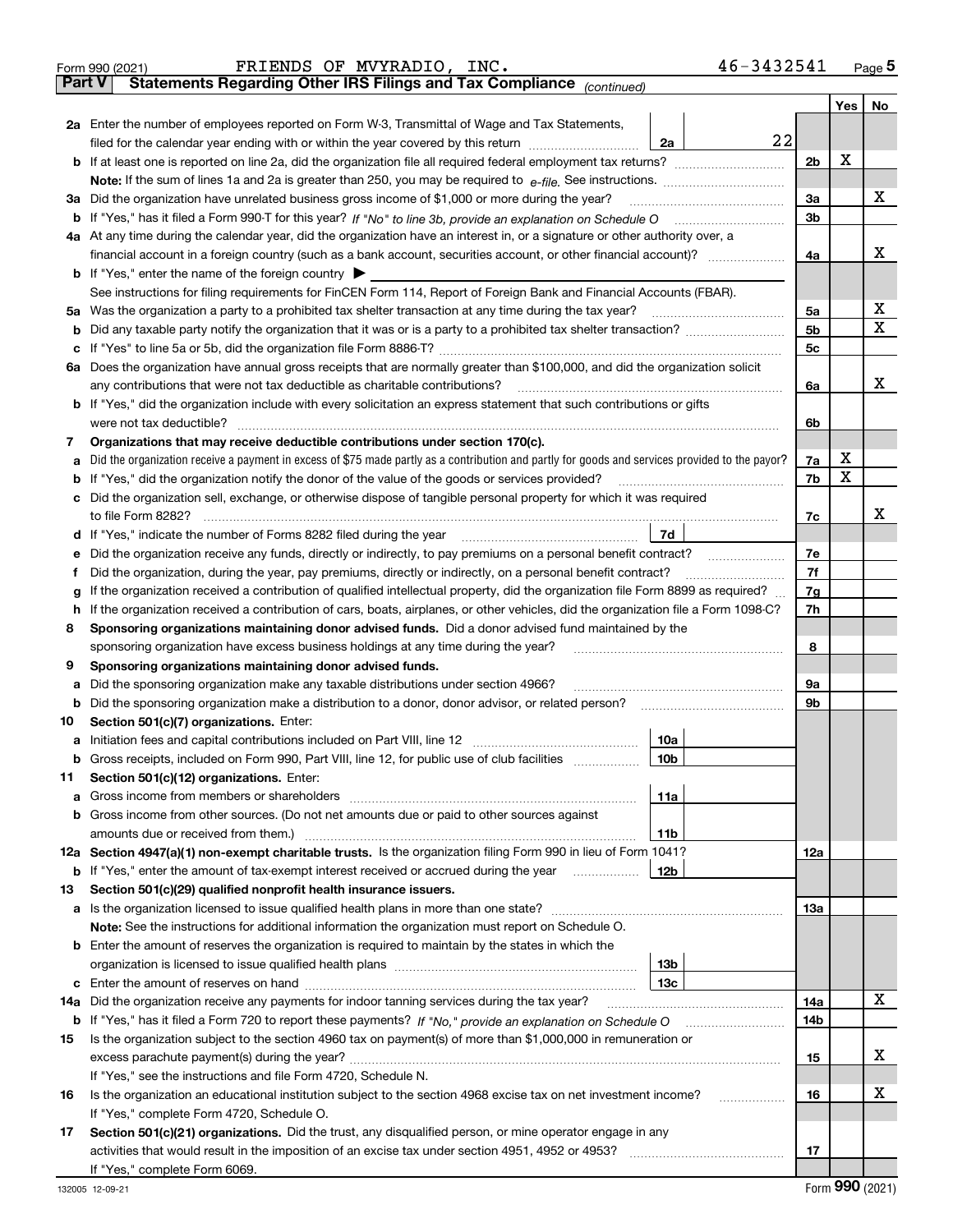|  | Form 990 (2021) |
|--|-----------------|
|  |                 |

### FRIENDS OF MVYRADIO, INC. 44

|  | . . | ., |
|--|-----|----|
|  |     |    |

*For each "Yes" response to lines 2 through 7b below, and for a "No" response to line 8a, 8b, or 10b below, describe the circumstances, processes, or changes on Schedule O. See instructions.* Form 990 (2021) **FORTENDS OF MVYRADIO, INC.**<br>**Part VI Governance, Management, and Disclosure.** For each "Yes" response to lines 2 through 7b below, and for a "No" response

|     | Check if Schedule O contains a response or note to any line in this Part VI                                                                                                                                                                                                |    |  |                 |     | x           |
|-----|----------------------------------------------------------------------------------------------------------------------------------------------------------------------------------------------------------------------------------------------------------------------------|----|--|-----------------|-----|-------------|
|     | <b>Section A. Governing Body and Management</b>                                                                                                                                                                                                                            |    |  |                 |     |             |
|     |                                                                                                                                                                                                                                                                            |    |  |                 | Yes | No          |
|     | 1a Enter the number of voting members of the governing body at the end of the tax year                                                                                                                                                                                     | 1a |  | 23              |     |             |
|     | If there are material differences in voting rights among members of the governing body, or if the governing                                                                                                                                                                |    |  |                 |     |             |
|     | body delegated broad authority to an executive committee or similar committee, explain on Schedule O.                                                                                                                                                                      |    |  |                 |     |             |
| b   | Enter the number of voting members included on line 1a, above, who are independent                                                                                                                                                                                         | 1b |  | 22              |     |             |
| 2   | Did any officer, director, trustee, or key employee have a family relationship or a business relationship with any other                                                                                                                                                   |    |  |                 |     |             |
|     | officer, director, trustee, or key employee?                                                                                                                                                                                                                               |    |  | $\mathbf{2}$    |     | X           |
| 3   | Did the organization delegate control over management duties customarily performed by or under the direct supervision                                                                                                                                                      |    |  |                 |     |             |
|     | of officers, directors, trustees, or key employees to a management company or other person?                                                                                                                                                                                |    |  | 3               |     | x           |
| 4   | Did the organization make any significant changes to its governing documents since the prior Form 990 was filed?                                                                                                                                                           |    |  | $\overline{4}$  |     | $\mathbf X$ |
| 5   |                                                                                                                                                                                                                                                                            |    |  | 5               |     | $\mathbf X$ |
| 6   | Did the organization have members or stockholders?                                                                                                                                                                                                                         |    |  | 6               |     | $\mathbf X$ |
| 7a  | Did the organization have members, stockholders, or other persons who had the power to elect or appoint one or                                                                                                                                                             |    |  |                 |     |             |
|     | more members of the governing body?                                                                                                                                                                                                                                        |    |  | 7a              |     | х           |
|     | <b>b</b> Are any governance decisions of the organization reserved to (or subject to approval by) members, stockholders, or                                                                                                                                                |    |  |                 |     |             |
|     | persons other than the governing body?                                                                                                                                                                                                                                     |    |  | 7b              |     | x           |
| 8   | Did the organization contemporaneously document the meetings held or written actions undertaken during the year by the following:                                                                                                                                          |    |  |                 |     |             |
| a   | The governing body?                                                                                                                                                                                                                                                        |    |  | 8a              | х   |             |
| b   |                                                                                                                                                                                                                                                                            |    |  | 8b              | X   |             |
| 9   | Is there any officer, director, trustee, or key employee listed in Part VII, Section A, who cannot be reached at the                                                                                                                                                       |    |  |                 |     |             |
|     |                                                                                                                                                                                                                                                                            |    |  | 9               |     | x           |
|     | <b>Section B. Policies</b> (This Section B requests information about policies not required by the Internal Revenue Code.)                                                                                                                                                 |    |  |                 |     |             |
|     |                                                                                                                                                                                                                                                                            |    |  |                 | Yes | No          |
|     |                                                                                                                                                                                                                                                                            |    |  | 10a             |     | х           |
|     | <b>b</b> If "Yes," did the organization have written policies and procedures governing the activities of such chapters, affiliates,                                                                                                                                        |    |  |                 |     |             |
|     | and branches to ensure their operations are consistent with the organization's exempt purposes?                                                                                                                                                                            |    |  | 10 <sub>b</sub> |     |             |
|     | 11a Has the organization provided a complete copy of this Form 990 to all members of its governing body before filing the form?                                                                                                                                            |    |  | 11a             | X   |             |
| b   | Describe on Schedule O the process, if any, used by the organization to review this Form 990.                                                                                                                                                                              |    |  | 12a             |     |             |
| 12a |                                                                                                                                                                                                                                                                            |    |  |                 | X   |             |
| b   |                                                                                                                                                                                                                                                                            |    |  | 12 <sub>b</sub> | X   |             |
| с   | Did the organization regularly and consistently monitor and enforce compliance with the policy? If "Yes." describe                                                                                                                                                         |    |  |                 |     |             |
|     | on Schedule O how this was done <i>manually contained to contain the contained to be seen the schedule O how this was done</i>                                                                                                                                             |    |  | 12c             | х   | X           |
| 13  | Did the organization have a written whistleblower policy?                                                                                                                                                                                                                  |    |  | 13              |     | х           |
| 14  | Did the organization have a written document retention and destruction policy?                                                                                                                                                                                             |    |  | 14              |     |             |
| 15  | Did the process for determining compensation of the following persons include a review and approval by independent                                                                                                                                                         |    |  |                 |     |             |
|     | persons, comparability data, and contemporaneous substantiation of the deliberation and decision?<br>The organization's CEO, Executive Director, or top management official manufactured content of the organization's CEO, Executive Director, or top management official |    |  |                 | X   |             |
| a   |                                                                                                                                                                                                                                                                            |    |  | 15a<br>15b      |     | х           |
|     | If "Yes" to line 15a or 15b, describe the process on Schedule O. See instructions.                                                                                                                                                                                         |    |  |                 |     |             |
|     | 16a Did the organization invest in, contribute assets to, or participate in a joint venture or similar arrangement with a                                                                                                                                                  |    |  |                 |     |             |
|     | taxable entity during the year?                                                                                                                                                                                                                                            |    |  | 16a             |     | х           |
|     | b If "Yes," did the organization follow a written policy or procedure requiring the organization to evaluate its participation                                                                                                                                             |    |  |                 |     |             |
|     | in joint venture arrangements under applicable federal tax law, and take steps to safeguard the organization's                                                                                                                                                             |    |  |                 |     |             |
|     | exempt status with respect to such arrangements?                                                                                                                                                                                                                           |    |  | 16b             |     |             |
|     | <b>Section C. Disclosure</b>                                                                                                                                                                                                                                               |    |  |                 |     |             |
| 17  | List the states with which a copy of this Form 990 is required to be filed $\blacktriangleright$ MA, FL, RT                                                                                                                                                                |    |  |                 |     |             |
| 18  | Section 6104 requires an organization to make its Forms 1023 (1024 or 1024-A, if applicable), 990, and 990-T (section 501(c)(3)s only) available                                                                                                                           |    |  |                 |     |             |
|     | for public inspection. Indicate how you made these available. Check all that apply.                                                                                                                                                                                        |    |  |                 |     |             |
|     | $X$ Own website<br>$X$ Another's website<br>$\lfloor X \rfloor$ Upon request<br>Other (explain on Schedule O)                                                                                                                                                              |    |  |                 |     |             |
| 19  | Describe on Schedule O whether (and if so, how) the organization made its governing documents, conflict of interest policy, and financial                                                                                                                                  |    |  |                 |     |             |
|     | statements available to the public during the tax year.                                                                                                                                                                                                                    |    |  |                 |     |             |
| 20  | State the name, address, and telephone number of the person who possesses the organization's books and records                                                                                                                                                             |    |  |                 |     |             |
|     | THE ORGANIZATION - (508) 693-5000                                                                                                                                                                                                                                          |    |  |                 |     |             |
|     | 02575<br>489 STATE ROAD, WEST TISBURY, MA                                                                                                                                                                                                                                  |    |  |                 |     |             |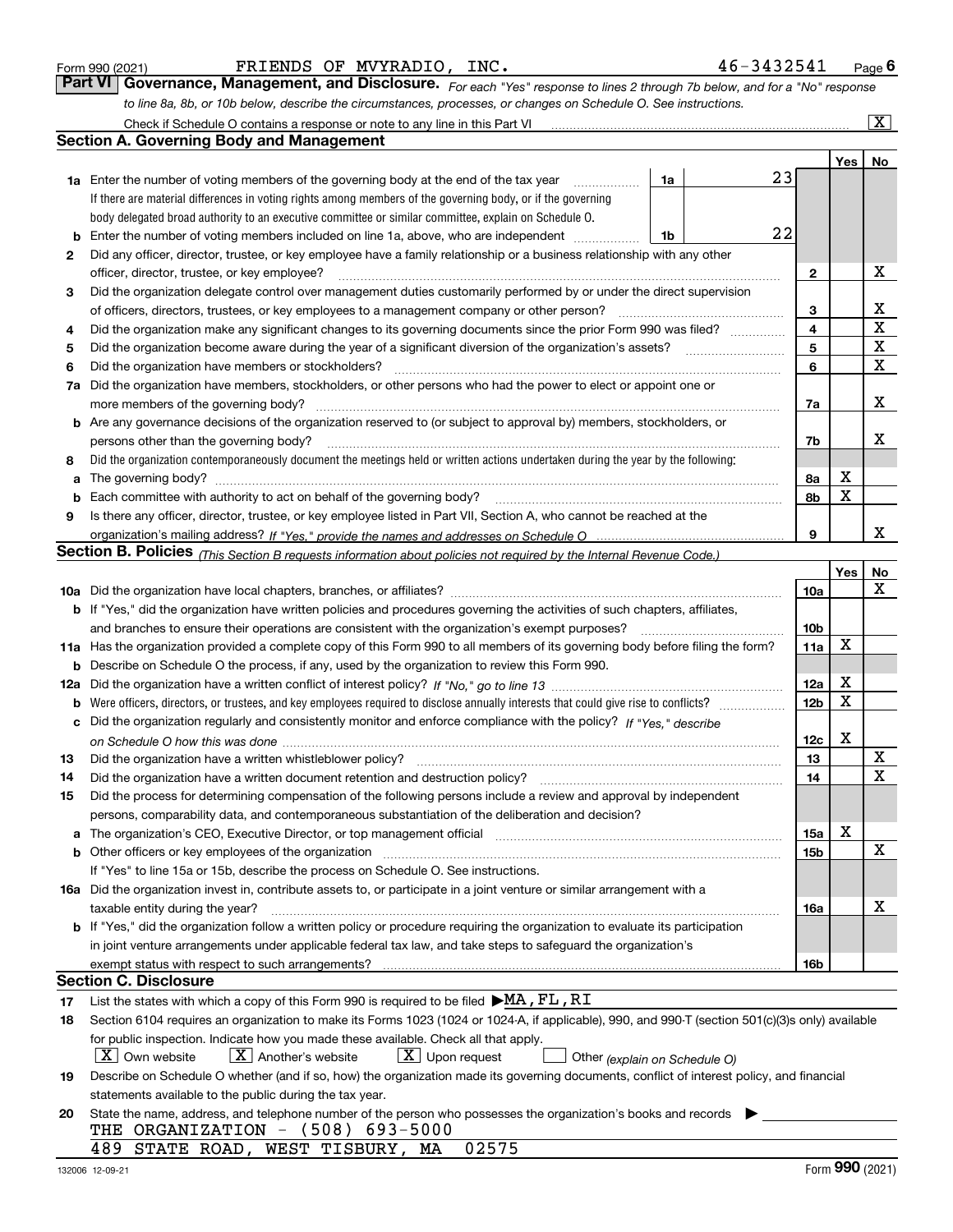$\mathcal{L}^{\text{max}}$ 

# **7Part VII Compensation of Officers, Directors, Trustees, Key Employees, Highest Compensated Employees, and Independent Contractors**

Check if Schedule O contains a response or note to any line in this Part VII

**Section A. Officers, Directors, Trustees, Key Employees, and Highest Compensated Employees**

**1a**  Complete this table for all persons required to be listed. Report compensation for the calendar year ending with or within the organization's tax year. **•** List all of the organization's current officers, directors, trustees (whether individuals or organizations), regardless of amount of compensation.

Enter -0- in columns (D), (E), and (F) if no compensation was paid.

 $\bullet$  List all of the organization's  $\sf current$  key employees, if any. See the instructions for definition of "key employee."

**•** List the organization's five current highest compensated employees (other than an officer, director, trustee, or key employee) who received reportable compensation (box 5 of Form W-2, Form 1099-MISC, and/or box 1 of Form 1099-NEC) of more than \$100,000 from the organization and any related organizations.

**•** List all of the organization's former officers, key employees, and highest compensated employees who received more than \$100,000 of reportable compensation from the organization and any related organizations.

**former directors or trustees**  ¥ List all of the organization's that received, in the capacity as a former director or trustee of the organization, more than \$10,000 of reportable compensation from the organization and any related organizations.

See the instructions for the order in which to list the persons above.

Check this box if neither the organization nor any related organization compensated any current officer, director, or trustee.  $\mathcal{L}^{\text{max}}$ 

| Position<br>Name and title<br>Reportable<br>Reportable<br>Average<br>(do not check more than one<br>compensation<br>hours per<br>compensation<br>box, unless person is both an | Estimated<br>amount of   |
|--------------------------------------------------------------------------------------------------------------------------------------------------------------------------------|--------------------------|
|                                                                                                                                                                                |                          |
| officer and a director/trustee)                                                                                                                                                |                          |
| from related<br>week<br>from<br>the                                                                                                                                            | other                    |
| organizations<br>(list any<br>(W-2/1099-MISC/<br>hours for<br>organization                                                                                                     | compensation<br>from the |
| related<br>(W-2/1099-MISC/<br>1099-NEC)                                                                                                                                        | organization             |
| organizations<br>1099-NEC)                                                                                                                                                     | and related              |
| ndividual trustee or director<br>nstitutional trustee<br>Key employee<br>below                                                                                                 | organizations            |
| Highest compensated<br> employee<br>Former<br>Officer<br>line)                                                                                                                 |                          |
| 40.00<br>(1)<br>PAUL J. FINN                                                                                                                                                   |                          |
| 98,002.<br>0.<br>$\mathbf X$<br>$\overline{\textbf{X}}$<br>EXECUTIVE DIRECTOR                                                                                                  | 19,979.                  |
| 5.00<br>(2)<br><b>JAMES ATTWOOD</b>                                                                                                                                            |                          |
| 0.<br>0.<br>X<br>$\overline{\textbf{X}}$<br>CHAIR                                                                                                                              | $0_{.}$                  |
| 2.00<br>ROGERS BRANDON<br>(3)                                                                                                                                                  |                          |
| $\mathbf 0$ .<br>$\mathbf 0$ .<br>$\mathbf X$<br>$\overline{\textbf{X}}$<br>VICE CHAIR                                                                                         | $0_{.}$                  |
| 2.00<br>KEITH CRAWFORD<br>(4)                                                                                                                                                  |                          |
| $\overline{\text{X}}$<br>$\overline{\textbf{X}}$<br>0.<br>0.<br><b>TREASURER</b>                                                                                               | $0_{.}$                  |
| 2.00<br>SUSAN COLE<br>(5)                                                                                                                                                      |                          |
| $\mathbf X$<br>$\overline{\text{X}}$<br>0.<br>0.<br><b>CLERK</b>                                                                                                               | $0_{.}$                  |
| 2.00<br>(6)<br>KATHLEEN TEEHAN                                                                                                                                                 |                          |
| $\overline{\text{X}}$<br>0.<br>0.<br><b>DIRECTOR</b>                                                                                                                           | $\mathbf 0$ .            |
| 2.00<br>BRENDA BRATHWAITE<br>(7)                                                                                                                                               |                          |
| $\rm X$<br>0.<br>0.<br><b>DIRECTOR</b>                                                                                                                                         | $\mathbf 0$ .            |
| 2.00<br>(8)<br><b>BROOKE COBURN</b>                                                                                                                                            |                          |
| 0.<br>$\mathbf 0$ .<br>$\overline{\textbf{X}}$<br><b>DIRECTOR</b>                                                                                                              | $0_{.}$                  |
| 2.00<br>THOMAS DEVESTO<br>(9)                                                                                                                                                  |                          |
| $\mathbf 0$ .<br>$\rm X$<br>0.<br><b>DIRECTOR</b>                                                                                                                              | $0_{.}$                  |
| 2.00<br>(10) SCOTT FEDONCHIK                                                                                                                                                   |                          |
| 0.<br>$\mathbf 0$ .<br>$\overline{\textbf{X}}$<br><b>DIRECTOR</b>                                                                                                              | $0_{.}$                  |
| $\overline{2.00}$<br>(11) BOB HURLEY                                                                                                                                           |                          |
| $\rm X$<br>0.<br>$\mathbf 0$ .<br><b>DIRECTOR</b>                                                                                                                              | $0_{.}$                  |
| 2.00<br>(12) TRISTAN ISRAEL                                                                                                                                                    |                          |
| 0.<br>$\mathbf 0$ .<br>$\mathbf x$<br><b>DIRECTOR</b>                                                                                                                          | $0_{.}$                  |
| $\overline{2.00}$<br>(13) URSULA KRESKEY                                                                                                                                       |                          |
| $\mathbf 0$ .<br>$\mathbf X$<br>$\mathbf 0$ .<br><b>DIRECTOR</b>                                                                                                               | $0 \cdot$                |
| 2.00<br>(14) LARRY PERKINS                                                                                                                                                     |                          |
| 0.<br>0.<br>X<br><b>DIRECTOR</b>                                                                                                                                               | $\mathbf 0$ .            |
| 2.00<br>(15) DIANN RAY                                                                                                                                                         |                          |
| 0.<br>0.<br>X<br><b>DIRECTOR</b>                                                                                                                                               | $0_{.}$                  |
| $\overline{2.00}$<br>(16) JOHN BECK                                                                                                                                            |                          |
| $\overline{\textbf{X}}$<br>0.<br>0.<br><b>DIRECTOR</b>                                                                                                                         | $\mathbf 0$ .            |
| 2.00<br>(17) WALTER COLLIER                                                                                                                                                    |                          |
| $\rm X$<br>0.<br>0.<br><b>DIRECTOR</b>                                                                                                                                         | $0_{.}$                  |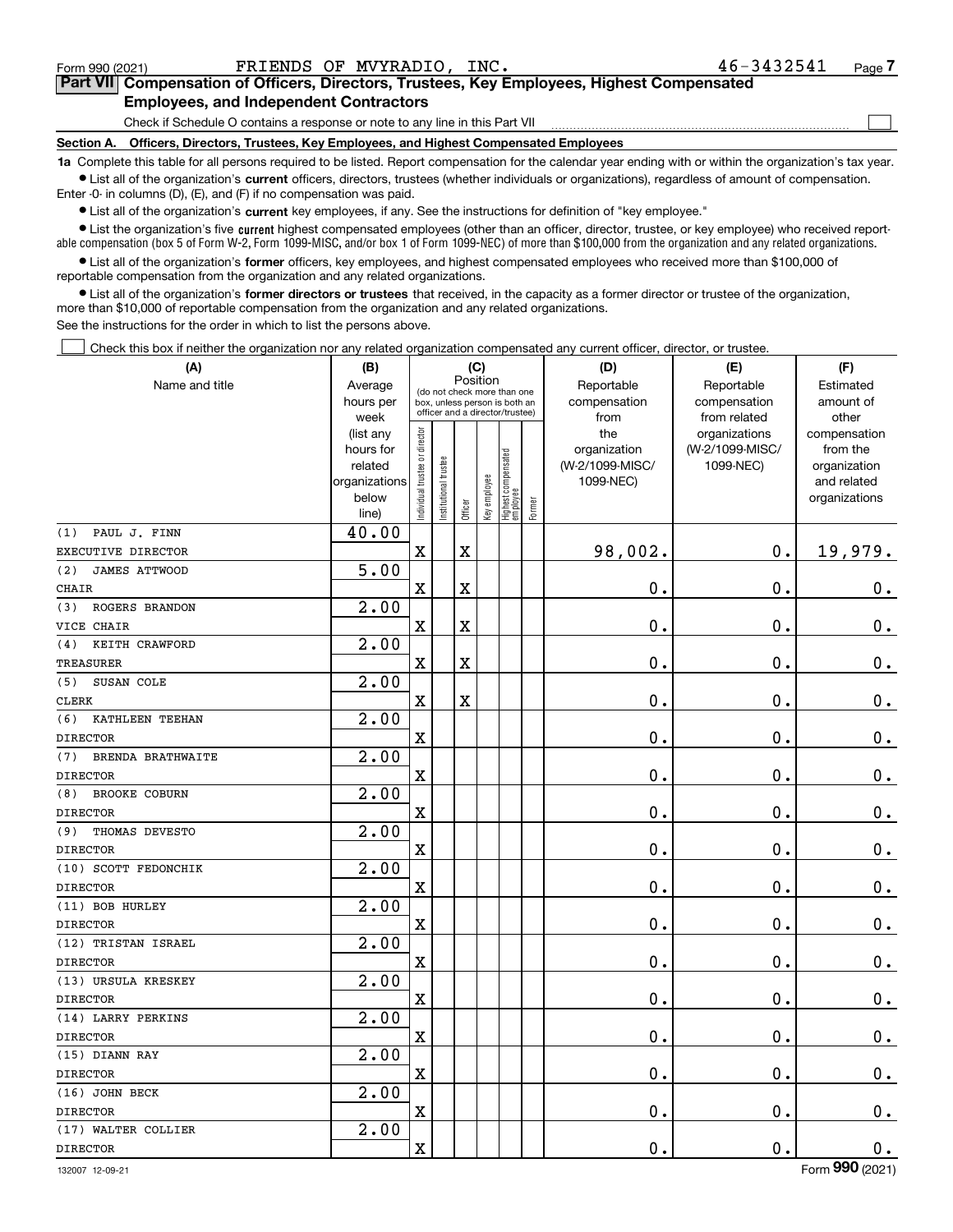| FRIENDS OF MVYRADIO, INC.<br>Form 990 (2021)                                                                                                      |                        |                                |                        |         |              |                                                                  |        |                                 | 46-3432541                   |                  |                     |                          | Page 8 |
|---------------------------------------------------------------------------------------------------------------------------------------------------|------------------------|--------------------------------|------------------------|---------|--------------|------------------------------------------------------------------|--------|---------------------------------|------------------------------|------------------|---------------------|--------------------------|--------|
| <b>Part VII</b><br>Section A. Officers, Directors, Trustees, Key Employees, and Highest Compensated Employees (continued)                         |                        |                                |                        |         |              |                                                                  |        |                                 |                              |                  |                     |                          |        |
| (B)<br>(A)<br>(C)<br>(D)<br>Position                                                                                                              |                        |                                |                        |         |              |                                                                  |        | (E)                             |                              |                  | (F)                 |                          |        |
| Name and title                                                                                                                                    | Average                |                                |                        |         |              | (do not check more than one                                      |        | Reportable                      | Reportable                   |                  |                     | Estimated                |        |
|                                                                                                                                                   | hours per              |                                |                        |         |              | box, unless person is both an<br>officer and a director/trustee) |        | compensation                    | compensation                 |                  |                     | amount of                |        |
|                                                                                                                                                   | week                   |                                |                        |         |              |                                                                  |        | from                            | from related                 |                  |                     | other                    |        |
|                                                                                                                                                   | (list any<br>hours for |                                |                        |         |              |                                                                  |        | the                             | organizations                |                  |                     | compensation             |        |
|                                                                                                                                                   | related                |                                |                        |         |              |                                                                  |        | organization<br>(W-2/1099-MISC/ | (W-2/1099-MISC/<br>1099-NEC) |                  |                     | from the<br>organization |        |
|                                                                                                                                                   | organizations          |                                |                        |         |              |                                                                  |        | 1099-NEC)                       |                              |                  |                     | and related              |        |
|                                                                                                                                                   | below                  |                                |                        |         |              |                                                                  |        |                                 |                              |                  |                     | organizations            |        |
|                                                                                                                                                   | line)                  | Individual trustee or director | In stitutional trustee | Officer | key employee | Highest compensated<br>employee                                  | Former |                                 |                              |                  |                     |                          |        |
| (18) DAVID EDMONDS                                                                                                                                | 2.00                   |                                |                        |         |              |                                                                  |        |                                 |                              |                  |                     |                          |        |
| <b>DIRECTOR</b>                                                                                                                                   |                        | $\mathbf X$                    |                        |         |              |                                                                  |        | $\mathbf 0$ .                   |                              | 0.               |                     |                          | $0$ .  |
| $(19)$ JEFF KARP                                                                                                                                  | 2.00                   |                                |                        |         |              |                                                                  |        |                                 |                              |                  |                     |                          |        |
| <b>DIRECTOR</b>                                                                                                                                   |                        | X                              |                        |         |              |                                                                  |        | $\mathbf 0$ .                   |                              | 0.               |                     |                          | $0$ .  |
| (20) OLIVIA STEELE                                                                                                                                | 2.00                   |                                |                        |         |              |                                                                  |        |                                 |                              |                  |                     |                          |        |
| <b>DIRECTOR</b>                                                                                                                                   |                        | $\mathbf X$                    |                        |         |              |                                                                  |        | $\mathbf 0$ .                   |                              | 0.               |                     |                          | 0.     |
| (21) ERIN MORAN                                                                                                                                   | 2.00                   |                                |                        |         |              |                                                                  |        |                                 |                              |                  |                     |                          |        |
| <b>DIRECTOR</b>                                                                                                                                   |                        | $\mathbf X$                    |                        |         |              |                                                                  |        | $\mathbf 0$ .                   |                              | 0.               |                     |                          | $0$ .  |
| (22) PATRICIA FAVREAU                                                                                                                             | 2.00                   |                                |                        |         |              |                                                                  |        |                                 |                              |                  |                     |                          |        |
| <b>DIRECTOR</b>                                                                                                                                   |                        | $\mathbf X$                    |                        |         |              |                                                                  |        | $\mathbf 0$ .                   |                              | 0.               |                     |                          | $0\,.$ |
| (23) KATIE DAWSON                                                                                                                                 | 2.00                   |                                |                        |         |              |                                                                  |        |                                 |                              |                  |                     |                          |        |
| <b>DIRECTOR</b>                                                                                                                                   |                        | $\mathbf X$                    |                        |         |              |                                                                  |        | 0.                              |                              | 0.               |                     |                          | 0.     |
|                                                                                                                                                   |                        |                                |                        |         |              |                                                                  |        |                                 |                              |                  |                     |                          |        |
|                                                                                                                                                   |                        |                                |                        |         |              |                                                                  |        |                                 |                              |                  |                     |                          |        |
|                                                                                                                                                   |                        |                                |                        |         |              |                                                                  |        |                                 |                              |                  |                     |                          |        |
|                                                                                                                                                   |                        |                                |                        |         |              |                                                                  |        |                                 |                              |                  |                     |                          |        |
|                                                                                                                                                   |                        |                                |                        |         |              |                                                                  |        |                                 |                              |                  |                     |                          |        |
| 1b Subtotal                                                                                                                                       |                        |                                |                        |         |              |                                                                  |        | 98,002.                         |                              | 0.               |                     | 19,979.                  |        |
| c Total from continuation sheets to Part VII, Section A manufactor continues                                                                      |                        |                                |                        |         |              |                                                                  |        | $0$ .                           |                              | $\overline{0}$ . |                     |                          | 0.     |
|                                                                                                                                                   |                        |                                |                        |         |              |                                                                  |        | 98,002.                         |                              | $\overline{0}$ . |                     | 19,979.                  |        |
| Total number of individuals (including but not limited to those listed above) who received more than \$100,000 of reportable<br>$\mathbf{2}$      |                        |                                |                        |         |              |                                                                  |        |                                 |                              |                  |                     |                          |        |
| compensation from the organization $\blacktriangleright$                                                                                          |                        |                                |                        |         |              |                                                                  |        |                                 |                              |                  |                     |                          | 0      |
|                                                                                                                                                   |                        |                                |                        |         |              |                                                                  |        |                                 |                              |                  |                     | Yes                      | No     |
| Did the organization list any former officer, director, trustee, key employee, or highest compensated employee on<br>3                            |                        |                                |                        |         |              |                                                                  |        |                                 |                              |                  |                     |                          |        |
| line 1a? If "Yes," complete Schedule J for such individual material content content to the content of the complete schedule J for such individual |                        |                                |                        |         |              |                                                                  |        |                                 |                              |                  | 3                   |                          | X      |
| For any individual listed on line 1a, is the sum of reportable compensation and other compensation from the organization<br>4                     |                        |                                |                        |         |              |                                                                  |        |                                 |                              |                  |                     |                          |        |
|                                                                                                                                                   |                        |                                |                        |         |              |                                                                  |        |                                 |                              |                  | 4                   |                          | х      |
| Did any person listed on line 1a receive or accrue compensation from any unrelated organization or individual for services<br>5                   |                        |                                |                        |         |              |                                                                  |        |                                 |                              |                  |                     |                          |        |
|                                                                                                                                                   |                        |                                |                        |         |              |                                                                  |        |                                 |                              |                  | 5                   |                          | X      |
| <b>Section B. Independent Contractors</b>                                                                                                         |                        |                                |                        |         |              |                                                                  |        |                                 |                              |                  |                     |                          |        |
| Complete this table for your five highest compensated independent contractors that received more than \$100,000 of compensation from<br>1         |                        |                                |                        |         |              |                                                                  |        |                                 |                              |                  |                     |                          |        |
| the organization. Report compensation for the calendar year ending with or within the organization's tax year.                                    |                        |                                |                        |         |              |                                                                  |        |                                 |                              |                  |                     |                          |        |
| (A)<br>Name and business address                                                                                                                  |                        |                                | <b>NONE</b>            |         |              |                                                                  |        | (B)<br>Description of services  |                              |                  | (C)<br>Compensation |                          |        |
|                                                                                                                                                   |                        |                                |                        |         |              |                                                                  |        |                                 |                              |                  |                     |                          |        |
|                                                                                                                                                   |                        |                                |                        |         |              |                                                                  |        |                                 |                              |                  |                     |                          |        |
|                                                                                                                                                   |                        |                                |                        |         |              |                                                                  |        |                                 |                              |                  |                     |                          |        |
|                                                                                                                                                   |                        |                                |                        |         |              |                                                                  |        |                                 |                              |                  |                     |                          |        |
|                                                                                                                                                   |                        |                                |                        |         |              |                                                                  |        |                                 |                              |                  |                     |                          |        |
|                                                                                                                                                   |                        |                                |                        |         |              |                                                                  |        |                                 |                              |                  |                     |                          |        |
|                                                                                                                                                   |                        |                                |                        |         |              |                                                                  |        |                                 |                              |                  |                     |                          |        |
|                                                                                                                                                   |                        |                                |                        |         |              |                                                                  |        |                                 |                              |                  |                     |                          |        |
| Total number of independent contractors (including but not limited to those listed above) who received more than<br>2                             |                        |                                |                        |         |              |                                                                  |        |                                 |                              |                  |                     |                          |        |
| \$100,000 of compensation from the organization                                                                                                   |                        |                                |                        |         | 0            |                                                                  |        |                                 |                              |                  |                     |                          |        |

132008 12-09-21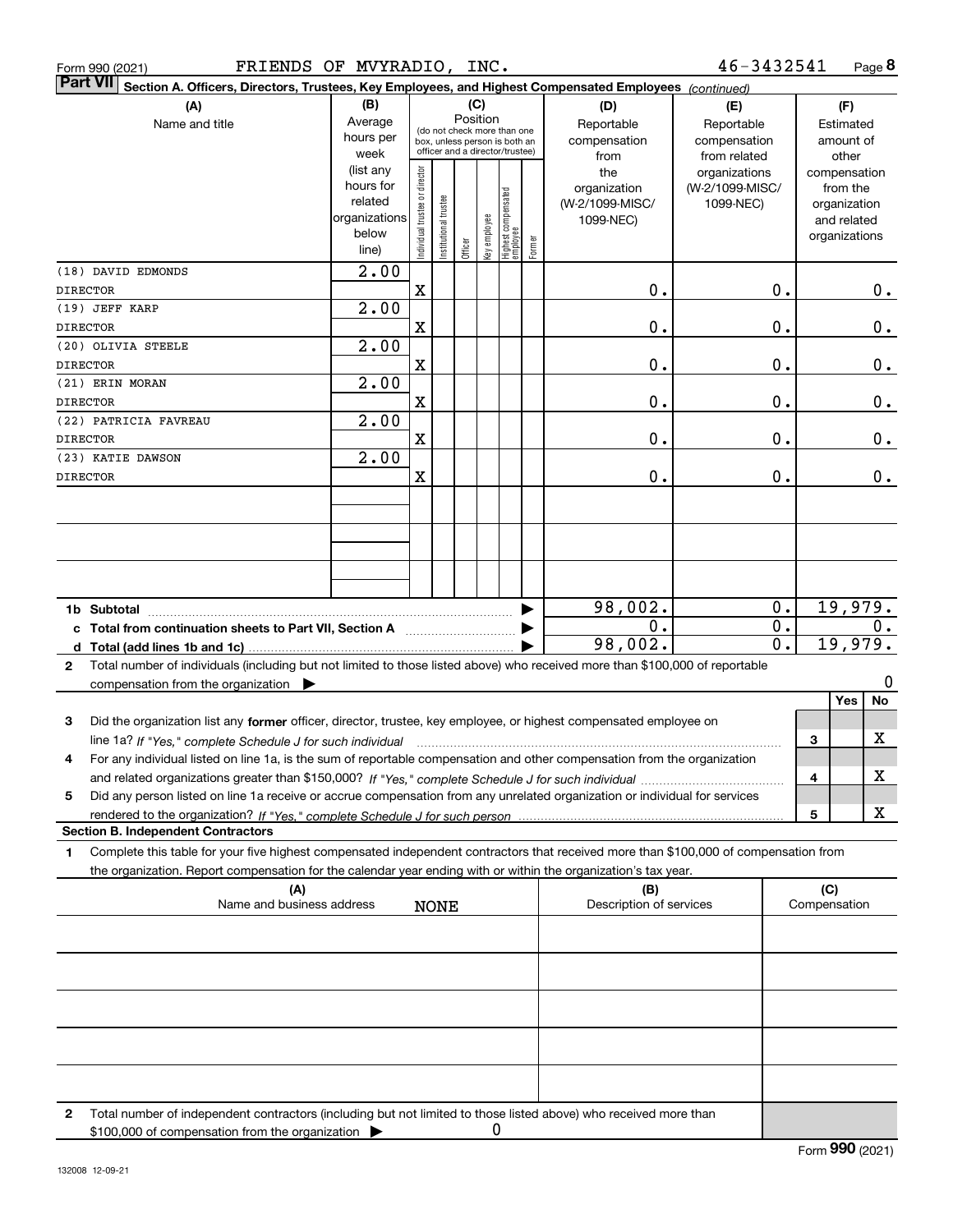|                                                           |                  |        | Form 990 (2021)                                                                                                      |    |                |                 | FRIENDS OF MVYRADIO, INC. |                      |                                                                 | 46-3432541                    | Page 9                                                          |
|-----------------------------------------------------------|------------------|--------|----------------------------------------------------------------------------------------------------------------------|----|----------------|-----------------|---------------------------|----------------------|-----------------------------------------------------------------|-------------------------------|-----------------------------------------------------------------|
|                                                           | <b>Part VIII</b> |        | <b>Statement of Revenue</b>                                                                                          |    |                |                 |                           |                      |                                                                 |                               |                                                                 |
|                                                           |                  |        | Check if Schedule O contains a response or note to any line in this Part VIII                                        |    |                |                 |                           |                      |                                                                 |                               |                                                                 |
|                                                           |                  |        |                                                                                                                      |    |                |                 |                           | (A)<br>Total revenue | $\overline{)}$ (B) (C)<br>Related or exempt<br>function revenue | Unrelated<br>business revenue | (D)<br>Revenue excluded<br>from tax under<br>sections 512 - 514 |
|                                                           |                  |        | 1 a Federated campaigns                                                                                              |    | 1a             |                 |                           |                      |                                                                 |                               |                                                                 |
| Contributions, Gifts, Grants<br>and Other Similar Amounts |                  | b      | Membership dues<br>$\ldots \ldots \ldots \ldots \ldots$                                                              |    | 1 <sub>b</sub> |                 |                           |                      |                                                                 |                               |                                                                 |
|                                                           |                  | с      | Fundraising events                                                                                                   |    | 1 <sub>c</sub> |                 |                           |                      |                                                                 |                               |                                                                 |
|                                                           |                  |        | d Related organizations                                                                                              |    | 1 <sub>d</sub> |                 |                           |                      |                                                                 |                               |                                                                 |
|                                                           |                  | е      | Government grants (contributions)                                                                                    |    | 1e             |                 | 155,080.                  |                      |                                                                 |                               |                                                                 |
|                                                           |                  |        | f All other contributions, gifts, grants, and                                                                        |    |                |                 |                           |                      |                                                                 |                               |                                                                 |
|                                                           |                  |        | similar amounts not included above                                                                                   |    | 1f             |                 | 2,336,173.                |                      |                                                                 |                               |                                                                 |
|                                                           |                  |        | Noncash contributions included in lines 1a-1f                                                                        |    | 1g             |                 | 516,889.                  |                      |                                                                 |                               |                                                                 |
|                                                           |                  |        |                                                                                                                      |    |                |                 |                           | 2,491,253.           |                                                                 |                               |                                                                 |
|                                                           |                  |        |                                                                                                                      |    |                |                 | <b>Business Code</b>      |                      |                                                                 |                               |                                                                 |
| Program Service<br>Revenue                                | 2a               |        | UNDERWRITING FEES<br>OTHER PROGRAM REVENUE                                                                           |    |                |                 | 515100<br>515100          | 384,352.<br>8,638.   | 384,352.<br>8,638.                                              |                               |                                                                 |
|                                                           |                  | b      |                                                                                                                      |    |                |                 |                           |                      |                                                                 |                               |                                                                 |
|                                                           |                  | c      |                                                                                                                      |    |                |                 |                           |                      |                                                                 |                               |                                                                 |
|                                                           |                  | d      | <u> 1989 - Johann Barn, amerikansk politiker (d. 1989)</u>                                                           |    |                |                 |                           |                      |                                                                 |                               |                                                                 |
|                                                           |                  | е<br>f | All other program service revenue                                                                                    |    |                |                 |                           |                      |                                                                 |                               |                                                                 |
|                                                           |                  | a      |                                                                                                                      |    |                |                 |                           | 392,990.             |                                                                 |                               |                                                                 |
|                                                           | 3                |        | Investment income (including dividends, interest, and                                                                |    |                |                 |                           |                      |                                                                 |                               |                                                                 |
|                                                           |                  |        |                                                                                                                      |    |                |                 |                           | 492.                 |                                                                 |                               | 492.                                                            |
|                                                           | 4                |        | Income from investment of tax-exempt bond proceeds                                                                   |    |                |                 |                           |                      |                                                                 |                               |                                                                 |
|                                                           | 5                |        |                                                                                                                      |    |                |                 |                           |                      |                                                                 |                               |                                                                 |
|                                                           |                  |        |                                                                                                                      |    | (i) Real       |                 | (ii) Personal             |                      |                                                                 |                               |                                                                 |
|                                                           | 6а               |        | Gross rents<br>.                                                                                                     | 6a |                |                 |                           |                      |                                                                 |                               |                                                                 |
|                                                           |                  | b      | Less: rental expenses                                                                                                | 6b |                |                 |                           |                      |                                                                 |                               |                                                                 |
|                                                           |                  | c      | Rental income or (loss)                                                                                              | 6c |                |                 |                           |                      |                                                                 |                               |                                                                 |
|                                                           |                  |        | <b>d</b> Net rental income or (loss)                                                                                 |    |                |                 |                           |                      |                                                                 |                               |                                                                 |
|                                                           |                  |        | 7 a Gross amount from sales of                                                                                       |    | (i) Securities |                 | (ii) Other                |                      |                                                                 |                               |                                                                 |
|                                                           |                  |        | assets other than inventory                                                                                          | 7a |                |                 | 481.                      |                      |                                                                 |                               |                                                                 |
|                                                           |                  |        | <b>b</b> Less: cost or other basis                                                                                   |    |                |                 |                           |                      |                                                                 |                               |                                                                 |
|                                                           |                  |        | and sales expenses                                                                                                   | 7b |                |                 | 1,429.                    |                      |                                                                 |                               |                                                                 |
|                                                           |                  |        | c Gain or (loss)                                                                                                     | 7c |                |                 | $-948.$                   |                      |                                                                 |                               |                                                                 |
|                                                           |                  |        |                                                                                                                      |    |                |                 |                           | 948.                 |                                                                 |                               | 948.                                                            |
|                                                           |                  |        | 8 a Gross income from fundraising events (not                                                                        |    |                |                 |                           |                      |                                                                 |                               |                                                                 |
|                                                           |                  |        |                                                                                                                      |    |                |                 |                           |                      |                                                                 |                               |                                                                 |
|                                                           |                  |        | contributions reported on line 1c). See                                                                              |    |                |                 |                           |                      |                                                                 |                               |                                                                 |
|                                                           |                  |        |                                                                                                                      |    |                | 8a              |                           |                      |                                                                 |                               |                                                                 |
|                                                           |                  |        |                                                                                                                      |    |                | 8bl             |                           |                      |                                                                 |                               |                                                                 |
|                                                           |                  |        | c Net income or (loss) from fundraising events<br>9 a Gross income from gaming activities. See                       |    |                |                 |                           |                      |                                                                 |                               |                                                                 |
|                                                           |                  |        |                                                                                                                      |    |                | 9a              |                           |                      |                                                                 |                               |                                                                 |
|                                                           |                  |        | <b>b</b> Less: direct expenses <b>manually</b>                                                                       |    |                | 9 <sub>b</sub>  |                           |                      |                                                                 |                               |                                                                 |
|                                                           |                  |        | c Net income or (loss) from gaming activities                                                                        |    |                |                 | .                         |                      |                                                                 |                               |                                                                 |
|                                                           |                  |        | 10 a Gross sales of inventory, less returns                                                                          |    |                |                 |                           |                      |                                                                 |                               |                                                                 |
|                                                           |                  |        |                                                                                                                      |    |                | 10a             |                           |                      |                                                                 |                               |                                                                 |
|                                                           |                  |        |                                                                                                                      |    |                | 10 <sub>b</sub> |                           |                      |                                                                 |                               |                                                                 |
|                                                           |                  |        | c Net income or (loss) from sales of inventory                                                                       |    |                |                 |                           |                      |                                                                 |                               |                                                                 |
|                                                           |                  |        |                                                                                                                      |    |                |                 | <b>Business Code</b>      |                      |                                                                 |                               |                                                                 |
|                                                           | 11a              |        | <u> 1989 - Johann Stein, mars an deutscher Stein und der Stein und der Stein und der Stein und der Stein und der</u> |    |                |                 |                           |                      |                                                                 |                               |                                                                 |
|                                                           |                  | b      | the control of the control of the control of the control of the control of the control of                            |    |                |                 |                           |                      |                                                                 |                               |                                                                 |
| evenue                                                    |                  | с      |                                                                                                                      |    |                |                 |                           |                      |                                                                 |                               |                                                                 |
|                                                           |                  |        |                                                                                                                      |    |                |                 |                           |                      |                                                                 |                               |                                                                 |
| Miscellaneous                                             |                  |        |                                                                                                                      |    |                |                 |                           |                      |                                                                 |                               |                                                                 |
|                                                           | 12 <sub>2</sub>  |        |                                                                                                                      |    |                |                 |                           |                      | 392,990.                                                        | 0.                            | $-456.$                                                         |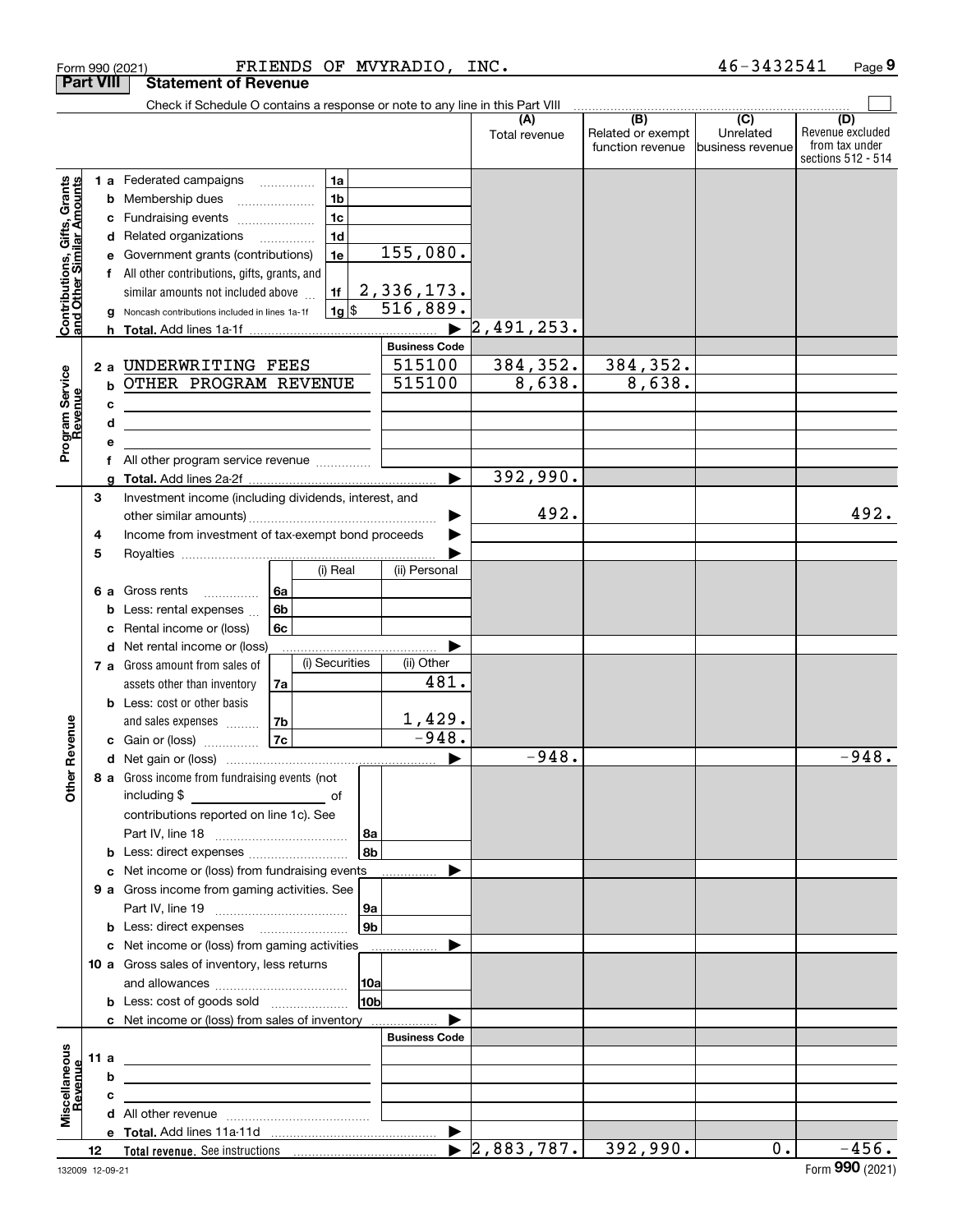*Section 501(c)(3) and 501(c)(4) organizations must complete all columns. All other organizations must complete column (A).*

**10**

|                 | Do not include amounts reported on lines 6b,<br>7b, 8b, 9b, and 10b of Part VIII.                                                                            | (A)<br>Total expenses | (B)<br>Program service<br>expenses | $\overline{C}$<br>Management and<br>general expenses | (D)<br>Fundraising<br>expenses |
|-----------------|--------------------------------------------------------------------------------------------------------------------------------------------------------------|-----------------------|------------------------------------|------------------------------------------------------|--------------------------------|
| 1.              | Grants and other assistance to domestic organizations                                                                                                        |                       |                                    |                                                      |                                |
|                 | and domestic governments. See Part IV, line 21                                                                                                               |                       |                                    |                                                      |                                |
| $\mathbf{2}$    | Grants and other assistance to domestic                                                                                                                      |                       |                                    |                                                      |                                |
|                 | individuals. See Part IV, line 22                                                                                                                            |                       |                                    |                                                      |                                |
| 3               | Grants and other assistance to foreign                                                                                                                       |                       |                                    |                                                      |                                |
|                 | organizations, foreign governments, and foreign                                                                                                              |                       |                                    |                                                      |                                |
|                 | individuals. See Part IV, lines 15 and 16                                                                                                                    |                       |                                    |                                                      |                                |
| 4               | Benefits paid to or for members                                                                                                                              |                       |                                    |                                                      |                                |
| 5               | Compensation of current officers, directors,                                                                                                                 |                       |                                    |                                                      |                                |
|                 |                                                                                                                                                              | 98,002.               | 34,301.                            | 14,700.                                              | 49,001.                        |
| 6               | Compensation not included above to disqualified                                                                                                              |                       |                                    |                                                      |                                |
|                 | persons (as defined under section 4958(f)(1)) and                                                                                                            |                       |                                    |                                                      |                                |
|                 | persons described in section 4958(c)(3)(B)<br>1.1.1.1.1.1.1                                                                                                  |                       |                                    |                                                      |                                |
| 7               |                                                                                                                                                              | 703,611.              | 375,920.                           | 63,646.                                              | 264,045.                       |
| 8               | Pension plan accruals and contributions (include                                                                                                             |                       |                                    |                                                      |                                |
|                 | section 401(k) and 403(b) employer contributions)                                                                                                            | 15,379.               | 7,551.                             | 1,398.                                               | $\frac{6,430}{39,159}$ .       |
| 9               |                                                                                                                                                              | 133,643.              | 79,547.                            | 14,937.                                              |                                |
| 10              |                                                                                                                                                              | 74,994.               | 38,484.                            | 7,344.                                               | 29, 166.                       |
| 11              | Fees for services (nonemployees):                                                                                                                            |                       |                                    |                                                      |                                |
| a               |                                                                                                                                                              | 47,304.               |                                    | 47,304.                                              |                                |
| b               |                                                                                                                                                              | 7,484.                | 4,377.                             | $\overline{1,207}$ .                                 | 1,900.                         |
| c               |                                                                                                                                                              | 14,400.               |                                    | 14,400.                                              |                                |
| d               |                                                                                                                                                              |                       |                                    |                                                      |                                |
| е               | Professional fundraising services. See Part IV, line 17                                                                                                      |                       |                                    |                                                      |                                |
| f               | Investment management fees                                                                                                                                   |                       |                                    |                                                      |                                |
| g               | Other. (If line 11g amount exceeds 10% of line 25,                                                                                                           |                       |                                    |                                                      |                                |
|                 | column (A), amount, list line 11g expenses on Sch O.)                                                                                                        | 25,689.               | 17,332.                            | 3,043.                                               | <u>5,314.</u>                  |
| 12 <sub>2</sub> |                                                                                                                                                              | 79,290.               | 39,577.                            | 157.                                                 | 39,556.                        |
| 13              |                                                                                                                                                              | 31,483.               | 22,144.                            | 2,018.                                               | 7,321.                         |
| 14              |                                                                                                                                                              | 23, 373.              | 7,120.                             | 602.                                                 | 15,651.                        |
| 15              |                                                                                                                                                              |                       |                                    |                                                      |                                |
| 16              |                                                                                                                                                              | 110,379.              | 101,479.                           | 8,306.                                               | 594.                           |
| 17              | Travel                                                                                                                                                       | 22,814.               | 19,009.                            |                                                      | 3,805.                         |
| 18              | Payments of travel or entertainment expenses                                                                                                                 |                       |                                    |                                                      |                                |
|                 | for any federal, state, or local public officials                                                                                                            |                       |                                    |                                                      |                                |
| 19              | Conferences, conventions, and meetings                                                                                                                       | 40, 456.              | 15,319.                            |                                                      |                                |
| 20              | Interest                                                                                                                                                     |                       |                                    | 25, 137.                                             |                                |
| 21              |                                                                                                                                                              | 77,483.               | 64,149.                            | 13,011.                                              | $\overline{323}$ .             |
| 22              | Depreciation, depletion, and amortization                                                                                                                    | 17,500.               | 6,075.                             | 11,425.                                              |                                |
| 23              | Insurance<br>Other expenses. Itemize expenses not covered                                                                                                    |                       |                                    |                                                      |                                |
| 24              | above. (List miscellaneous expenses on line 24e. If<br>line 24e amount exceeds 10% of line 25, column (A),<br>amount, list line 24e expenses on Schedule O.) |                       |                                    |                                                      |                                |
|                 | a RADIO EQUIPMENT RENTAL                                                                                                                                     | 44,327.               | 44,327.                            |                                                      |                                |
|                 | <b>b EVENT EXPENSES</b>                                                                                                                                      | 39,041.               |                                    |                                                      | 39,041.                        |
|                 | c DUES AND SUBSCRIPTIONS                                                                                                                                     | 38,609.               | 33,147.                            | 577.                                                 | 4,885.                         |
| d               | TELEPHONE AND COMMUNICA                                                                                                                                      | 38,223.               | 32,677.                            | 1,594.                                               | 3,952.                         |
|                 | e All other expenses                                                                                                                                         | 51,473.               | 13,384.                            | 8,929.                                               | 29,160.                        |
| 25              | Total functional expenses. Add lines 1 through 24e                                                                                                           | 1,734,957.            | 955,919.                           | 239,735.                                             | 539, 303.                      |
| 26              | <b>Joint costs.</b> Complete this line only if the organization                                                                                              |                       |                                    |                                                      |                                |
|                 | reported in column (B) joint costs from a combined                                                                                                           |                       |                                    |                                                      |                                |
|                 | educational campaign and fundraising solicitation.                                                                                                           |                       |                                    |                                                      |                                |
|                 | Check here $\blacktriangleright$<br>if following SOP 98-2 (ASC 958-720)                                                                                      |                       |                                    |                                                      |                                |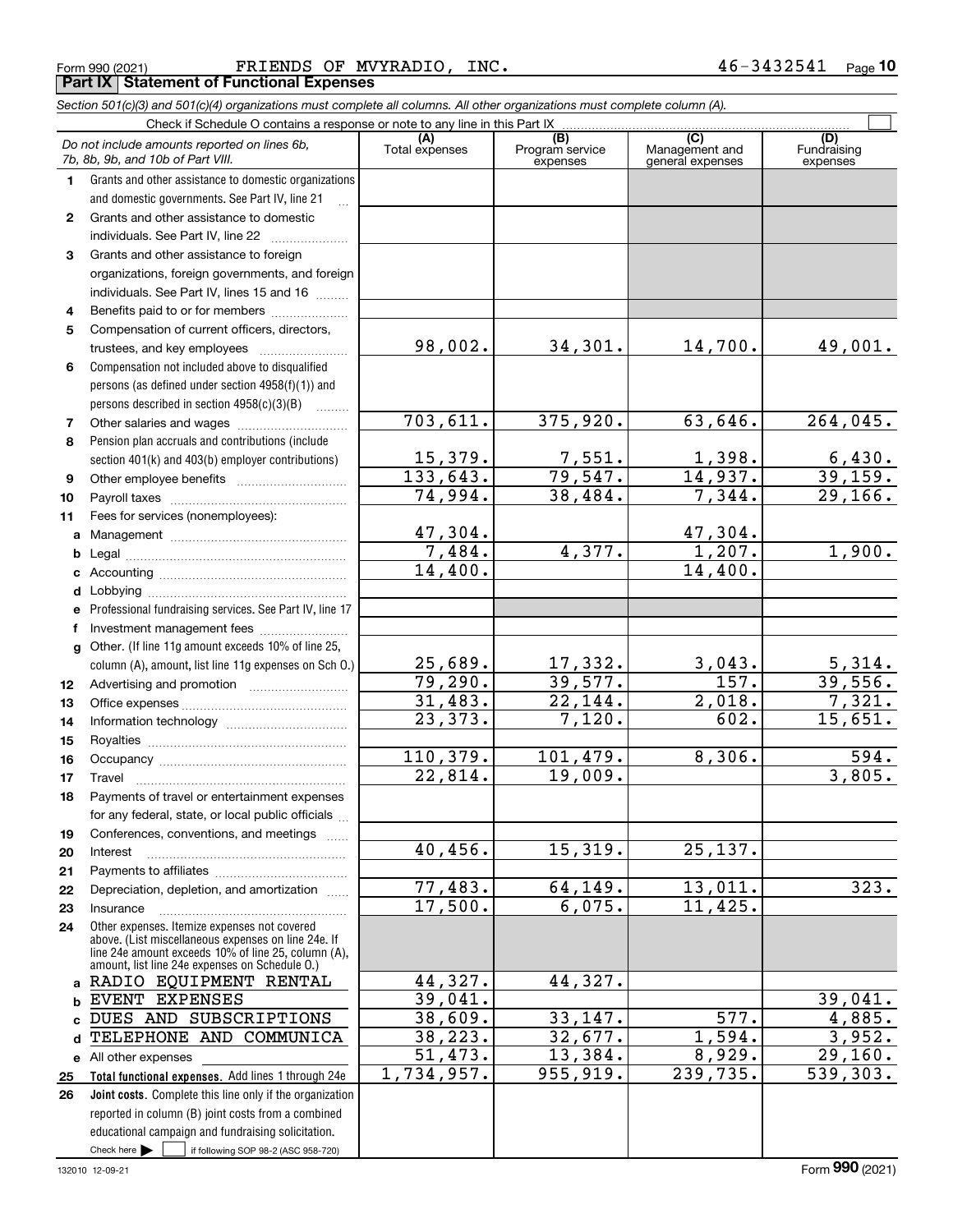**Net Assets or Fund Balances**

Net Assets or Fund Balances

**and complete lines 29 through 33.**

Total liabilities and net assets/fund balances

Capital stock or trust principal, or current funds ~~~~~~~~~~~~~~~ Paid-in or capital surplus, or land, building, or equipment fund www.commun.com Retained earnings, endowment, accumulated income, or other funds we have all the Total net assets or fund balances ~~~~~~~~~~~~~~~~~~~~~~

|             |                 |                                                                                                                                          |                         |                         | 46-3432541<br>$P_{\text{aqe}}$ 11 |
|-------------|-----------------|------------------------------------------------------------------------------------------------------------------------------------------|-------------------------|-------------------------|-----------------------------------|
| Part X      | Form 990 (2021) | FRIENDS OF MVYRADIO, INC.<br><b>Balance Sheet</b>                                                                                        |                         |                         |                                   |
|             |                 |                                                                                                                                          |                         |                         |                                   |
|             |                 |                                                                                                                                          | (A)                     |                         | (B)                               |
|             |                 |                                                                                                                                          | Beginning of year       |                         | End of year                       |
|             | 1.              |                                                                                                                                          | 908,918.                | 1.                      | 689,785.                          |
|             | 2               |                                                                                                                                          | 148,127.                | $\mathbf{2}$            | 148, 218.                         |
|             | 3               |                                                                                                                                          | 307,040.                | 3                       | 400, 100.                         |
|             | 4               |                                                                                                                                          | 30, 127.                | $\overline{4}$          | 54,484.                           |
|             | 5               | Loans and other receivables from any current or former officer, director,                                                                |                         |                         |                                   |
|             |                 | trustee, key employee, creator or founder, substantial contributor, or 35%                                                               |                         |                         |                                   |
|             |                 | controlled entity or family member of any of these persons                                                                               |                         | 5                       |                                   |
|             | 6               | Loans and other receivables from other disqualified persons (as defined                                                                  |                         |                         |                                   |
| Assets      |                 | under section 4958(f)(1)), and persons described in section 4958(c)(3)(B)<br>$\sim$                                                      |                         | 6                       |                                   |
|             | 7               |                                                                                                                                          |                         | $\overline{\mathbf{r}}$ |                                   |
|             | 8               |                                                                                                                                          |                         | 8                       |                                   |
|             | 9               | Prepaid expenses and deferred charges                                                                                                    | 10,092.                 | 9                       | 14,502.                           |
|             |                 | 10a Land, buildings, and equipment: cost or other                                                                                        |                         |                         |                                   |
|             |                 | <u>4,369,616.</u><br>basis. Complete Part VI of Schedule D  10a<br>$\overline{219,783}$ .                                                |                         |                         |                                   |
|             |                 | 10 <sub>b</sub><br><b>b</b> Less: accumulated depreciation                                                                               | 3,075,450.              | 10 <sub>c</sub>         | 4, 149, 833.                      |
|             | 11              |                                                                                                                                          |                         | 11                      |                                   |
|             | 12              |                                                                                                                                          |                         | 12                      |                                   |
|             | 13<br>14        |                                                                                                                                          | $\overline{225}$ , 000. | 13<br>14                | $\overline{225}$ ,000.            |
|             | 15              |                                                                                                                                          |                         | 15                      |                                   |
|             | 16              |                                                                                                                                          | 4,704,754.              | 16                      | 5,681,922.                        |
|             | 17              |                                                                                                                                          | 230,701.                | 17                      | 45, 193.                          |
|             | 18              |                                                                                                                                          |                         | 18                      |                                   |
|             | 19              | Deferred revenue                                                                                                                         | 23,359.                 | 19                      | 17,549.                           |
|             | 20              | Tax-exempt bond liabilities                                                                                                              |                         | 20                      |                                   |
|             | 21              | Escrow or custodial account liability. Complete Part IV of Schedule D<br>.                                                               |                         | 21                      |                                   |
|             | 22              | Loans and other payables to any current or former officer, director,                                                                     |                         |                         |                                   |
|             |                 | trustee, key employee, creator or founder, substantial contributor, or 35%                                                               |                         |                         |                                   |
| Liabilities |                 | controlled entity or family member of any of these persons                                                                               | 500,000.                | 22                      | 0.                                |
|             | 23              | Secured mortgages and notes payable to unrelated third parties<br>.                                                                      | 465,341.                | 23                      | 984,997.                          |
|             | 24              | Unsecured notes and loans payable to unrelated third parties                                                                             |                         | 24                      |                                   |
|             | 25              | Other liabilities (including federal income tax, payables to related third                                                               |                         |                         |                                   |
|             |                 | parties, and other liabilities not included on lines 17-24). Complete Part X                                                             |                         |                         |                                   |
|             |                 | of Schedule D                                                                                                                            | 1, 219, 401.            | 25                      | 1,047,739.                        |
|             | 26              | Total liabilities. Add lines 17 through 25<br>Organizations that follow FASB ASC 958, check here $\blacktriangleright \lfloor X \rfloor$ |                         | 26                      |                                   |
|             |                 | and complete lines 27, 28, 32, and 33.                                                                                                   |                         |                         |                                   |
|             | 27              | Net assets without donor restrictions                                                                                                    | 3, 103, 328.            | 27                      | 4,197,869.                        |
|             | 28              |                                                                                                                                          | 382,025.                | 28                      | 436,314.                          |
| nd Balances |                 | Organizations that do not follow FASB ASC 958, check here $\blacktriangleright$                                                          |                         |                         |                                   |
|             |                 |                                                                                                                                          |                         |                         |                                   |

Form (2021) **990**

3,485,353. 4,634,183. 4,704,754. 5,681,922.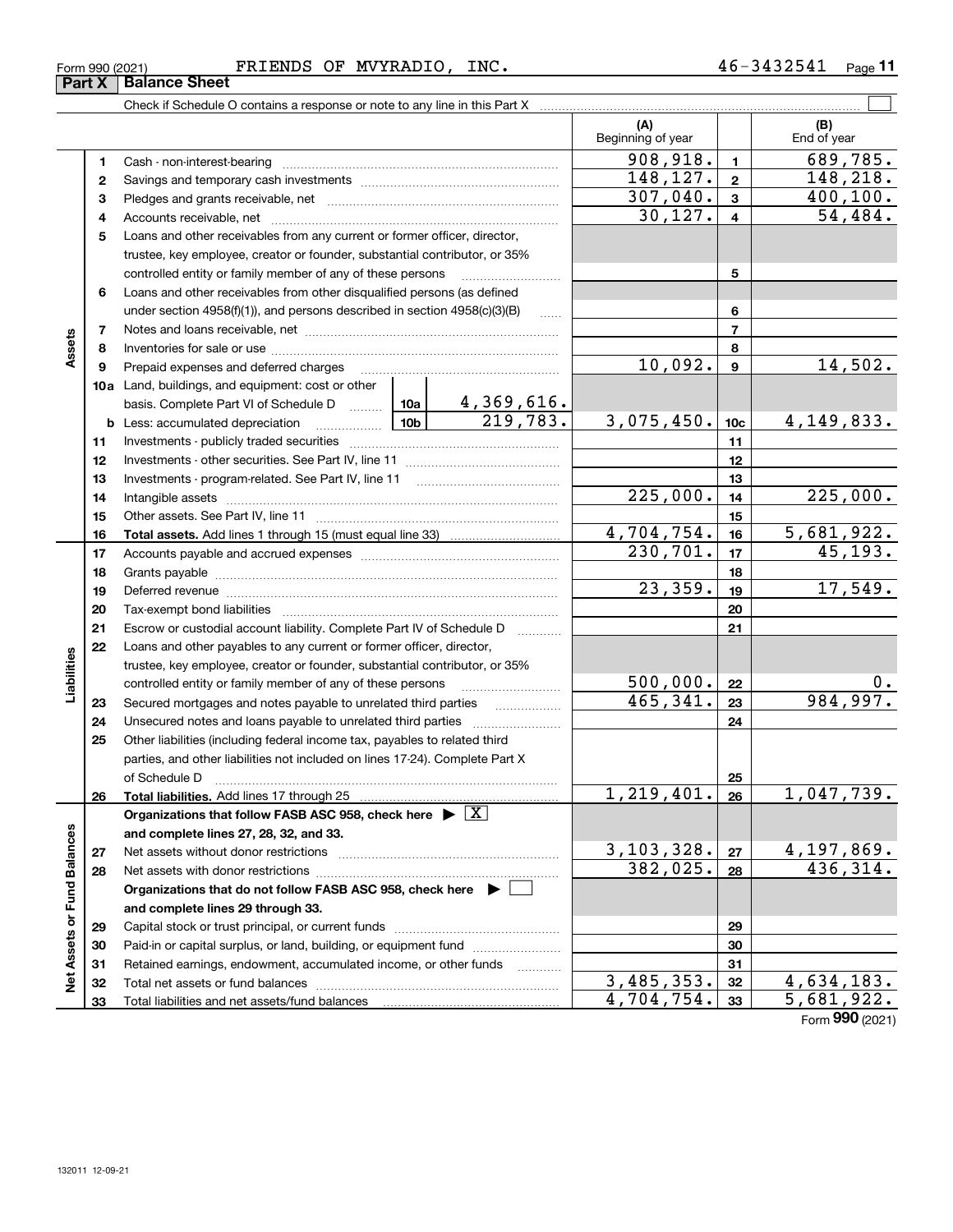|    | FRIENDS OF MVYRADIO, INC.<br>Form 990 (2021)                                                                                                                                                                                   |                | 46-3432541     | $Page$ 12  |    |
|----|--------------------------------------------------------------------------------------------------------------------------------------------------------------------------------------------------------------------------------|----------------|----------------|------------|----|
|    | <b>Reconciliation of Net Assets</b><br><b>Part XI</b>                                                                                                                                                                          |                |                |            |    |
|    |                                                                                                                                                                                                                                |                |                |            |    |
|    |                                                                                                                                                                                                                                |                |                |            |    |
| 1  | Total revenue (must equal Part VIII, column (A), line 12)                                                                                                                                                                      | $\mathbf 1$    | 2,883,787.     |            |    |
| 2  | Total expenses (must equal Part IX, column (A), line 25)                                                                                                                                                                       | $\overline{2}$ | 1,734,957.     |            |    |
| 3  | Revenue less expenses. Subtract line 2 from line 1                                                                                                                                                                             | 3              | 1,148,830.     |            |    |
| 4  |                                                                                                                                                                                                                                | 4              | 3,485,353.     |            |    |
| 5  | Net unrealized gains (losses) on investments                                                                                                                                                                                   | 5              |                |            |    |
| 6  | Donated services and use of facilities [111] Donated and the service of facilities [11] Donated services and use of facilities [11] Donated and the service of the service of the service of the service of the service of the | 6              |                |            |    |
| 7  |                                                                                                                                                                                                                                | $\overline{7}$ |                |            |    |
| 8  | Prior period adjustments                                                                                                                                                                                                       | 8              |                |            |    |
| 9  | Other changes in net assets or fund balances (explain on Schedule O)                                                                                                                                                           | 9              |                |            | 0. |
| 10 | Net assets or fund balances at end of year. Combine lines 3 through 9 (must equal Part X, line 32,                                                                                                                             |                |                |            |    |
|    | column $(B)$                                                                                                                                                                                                                   | 10             | 4,634,183.     |            |    |
|    | <b>Part XII</b> Financial Statements and Reporting                                                                                                                                                                             |                |                |            |    |
|    |                                                                                                                                                                                                                                |                |                |            |    |
|    |                                                                                                                                                                                                                                |                |                | <b>Yes</b> | No |
| 1. | $\boxed{\mathbf{X}}$ Accrual<br>Accounting method used to prepare the Form 990: <u>June</u> Cash<br>Other                                                                                                                      |                |                |            |    |
|    | If the organization changed its method of accounting from a prior year or checked "Other," explain on Schedule O.                                                                                                              |                |                |            |    |
|    | 2a Were the organization's financial statements compiled or reviewed by an independent accountant?                                                                                                                             |                | 2a             |            | x  |
|    | If "Yes," check a box below to indicate whether the financial statements for the year were compiled or reviewed on a                                                                                                           |                |                |            |    |
|    | separate basis, consolidated basis, or both:                                                                                                                                                                                   |                |                |            |    |
|    | Consolidated basis<br>Separate basis<br>Both consolidated and separate basis                                                                                                                                                   |                |                |            |    |
|    | <b>b</b> Were the organization's financial statements audited by an independent accountant?                                                                                                                                    |                | 2 <sub>b</sub> | х          |    |
|    | If "Yes," check a box below to indicate whether the financial statements for the year were audited on a separate basis,                                                                                                        |                |                |            |    |
|    | consolidated basis, or both:                                                                                                                                                                                                   |                |                |            |    |
|    | $X$ Separate basis<br><b>Consolidated basis</b><br>Both consolidated and separate basis                                                                                                                                        |                |                |            |    |
|    | c If "Yes" to line 2a or 2b, does the organization have a committee that assumes responsibility for oversight of the audit,                                                                                                    |                |                |            |    |
|    |                                                                                                                                                                                                                                |                | 2c             | х          |    |
|    | If the organization changed either its oversight process or selection process during the tax year, explain on Schedule O.                                                                                                      |                |                |            |    |
|    | 3a As a result of a federal award, was the organization required to undergo an audit or audits as set forth in the Single Audit                                                                                                |                |                |            |    |
|    |                                                                                                                                                                                                                                |                | За             |            | x  |
|    | b If "Yes," did the organization undergo the required audit or audits? If the organization did not undergo the required audit                                                                                                  |                |                |            |    |
|    |                                                                                                                                                                                                                                |                | 3 <sub>b</sub> |            |    |

Form (2021) **990**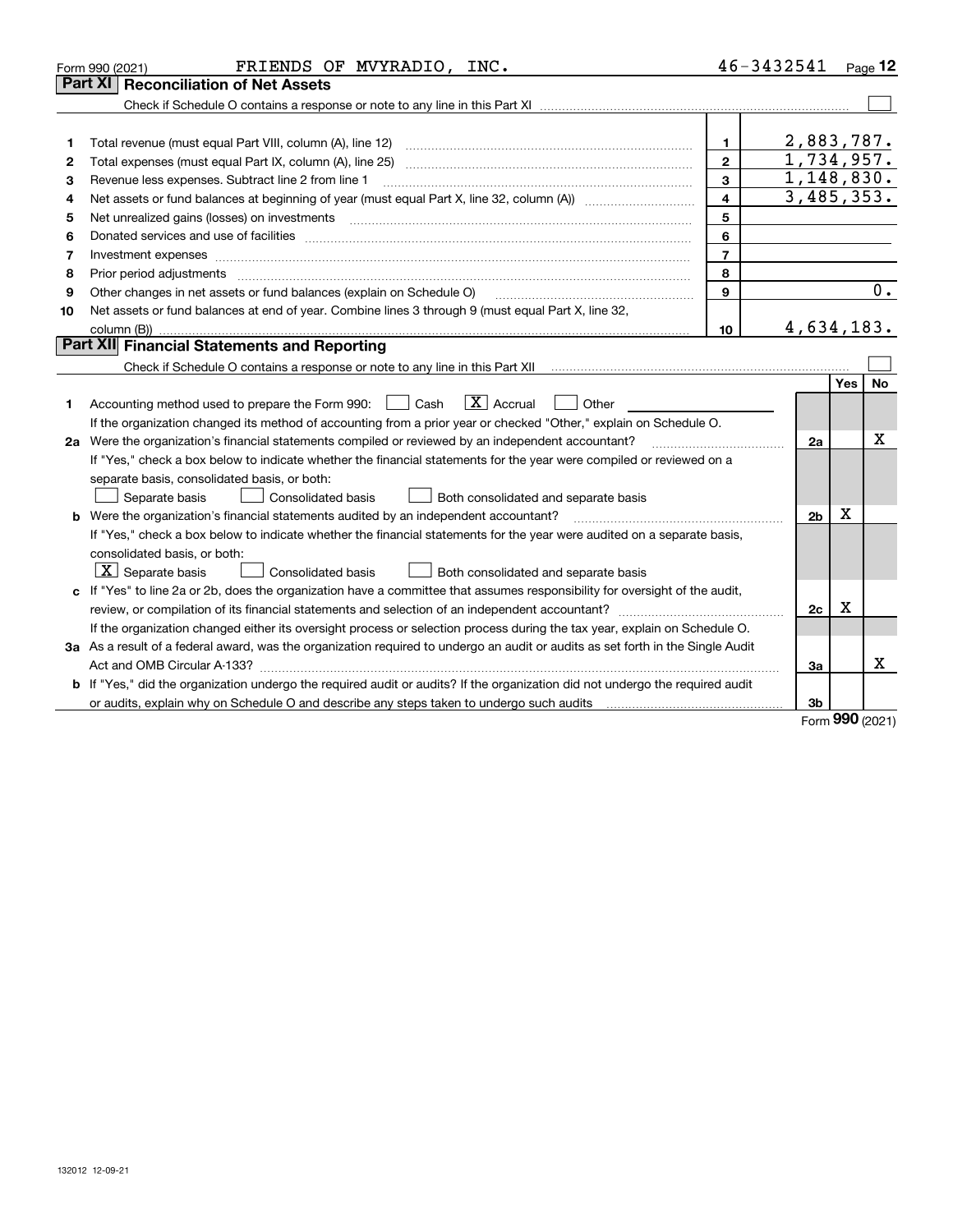Department of the Treasury Internal Revenue Service

**(Form 990)**

# **Public Charity Status and Public Support**

**Complete if the organization is a section 501(c)(3) organization or a section 4947(a)(1) nonexempt charitable trust.**

**| Attach to Form 990 or Form 990-EZ.** 

**| Go to www.irs.gov/Form990 for instructions and the latest information.**

| OMB No 1545-0047      |
|-----------------------|
| 202                   |
| <b>Open to Public</b> |

**Inspection**

| Name of the organization |  |
|--------------------------|--|
|--------------------------|--|

|       |                                                                                                                                            | Name of the organization                                                                                                                     |          |                                                       |                                    |                                 |                            |  | <b>Employer identification number</b> |  |  |  |  |
|-------|--------------------------------------------------------------------------------------------------------------------------------------------|----------------------------------------------------------------------------------------------------------------------------------------------|----------|-------------------------------------------------------|------------------------------------|---------------------------------|----------------------------|--|---------------------------------------|--|--|--|--|
|       |                                                                                                                                            |                                                                                                                                              |          | FRIENDS OF MVYRADIO, INC.                             |                                    |                                 |                            |  | 46-3432541                            |  |  |  |  |
|       | Part I                                                                                                                                     | Reason for Public Charity Status. (All organizations must complete this part.) See instructions.                                             |          |                                                       |                                    |                                 |                            |  |                                       |  |  |  |  |
|       |                                                                                                                                            | The organization is not a private foundation because it is: (For lines 1 through 12, check only one box.)                                    |          |                                                       |                                    |                                 |                            |  |                                       |  |  |  |  |
| 1.    |                                                                                                                                            | A church, convention of churches, or association of churches described in section 170(b)(1)(A)(i).                                           |          |                                                       |                                    |                                 |                            |  |                                       |  |  |  |  |
| 2     |                                                                                                                                            | A school described in section 170(b)(1)(A)(ii). (Attach Schedule E (Form 990).)                                                              |          |                                                       |                                    |                                 |                            |  |                                       |  |  |  |  |
| 3     |                                                                                                                                            | A hospital or a cooperative hospital service organization described in section 170(b)(1)(A)(iii).                                            |          |                                                       |                                    |                                 |                            |  |                                       |  |  |  |  |
| 4     | A medical research organization operated in conjunction with a hospital described in section 170(b)(1)(A)(iii). Enter the hospital's name, |                                                                                                                                              |          |                                                       |                                    |                                 |                            |  |                                       |  |  |  |  |
|       | city, and state:                                                                                                                           |                                                                                                                                              |          |                                                       |                                    |                                 |                            |  |                                       |  |  |  |  |
| 5     | An organization operated for the benefit of a college or university owned or operated by a governmental unit described in                  |                                                                                                                                              |          |                                                       |                                    |                                 |                            |  |                                       |  |  |  |  |
|       | section 170(b)(1)(A)(iv). (Complete Part II.)                                                                                              |                                                                                                                                              |          |                                                       |                                    |                                 |                            |  |                                       |  |  |  |  |
| 6     |                                                                                                                                            | A federal, state, or local government or governmental unit described in section 170(b)(1)(A)(v).                                             |          |                                                       |                                    |                                 |                            |  |                                       |  |  |  |  |
|       | $7 \vert X \vert$                                                                                                                          | An organization that normally receives a substantial part of its support from a governmental unit or from the general public described in    |          |                                                       |                                    |                                 |                            |  |                                       |  |  |  |  |
|       |                                                                                                                                            | section 170(b)(1)(A)(vi). (Complete Part II.)                                                                                                |          |                                                       |                                    |                                 |                            |  |                                       |  |  |  |  |
| 8     |                                                                                                                                            | A community trust described in section 170(b)(1)(A)(vi). (Complete Part II.)                                                                 |          |                                                       |                                    |                                 |                            |  |                                       |  |  |  |  |
| 9     |                                                                                                                                            | An agricultural research organization described in section 170(b)(1)(A)(ix) operated in conjunction with a land-grant college                |          |                                                       |                                    |                                 |                            |  |                                       |  |  |  |  |
|       |                                                                                                                                            | or university or a non-land-grant college of agriculture (see instructions). Enter the name, city, and state of the college or               |          |                                                       |                                    |                                 |                            |  |                                       |  |  |  |  |
|       |                                                                                                                                            | university:                                                                                                                                  |          |                                                       |                                    |                                 |                            |  |                                       |  |  |  |  |
| 10    |                                                                                                                                            | An organization that normally receives (1) more than 33 1/3% of its support from contributions, membership fees, and gross receipts from     |          |                                                       |                                    |                                 |                            |  |                                       |  |  |  |  |
|       |                                                                                                                                            | activities related to its exempt functions, subject to certain exceptions; and (2) no more than 33 1/3% of its support from gross investment |          |                                                       |                                    |                                 |                            |  |                                       |  |  |  |  |
|       |                                                                                                                                            | income and unrelated business taxable income (less section 511 tax) from businesses acquired by the organization after June 30, 1975.        |          |                                                       |                                    |                                 |                            |  |                                       |  |  |  |  |
|       |                                                                                                                                            | See section 509(a)(2). (Complete Part III.)                                                                                                  |          |                                                       |                                    |                                 |                            |  |                                       |  |  |  |  |
| 11    |                                                                                                                                            | An organization organized and operated exclusively to test for public safety. See section 509(a)(4).                                         |          |                                                       |                                    |                                 |                            |  |                                       |  |  |  |  |
| 12    |                                                                                                                                            | An organization organized and operated exclusively for the benefit of, to perform the functions of, or to carry out the purposes of one or   |          |                                                       |                                    |                                 |                            |  |                                       |  |  |  |  |
|       |                                                                                                                                            | more publicly supported organizations described in section 509(a)(1) or section 509(a)(2). See section 509(a)(3). Check the box on           |          |                                                       |                                    |                                 |                            |  |                                       |  |  |  |  |
|       |                                                                                                                                            | lines 12a through 12d that describes the type of supporting organization and complete lines 12e, 12f, and 12g.                               |          |                                                       |                                    |                                 |                            |  |                                       |  |  |  |  |
| a     |                                                                                                                                            | Type I. A supporting organization operated, supervised, or controlled by its supported organization(s), typically by giving                  |          |                                                       |                                    |                                 |                            |  |                                       |  |  |  |  |
|       |                                                                                                                                            | the supported organization(s) the power to regularly appoint or elect a majority of the directors or trustees of the supporting              |          |                                                       |                                    |                                 |                            |  |                                       |  |  |  |  |
|       |                                                                                                                                            | organization. You must complete Part IV, Sections A and B.                                                                                   |          |                                                       |                                    |                                 |                            |  |                                       |  |  |  |  |
| b     |                                                                                                                                            | Type II. A supporting organization supervised or controlled in connection with its supported organization(s), by having                      |          |                                                       |                                    |                                 |                            |  |                                       |  |  |  |  |
|       |                                                                                                                                            | control or management of the supporting organization vested in the same persons that control or manage the supported                         |          |                                                       |                                    |                                 |                            |  |                                       |  |  |  |  |
|       |                                                                                                                                            | organization(s). You must complete Part IV, Sections A and C.                                                                                |          |                                                       |                                    |                                 |                            |  |                                       |  |  |  |  |
| c     |                                                                                                                                            | Type III functionally integrated. A supporting organization operated in connection with, and functionally integrated with,                   |          |                                                       |                                    |                                 |                            |  |                                       |  |  |  |  |
|       |                                                                                                                                            | its supported organization(s) (see instructions). You must complete Part IV, Sections A, D, and E.                                           |          |                                                       |                                    |                                 |                            |  |                                       |  |  |  |  |
| d     |                                                                                                                                            | Type III non-functionally integrated. A supporting organization operated in connection with its supported organization(s)                    |          |                                                       |                                    |                                 |                            |  |                                       |  |  |  |  |
|       |                                                                                                                                            | that is not functionally integrated. The organization generally must satisfy a distribution requirement and an attentiveness                 |          |                                                       |                                    |                                 |                            |  |                                       |  |  |  |  |
|       |                                                                                                                                            | requirement (see instructions). You must complete Part IV, Sections A and D, and Part V.                                                     |          |                                                       |                                    |                                 |                            |  |                                       |  |  |  |  |
|       |                                                                                                                                            | Check this box if the organization received a written determination from the IRS that it is a Type I, Type II, Type III                      |          |                                                       |                                    |                                 |                            |  |                                       |  |  |  |  |
|       |                                                                                                                                            | functionally integrated, or Type III non-functionally integrated supporting organization.                                                    |          |                                                       |                                    |                                 |                            |  |                                       |  |  |  |  |
|       |                                                                                                                                            | <b>f</b> Enter the number of supported organizations<br>Provide the following information about the supported organization(s).               |          |                                                       |                                    |                                 |                            |  |                                       |  |  |  |  |
|       |                                                                                                                                            | (i) Name of supported                                                                                                                        | (ii) EIN | (iii) Type of organization                            |                                    | (iv) Is the organization listed | (v) Amount of monetary     |  | (vi) Amount of other                  |  |  |  |  |
|       |                                                                                                                                            | organization                                                                                                                                 |          | (described on lines 1-10<br>above (see instructions)) | in your governing document?<br>Yes | No                              | support (see instructions) |  | support (see instructions)            |  |  |  |  |
|       |                                                                                                                                            |                                                                                                                                              |          |                                                       |                                    |                                 |                            |  |                                       |  |  |  |  |
|       |                                                                                                                                            |                                                                                                                                              |          |                                                       |                                    |                                 |                            |  |                                       |  |  |  |  |
|       |                                                                                                                                            |                                                                                                                                              |          |                                                       |                                    |                                 |                            |  |                                       |  |  |  |  |
|       |                                                                                                                                            |                                                                                                                                              |          |                                                       |                                    |                                 |                            |  |                                       |  |  |  |  |
|       |                                                                                                                                            |                                                                                                                                              |          |                                                       |                                    |                                 |                            |  |                                       |  |  |  |  |
|       |                                                                                                                                            |                                                                                                                                              |          |                                                       |                                    |                                 |                            |  |                                       |  |  |  |  |
|       |                                                                                                                                            |                                                                                                                                              |          |                                                       |                                    |                                 |                            |  |                                       |  |  |  |  |
|       |                                                                                                                                            |                                                                                                                                              |          |                                                       |                                    |                                 |                            |  |                                       |  |  |  |  |
|       |                                                                                                                                            |                                                                                                                                              |          |                                                       |                                    |                                 |                            |  |                                       |  |  |  |  |
|       |                                                                                                                                            |                                                                                                                                              |          |                                                       |                                    |                                 |                            |  |                                       |  |  |  |  |
| Total |                                                                                                                                            |                                                                                                                                              |          |                                                       |                                    |                                 |                            |  |                                       |  |  |  |  |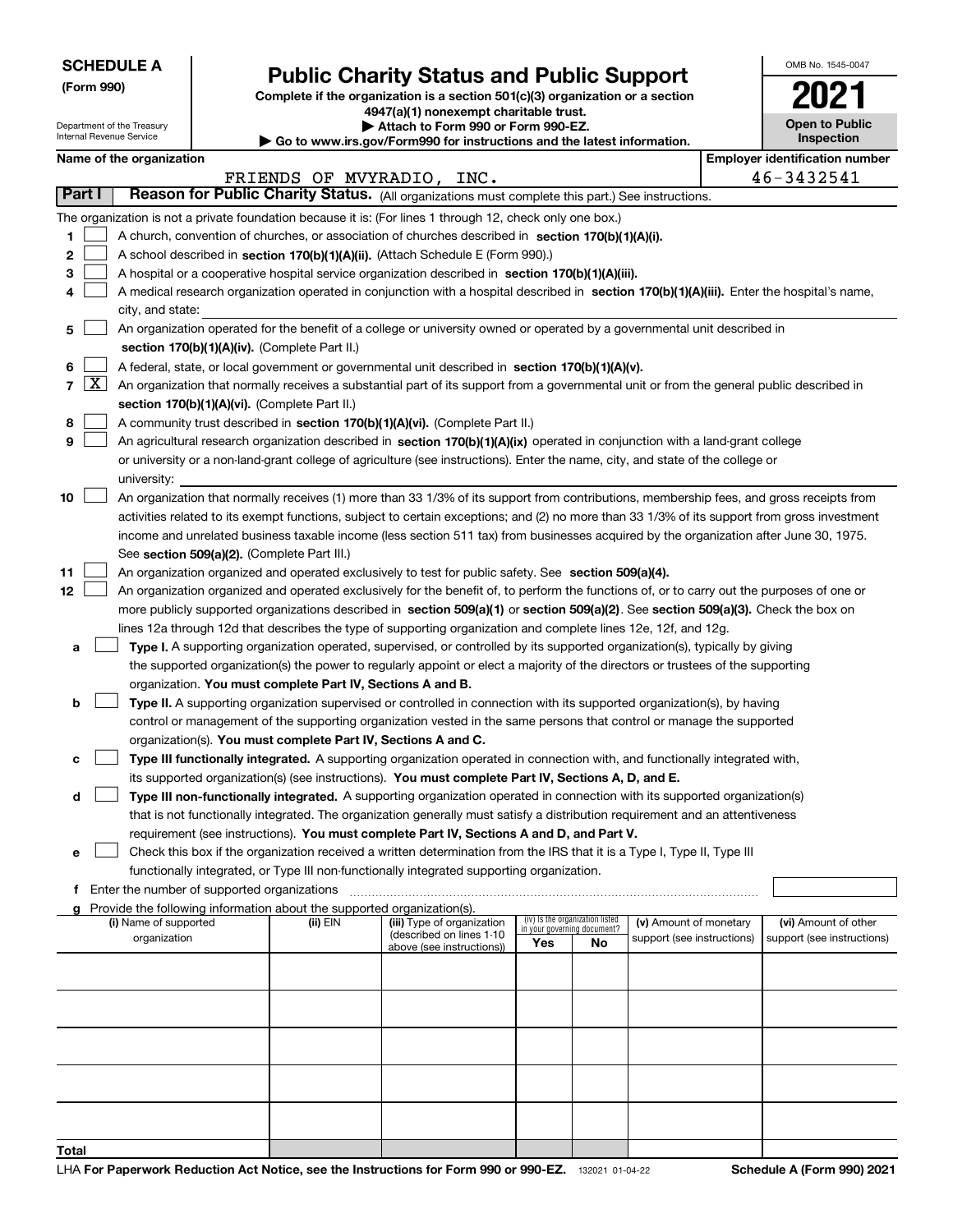132022 01-04-22

|         |  | Schedule A (Form 990) 2021 |  |  |  |
|---------|--|----------------------------|--|--|--|
| - - - - |  |                            |  |  |  |

Schedule A (Form 990) 2021 Page FRIENDS OF MVYRADIO, INC. 46-3432541

(Complete only if you checked the box on line 5, 7, or 8 of Part I or if the organization failed to qualify under Part III. If the organization fails to qualify under the tests listed below, please complete Part III.) **Part II Support Schedule for Organizations Described in Sections 170(b)(1)(A)(iv) and 170(b)(1)(A)(vi)**

|    | <b>Section A. Public Support</b>                                                                                                               |          |            |                      |            |          |                                |
|----|------------------------------------------------------------------------------------------------------------------------------------------------|----------|------------|----------------------|------------|----------|--------------------------------|
|    | Calendar year (or fiscal year beginning in)                                                                                                    | (a) 2017 | (b) 2018   | $(c)$ 2019           | $(d)$ 2020 | (e) 2021 | (f) Total                      |
|    | 1 Gifts, grants, contributions, and                                                                                                            |          |            |                      |            |          |                                |
|    | membership fees received. (Do not                                                                                                              |          |            |                      |            |          |                                |
|    | include any "unusual grants.")                                                                                                                 | 886,678. | 897,824.   | 1912755.             | 2451731.   | 2491253. | 8640241.                       |
|    | 2 Tax revenues levied for the organ-                                                                                                           |          |            |                      |            |          |                                |
|    | ization's benefit and either paid to                                                                                                           |          |            |                      |            |          |                                |
|    | or expended on its behalf                                                                                                                      |          |            |                      |            |          |                                |
|    | 3 The value of services or facilities                                                                                                          |          |            |                      |            |          |                                |
|    | furnished by a governmental unit to                                                                                                            |          |            |                      |            |          |                                |
|    | the organization without charge                                                                                                                |          |            |                      |            |          |                                |
|    | 4 Total. Add lines 1 through 3                                                                                                                 | 886,678. | 897,824.   | 1912755.             | 2451731.   | 2491253. | 8640241.                       |
|    | The portion of total contributions                                                                                                             |          |            |                      |            |          |                                |
|    | by each person (other than a                                                                                                                   |          |            |                      |            |          |                                |
|    | governmental unit or publicly                                                                                                                  |          |            |                      |            |          |                                |
|    | supported organization) included                                                                                                               |          |            |                      |            |          |                                |
|    | on line 1 that exceeds 2% of the                                                                                                               |          |            |                      |            |          |                                |
|    | amount shown on line 11,                                                                                                                       |          |            |                      |            |          |                                |
|    | column (f)                                                                                                                                     |          |            |                      |            |          | 2029629.                       |
|    | 6 Public support. Subtract line 5 from line 4.                                                                                                 |          |            |                      |            |          | 6610612.                       |
|    | <b>Section B. Total Support</b>                                                                                                                |          |            |                      |            |          |                                |
|    | Calendar year (or fiscal year beginning in) $\blacktriangleright$                                                                              | (a) 2017 | $(b)$ 2018 | $(c)$ 2019           | $(d)$ 2020 | (e) 2021 | (f) Total                      |
|    | <b>7</b> Amounts from line 4                                                                                                                   | 886,678. | 897,824.   | 1912755.             | 2451731.   | 2491253. | 8640241.                       |
|    | 8 Gross income from interest,                                                                                                                  |          |            |                      |            |          |                                |
|    | dividends, payments received on                                                                                                                |          |            |                      |            |          |                                |
|    | securities loans, rents, royalties,                                                                                                            |          |            |                      |            |          |                                |
|    | and income from similar sources                                                                                                                | 328.     | 965.       | 1,329.               | 802.       | 492.     | 3,916.                         |
|    | <b>9</b> Net income from unrelated business                                                                                                    |          |            |                      |            |          |                                |
|    | activities, whether or not the                                                                                                                 |          |            |                      |            |          |                                |
|    | business is regularly carried on                                                                                                               | 325.     |            |                      |            |          | 325.                           |
|    | 10 Other income. Do not include gain                                                                                                           |          |            |                      |            |          |                                |
|    | or loss from the sale of capital                                                                                                               |          |            |                      |            |          |                                |
|    | assets (Explain in Part VI.)                                                                                                                   | 94,982.  |            | $54, 103.$ 117, 186. |            |          | 266, 271.                      |
|    | 11 Total support. Add lines 7 through 10                                                                                                       |          |            |                      |            |          | 8910753.                       |
|    | 12 Gross receipts from related activities, etc. (see instructions)                                                                             |          |            |                      |            | 12       | 2,015,295.                     |
|    | 13 First 5 years. If the Form 990 is for the organization's first, second, third, fourth, or fifth tax year as a section 501(c)(3)             |          |            |                      |            |          |                                |
|    | organization, check this box and stop here                                                                                                     |          |            |                      |            |          |                                |
|    | <b>Section C. Computation of Public Support Percentage</b>                                                                                     |          |            |                      |            |          |                                |
|    |                                                                                                                                                |          |            |                      |            | 14       | 74.19<br>%                     |
|    | 15 Public support percentage from 2020 Schedule A, Part II, line 14                                                                            |          |            |                      |            | 15       | 72.22<br>$\%$                  |
|    | 16a 33 1/3% support test - 2021. If the organization did not check the box on line 13, and line 14 is 33 1/3% or more, check this box and      |          |            |                      |            |          |                                |
|    | stop here. The organization qualifies as a publicly supported organization                                                                     |          |            |                      |            |          | $\blacktriangleright$ $\mid$ X |
|    | b 33 1/3% support test - 2020. If the organization did not check a box on line 13 or 16a, and line 15 is 33 1/3% or more, check this box       |          |            |                      |            |          |                                |
|    | and stop here. The organization qualifies as a publicly supported organization                                                                 |          |            |                      |            |          |                                |
|    | 17a 10% -facts-and-circumstances test - 2021. If the organization did not check a box on line 13, 16a, or 16b, and line 14 is 10% or more,     |          |            |                      |            |          |                                |
|    | and if the organization meets the facts-and-circumstances test, check this box and stop here. Explain in Part VI how the organization          |          |            |                      |            |          |                                |
|    | meets the facts-and-circumstances test. The organization qualifies as a publicly supported organization                                        |          |            |                      |            |          |                                |
|    | <b>b 10% -facts-and-circumstances test - 2020.</b> If the organization did not check a box on line 13, 16a, 16b, or 17a, and line 15 is 10% or |          |            |                      |            |          |                                |
|    | more, and if the organization meets the facts-and-circumstances test, check this box and stop here. Explain in Part VI how the                 |          |            |                      |            |          |                                |
|    | organization meets the facts-and-circumstances test. The organization qualifies as a publicly supported organization                           |          |            |                      |            |          |                                |
| 18 | Private foundation. If the organization did not check a box on line 13, 16a, 16b, 17a, or 17b, check this box and see instructions             |          |            |                      |            |          |                                |

**Schedule A (Form 990) 2021**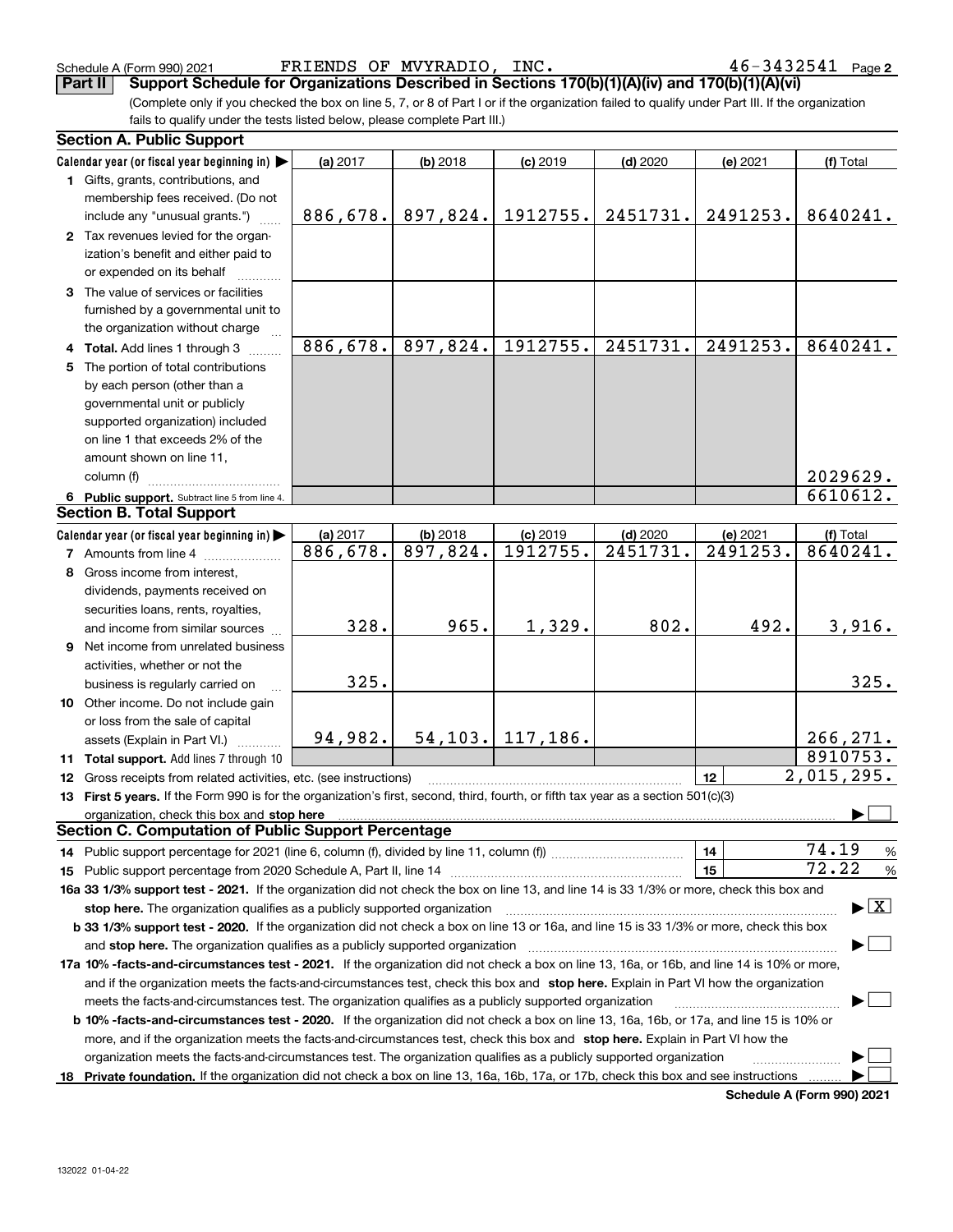| 20              | Private |  |
|-----------------|---------|--|
| 132023 01-04-22 |         |  |

| Schedule A (Form 990) 2021 |  |
|----------------------------|--|

## **Part III Support Schedule for Organizations Described in Section 509(a)(2)**

(Complete only if you checked the box on line 10 of Part I or if the organization failed to qualify under Part II. If the organization fails to qualify under the tests listed below, please complete Part II.)

| <b>Section A. Public Support</b>                                                                                                                                                                                                                                                             |          |            |            |            |          |           |
|----------------------------------------------------------------------------------------------------------------------------------------------------------------------------------------------------------------------------------------------------------------------------------------------|----------|------------|------------|------------|----------|-----------|
| Calendar year (or fiscal year beginning in) $\blacktriangleright$                                                                                                                                                                                                                            | (a) 2017 | (b) 2018   | $(c)$ 2019 | $(d)$ 2020 | (e) 2021 | (f) Total |
| 1 Gifts, grants, contributions, and                                                                                                                                                                                                                                                          |          |            |            |            |          |           |
| membership fees received. (Do not                                                                                                                                                                                                                                                            |          |            |            |            |          |           |
| include any "unusual grants.")                                                                                                                                                                                                                                                               |          |            |            |            |          |           |
| 2 Gross receipts from admissions,                                                                                                                                                                                                                                                            |          |            |            |            |          |           |
| merchandise sold or services per-                                                                                                                                                                                                                                                            |          |            |            |            |          |           |
| formed, or facilities furnished in                                                                                                                                                                                                                                                           |          |            |            |            |          |           |
| any activity that is related to the<br>organization's tax-exempt purpose                                                                                                                                                                                                                     |          |            |            |            |          |           |
| 3 Gross receipts from activities that                                                                                                                                                                                                                                                        |          |            |            |            |          |           |
| are not an unrelated trade or bus-                                                                                                                                                                                                                                                           |          |            |            |            |          |           |
| iness under section 513                                                                                                                                                                                                                                                                      |          |            |            |            |          |           |
|                                                                                                                                                                                                                                                                                              |          |            |            |            |          |           |
| 4 Tax revenues levied for the organ-<br>ization's benefit and either paid to                                                                                                                                                                                                                 |          |            |            |            |          |           |
| or expended on its behalf                                                                                                                                                                                                                                                                    |          |            |            |            |          |           |
| .                                                                                                                                                                                                                                                                                            |          |            |            |            |          |           |
| 5 The value of services or facilities                                                                                                                                                                                                                                                        |          |            |            |            |          |           |
| furnished by a governmental unit to                                                                                                                                                                                                                                                          |          |            |            |            |          |           |
| the organization without charge                                                                                                                                                                                                                                                              |          |            |            |            |          |           |
| <b>6 Total.</b> Add lines 1 through 5                                                                                                                                                                                                                                                        |          |            |            |            |          |           |
| 7a Amounts included on lines 1, 2, and                                                                                                                                                                                                                                                       |          |            |            |            |          |           |
| 3 received from disqualified persons                                                                                                                                                                                                                                                         |          |            |            |            |          |           |
| <b>b</b> Amounts included on lines 2 and 3 received<br>from other than disqualified persons that                                                                                                                                                                                             |          |            |            |            |          |           |
| exceed the greater of \$5,000 or 1% of the                                                                                                                                                                                                                                                   |          |            |            |            |          |           |
| amount on line 13 for the year                                                                                                                                                                                                                                                               |          |            |            |            |          |           |
| c Add lines 7a and 7b                                                                                                                                                                                                                                                                        |          |            |            |            |          |           |
| 8 Public support. (Subtract line 7c from line 6.)                                                                                                                                                                                                                                            |          |            |            |            |          |           |
| <b>Section B. Total Support</b>                                                                                                                                                                                                                                                              |          |            |            |            |          |           |
| Calendar year (or fiscal year beginning in)                                                                                                                                                                                                                                                  | (a) 2017 | $(b)$ 2018 | $(c)$ 2019 | $(d)$ 2020 | (e) 2021 | (f) Total |
| 9 Amounts from line 6                                                                                                                                                                                                                                                                        |          |            |            |            |          |           |
| 10a Gross income from interest,                                                                                                                                                                                                                                                              |          |            |            |            |          |           |
| dividends, payments received on<br>securities loans, rents, royalties,                                                                                                                                                                                                                       |          |            |            |            |          |           |
| and income from similar sources                                                                                                                                                                                                                                                              |          |            |            |            |          |           |
| <b>b</b> Unrelated business taxable income                                                                                                                                                                                                                                                   |          |            |            |            |          |           |
| (less section 511 taxes) from businesses                                                                                                                                                                                                                                                     |          |            |            |            |          |           |
| acquired after June 30, 1975                                                                                                                                                                                                                                                                 |          |            |            |            |          |           |
| c Add lines 10a and 10b                                                                                                                                                                                                                                                                      |          |            |            |            |          |           |
| 11 Net income from unrelated business                                                                                                                                                                                                                                                        |          |            |            |            |          |           |
| activities not included on line 10b,                                                                                                                                                                                                                                                         |          |            |            |            |          |           |
| whether or not the business is<br>regularly carried on                                                                                                                                                                                                                                       |          |            |            |            |          |           |
| <b>12</b> Other income. Do not include gain                                                                                                                                                                                                                                                  |          |            |            |            |          |           |
| or loss from the sale of capital                                                                                                                                                                                                                                                             |          |            |            |            |          |           |
| assets (Explain in Part VI.)                                                                                                                                                                                                                                                                 |          |            |            |            |          |           |
| 13 Total support. (Add lines 9, 10c, 11, and 12.)                                                                                                                                                                                                                                            |          |            |            |            |          |           |
| 14 First 5 years. If the Form 990 is for the organization's first, second, third, fourth, or fifth tax year as a section 501(c)(3) organization,                                                                                                                                             |          |            |            |            |          |           |
| check this box and stop here manufactured and stop the state of the state of the state of the state of the state of the state of the state of the state of the state of the state of the state of the state of the state of th<br><b>Section C. Computation of Public Support Percentage</b> |          |            |            |            |          |           |
|                                                                                                                                                                                                                                                                                              |          |            |            |            |          |           |
|                                                                                                                                                                                                                                                                                              |          |            |            |            | 15       | ℀         |
| 16 Public support percentage from 2020 Schedule A, Part III, line 15<br><b>Section D. Computation of Investment Income Percentage</b>                                                                                                                                                        |          |            |            |            | 16       | %         |
|                                                                                                                                                                                                                                                                                              |          |            |            |            |          |           |
| 17 Investment income percentage for 2021 (line 10c, column (f), divided by line 13, column (f) <i>marrouum</i> (m)                                                                                                                                                                           |          |            |            |            | 17       | ℀         |
| 18 Investment income percentage from 2020 Schedule A, Part III, line 17                                                                                                                                                                                                                      |          |            |            |            | 18       | %         |
| 19a 33 1/3% support tests - 2021. If the organization did not check the box on line 14, and line 15 is more than 33 1/3%, and line 17 is not                                                                                                                                                 |          |            |            |            |          |           |
| more than 33 1/3%, check this box and stop here. The organization qualifies as a publicly supported organization                                                                                                                                                                             |          |            |            |            |          |           |
| b 33 1/3% support tests - 2020. If the organization did not check a box on line 14 or line 19a, and line 16 is more than 33 1/3%, and                                                                                                                                                        |          |            |            |            |          |           |
| line 18 is not more than 33 1/3%, check this box and stop here. The organization qualifies as a publicly supported organization                                                                                                                                                              |          |            |            |            |          |           |
|                                                                                                                                                                                                                                                                                              |          |            |            |            |          |           |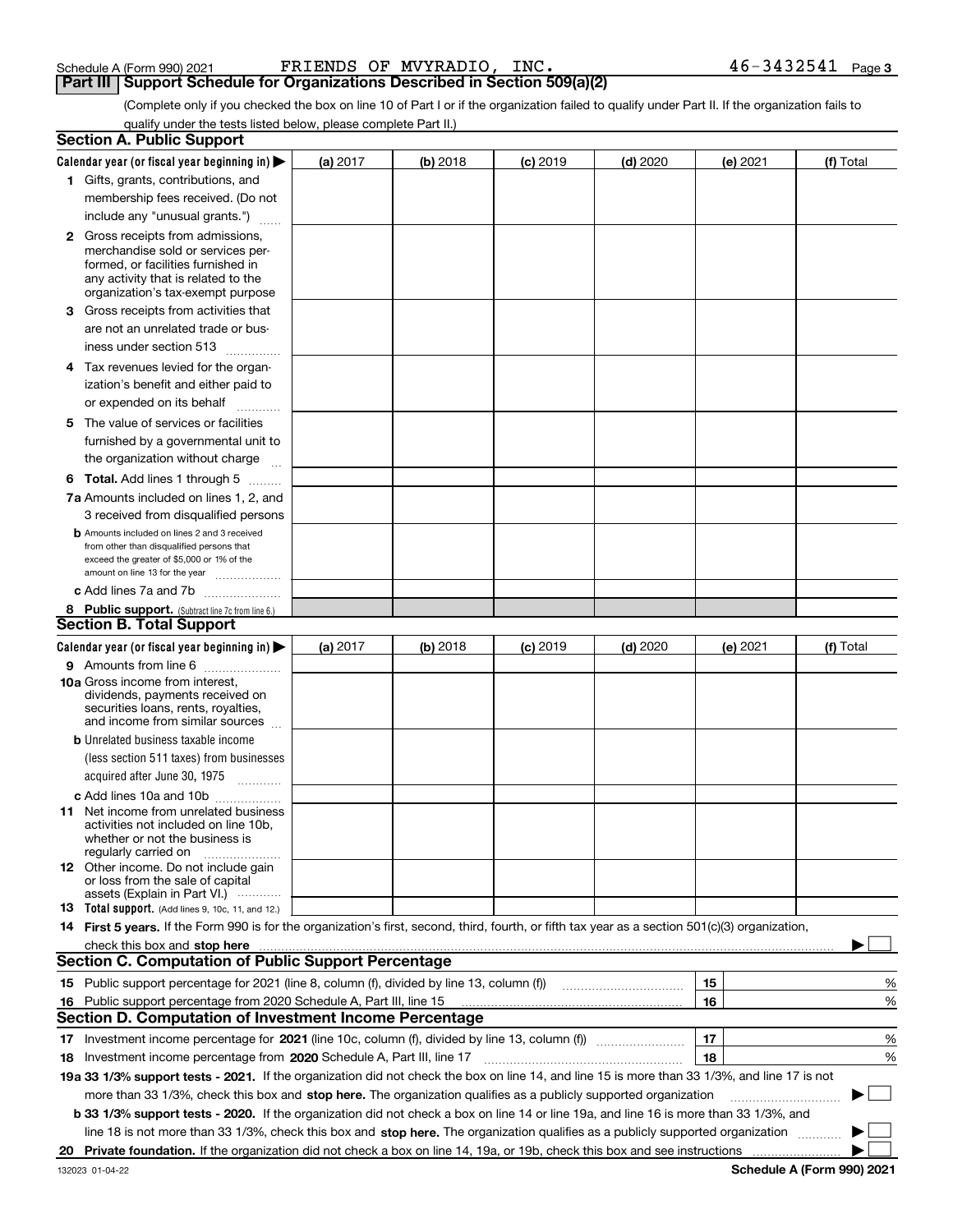supporting organizations)? If "Yes," answer line 10b below.

*determine whether the organization had excess business holdings.)*

#### Schedule A (Form 990) 2021 Page FRIENDS OF MVYRADIO, INC. 46-3432541**Part IV Supporting Organizations**

(Complete only if you checked a box in line 12 on Part I. If you checked box 12a, Part I, complete Sections A and B. If you checked box 12b, Part I, complete Sections A and C. If you checked box 12c, Part I, complete Sections A, D, and E. If you checked box 12d, Part I, complete Sections A and D, and complete Part V.)

## **Section A. All Supporting Organizations**

- **1** Are all of the organization's supported organizations listed by name in the organization's governing documents? If "No," describe in **Part VI** how the supported organizations are designated. If designated by *class or purpose, describe the designation. If historic and continuing relationship, explain.*
- **2** Did the organization have any supported organization that does not have an IRS determination of status under section 509(a)(1) or (2)? If "Yes," explain in Part VI how the organization determined that the supported *organization was described in section 509(a)(1) or (2).*
- **3a** Did the organization have a supported organization described in section 501(c)(4), (5), or (6)? If "Yes," answer *lines 3b and 3c below.*
- **b** Did the organization confirm that each supported organization qualified under section 501(c)(4), (5), or (6) and satisfied the public support tests under section 509(a)(2)? If "Yes," describe in **Part VI** when and how the *organization made the determination.*
- **c**Did the organization ensure that all support to such organizations was used exclusively for section 170(c)(2)(B) purposes? If "Yes," explain in **Part VI** what controls the organization put in place to ensure such use.
- **4a***If* Was any supported organization not organized in the United States ("foreign supported organization")? *"Yes," and if you checked box 12a or 12b in Part I, answer lines 4b and 4c below.*
- **b** Did the organization have ultimate control and discretion in deciding whether to make grants to the foreign supported organization? If "Yes," describe in **Part VI** how the organization had such control and discretion *despite being controlled or supervised by or in connection with its supported organizations.*
- **c** Did the organization support any foreign supported organization that does not have an IRS determination under sections 501(c)(3) and 509(a)(1) or (2)? If "Yes," explain in **Part VI** what controls the organization used *to ensure that all support to the foreign supported organization was used exclusively for section 170(c)(2)(B) purposes.*
- **5a***If "Yes,"* Did the organization add, substitute, or remove any supported organizations during the tax year? answer lines 5b and 5c below (if applicable). Also, provide detail in **Part VI,** including (i) the names and EIN *numbers of the supported organizations added, substituted, or removed; (ii) the reasons for each such action; (iii) the authority under the organization's organizing document authorizing such action; and (iv) how the action was accomplished (such as by amendment to the organizing document).*
- **b** Type I or Type II only. Was any added or substituted supported organization part of a class already designated in the organization's organizing document?
- **cSubstitutions only.**  Was the substitution the result of an event beyond the organization's control?
- **6** Did the organization provide support (whether in the form of grants or the provision of services or facilities) to **Part VI.** *If "Yes," provide detail in* support or benefit one or more of the filing organization's supported organizations? anyone other than (i) its supported organizations, (ii) individuals that are part of the charitable class benefited by one or more of its supported organizations, or (iii) other supporting organizations that also
- **7**Did the organization provide a grant, loan, compensation, or other similar payment to a substantial contributor regard to a substantial contributor? If "Yes," complete Part I of Schedule L (Form 990). (as defined in section 4958(c)(3)(C)), a family member of a substantial contributor, or a 35% controlled entity with
- **8** Did the organization make a loan to a disqualified person (as defined in section 4958) not described on line 7? *If "Yes," complete Part I of Schedule L (Form 990).*
- **9a** Was the organization controlled directly or indirectly at any time during the tax year by one or more in section 509(a)(1) or (2))? If "Yes," *provide detail in* <code>Part VI.</code> disqualified persons, as defined in section 4946 (other than foundation managers and organizations described
- **b** Did one or more disqualified persons (as defined on line 9a) hold a controlling interest in any entity in which the supporting organization had an interest? If "Yes," provide detail in P**art VI**.
- **c**Did a disqualified person (as defined on line 9a) have an ownership interest in, or derive any personal benefit from, assets in which the supporting organization also had an interest? If "Yes," provide detail in P**art VI.**
- **10a** Was the organization subject to the excess business holdings rules of section 4943 because of section 4943(f) (regarding certain Type II supporting organizations, and all Type III non-functionally integrated
	- **b** Did the organization have any excess business holdings in the tax year? (Use Schedule C, Form 4720, to



**YesNo**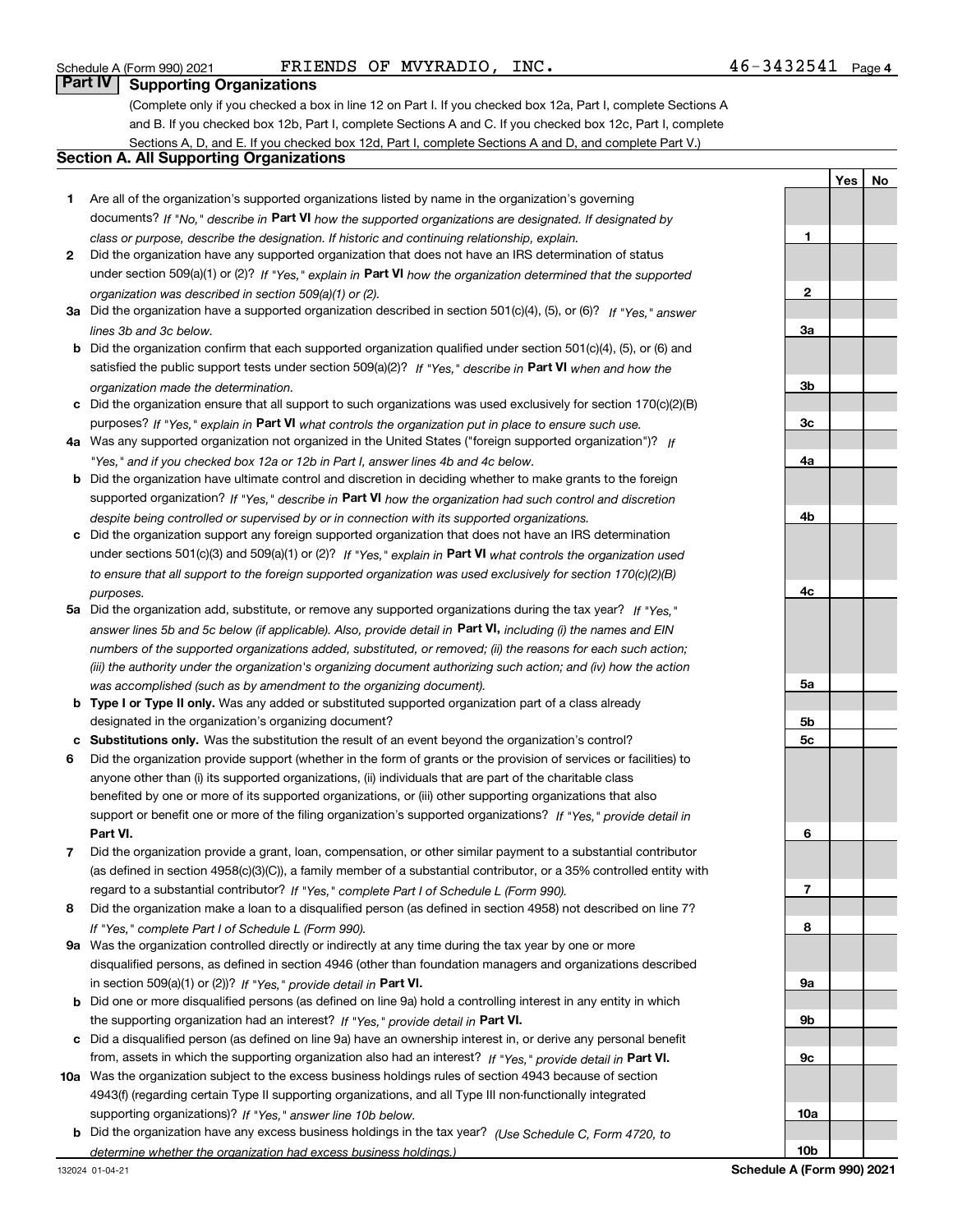|  | Schedule A (Form 990) 2021 |  |  | FRIENDS OF MVYRADIO, | INC. | 46-3432541 | Page 5 |
|--|----------------------------|--|--|----------------------|------|------------|--------|
|--|----------------------------|--|--|----------------------|------|------------|--------|

|              | <b>Supporting Organizations (continued)</b><br><b>Part IV</b>                                                                                                                                                                                            |                 |            |    |
|--------------|----------------------------------------------------------------------------------------------------------------------------------------------------------------------------------------------------------------------------------------------------------|-----------------|------------|----|
|              |                                                                                                                                                                                                                                                          |                 | <b>Yes</b> | No |
| 11           | Has the organization accepted a gift or contribution from any of the following persons?                                                                                                                                                                  |                 |            |    |
|              | a A person who directly or indirectly controls, either alone or together with persons described on lines 11b and                                                                                                                                         |                 |            |    |
|              | 11c below, the governing body of a supported organization?                                                                                                                                                                                               | 11a             |            |    |
|              | <b>b</b> A family member of a person described on line 11a above?                                                                                                                                                                                        | 11 <sub>b</sub> |            |    |
|              | c A 35% controlled entity of a person described on line 11a or 11b above? If "Yes" to line 11a, 11b, or 11c, provide                                                                                                                                     |                 |            |    |
|              | detail in Part VI.                                                                                                                                                                                                                                       | 11c             |            |    |
|              | <b>Section B. Type I Supporting Organizations</b>                                                                                                                                                                                                        |                 |            |    |
|              |                                                                                                                                                                                                                                                          |                 | <b>Yes</b> | No |
| 1            | Did the governing body, members of the governing body, officers acting in their official capacity, or membership of one or                                                                                                                               |                 |            |    |
|              | more supported organizations have the power to regularly appoint or elect at least a majority of the organization's officers,<br>directors, or trustees at all times during the tax year? If "No," describe in Part VI how the supported organization(s) |                 |            |    |
|              | effectively operated, supervised, or controlled the organization's activities. If the organization had more than one supported                                                                                                                           |                 |            |    |
|              | organization, describe how the powers to appoint and/or remove officers, directors, or trustees were allocated among the                                                                                                                                 |                 |            |    |
|              | supported organizations and what conditions or restrictions, if any, applied to such powers during the tax year.                                                                                                                                         | 1               |            |    |
| $\mathbf{2}$ | Did the organization operate for the benefit of any supported organization other than the supported                                                                                                                                                      |                 |            |    |
|              | organization(s) that operated, supervised, or controlled the supporting organization? If "Yes," explain in                                                                                                                                               |                 |            |    |
|              | Part VI how providing such benefit carried out the purposes of the supported organization(s) that operated,                                                                                                                                              |                 |            |    |
|              | supervised, or controlled the supporting organization.<br>Section C. Type II Supporting Organizations                                                                                                                                                    | $\mathbf{2}$    |            |    |
|              |                                                                                                                                                                                                                                                          |                 |            |    |
|              |                                                                                                                                                                                                                                                          |                 | <b>Yes</b> | No |
| 1            | Were a majority of the organization's directors or trustees during the tax year also a majority of the directors                                                                                                                                         |                 |            |    |
|              | or trustees of each of the organization's supported organization(s)? If "No," describe in Part VI how control                                                                                                                                            |                 |            |    |
|              | or management of the supporting organization was vested in the same persons that controlled or managed                                                                                                                                                   |                 |            |    |
|              | the supported organization(s).<br><b>Section D. All Type III Supporting Organizations</b>                                                                                                                                                                | 1               |            |    |
|              |                                                                                                                                                                                                                                                          |                 |            |    |
|              |                                                                                                                                                                                                                                                          |                 | Yes        | No |
| 1            | Did the organization provide to each of its supported organizations, by the last day of the fifth month of the                                                                                                                                           |                 |            |    |
|              | organization's tax year, (i) a written notice describing the type and amount of support provided during the prior tax                                                                                                                                    |                 |            |    |
|              | year, (ii) a copy of the Form 990 that was most recently filed as of the date of notification, and (iii) copies of the                                                                                                                                   |                 |            |    |
|              | organization's governing documents in effect on the date of notification, to the extent not previously provided?                                                                                                                                         | 1               |            |    |
| 2            | Were any of the organization's officers, directors, or trustees either (i) appointed or elected by the supported                                                                                                                                         |                 |            |    |
|              | organization(s) or (ii) serving on the governing body of a supported organization? If "No," explain in Part VI how                                                                                                                                       |                 |            |    |
|              | the organization maintained a close and continuous working relationship with the supported organization(s).<br>By reason of the relationship described on line 2, above, did the examization's supported examizations hove a                             | $\mathbf{2}$    |            |    |

**3**income or assets at all times during the tax year? If "Yes," describe in **Part VI** the role the organization's By reason of the relationship described on line 2, above, did the organization's supported organizations have a significant voice in the organization's investment policies and in directing the use of the organization's

#### *supported organizations played in this regard.* **Section E. Type III Functionally Integrated Supporting Organizations**

|  | Check the box next to the method that the organization used to satisfy the Integral Part Test during the year (see instructions). |  |  |  |
|--|-----------------------------------------------------------------------------------------------------------------------------------|--|--|--|
|--|-----------------------------------------------------------------------------------------------------------------------------------|--|--|--|

- **a**The organization satisfied the Activities Test. *Complete* line 2 below.  $\mathcal{L}^{\text{max}}$
- **b**The organization is the parent of each of its supported organizations. *Complete* line 3 *below.*  $\mathcal{L}^{\text{max}}$

|  |  | c $\Box$ The organization supported a governmental entity. Describe in Part VI how you supported a governmental entity (see instructions) |  |  |  |  |  |
|--|--|-------------------------------------------------------------------------------------------------------------------------------------------|--|--|--|--|--|
|--|--|-------------------------------------------------------------------------------------------------------------------------------------------|--|--|--|--|--|

- **2Answer lines 2a and 2b below. Yes No** Activities Test.
- **a** Did substantially all of the organization's activities during the tax year directly further the exempt purposes of the supported organization(s) to which the organization was responsive? If "Yes," then in **Part VI identify those supported organizations and explain**  *how these activities directly furthered their exempt purposes, how the organization was responsive to those supported organizations, and how the organization determined that these activities constituted substantially all of its activities.*
- **b** Did the activities described on line 2a, above, constitute activities that, but for the organization's involvement, **Part VI**  *the reasons for the organization's position that its supported organization(s) would have engaged in* one or more of the organization's supported organization(s) would have been engaged in? If "Yes," e*xplain in these activities but for the organization's involvement.*
- **3** Parent of Supported Organizations. Answer lines 3a and 3b below.
- **a** Did the organization have the power to regularly appoint or elect a majority of the officers, directors, or trustees of each of the supported organizations? If "Yes" or "No" provide details in **Part VI.**
- **b** Did the organization exercise a substantial degree of direction over the policies, programs, and activities of each of its supported organizations? If "Yes," describe in Part VI the role played by the organization in this regard.

**3a**

**2a 2b**

**3**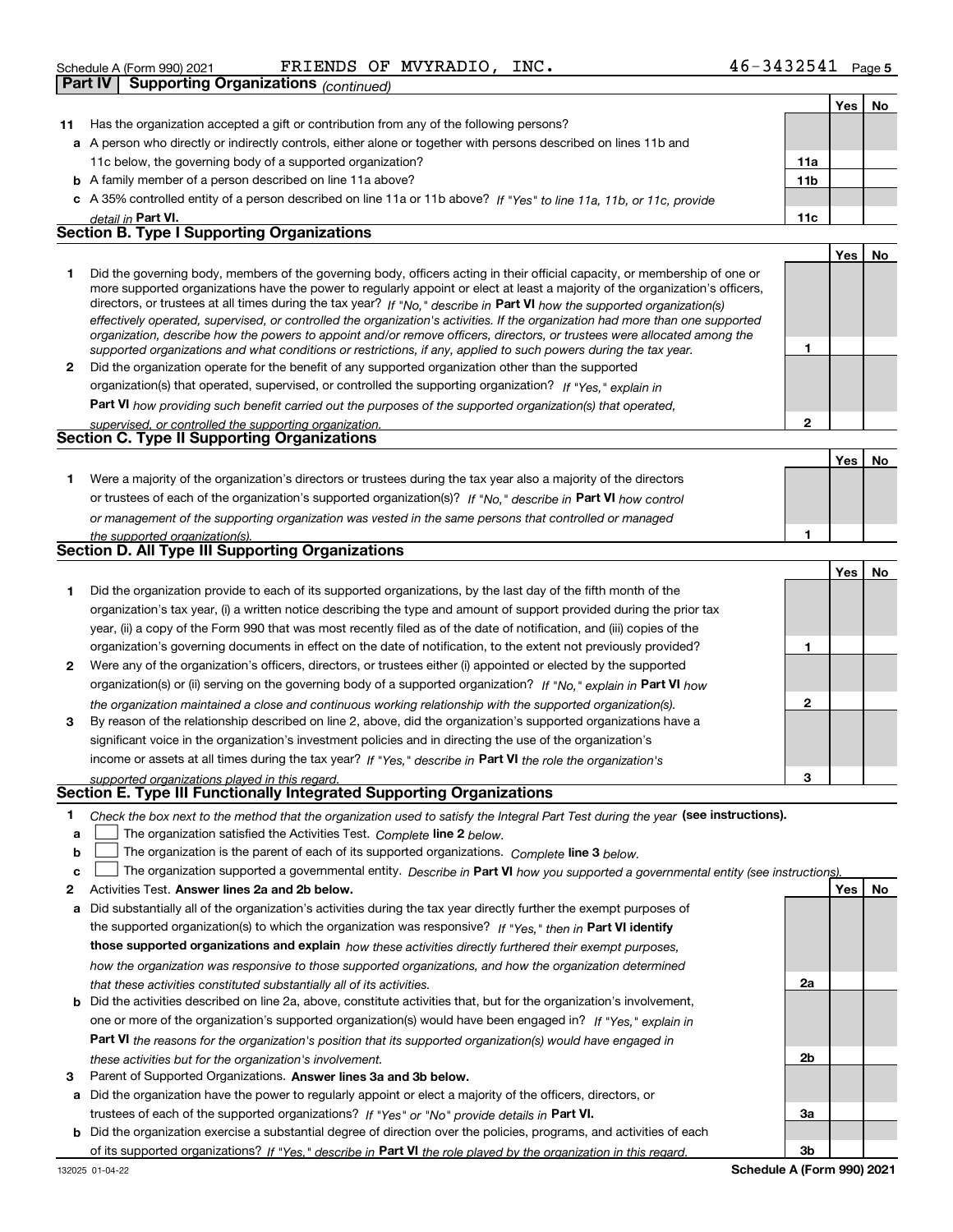|   | FRIENDS OF MVYRADIO, INC.<br>Schedule A (Form 990) 2021                                                                                                                                                                                                       |              |                | 46-3432541<br>Page 6           |
|---|---------------------------------------------------------------------------------------------------------------------------------------------------------------------------------------------------------------------------------------------------------------|--------------|----------------|--------------------------------|
|   | Type III Non-Functionally Integrated 509(a)(3) Supporting Organizations<br>Part V                                                                                                                                                                             |              |                |                                |
|   | Check here if the organization satisfied the Integral Part Test as a qualifying trust on Nov. 20, 1970 (explain in Part VI). See instructions.<br>All other Type III non-functionally integrated supporting organizations must complete Sections A through E. |              |                |                                |
|   | Section A - Adjusted Net Income                                                                                                                                                                                                                               |              | (A) Prior Year | (B) Current Year<br>(optional) |
|   | Net short-term capital gain                                                                                                                                                                                                                                   |              |                |                                |
|   | Recoveries of prior-year distributions                                                                                                                                                                                                                        | $\mathbf{2}$ |                |                                |
| з | Other gross income (see instructions)                                                                                                                                                                                                                         | 3            |                |                                |
| 4 | Add lines 1 through 3.                                                                                                                                                                                                                                        | 4            |                |                                |
| 5 | Depreciation and depletion                                                                                                                                                                                                                                    | 5            |                |                                |
| 6 | Portion of operating expenses paid or incurred for production or<br>collection of gross income or for management, conservation, or<br>maintenance of property held for production of income (see instructions)                                                | 6            |                |                                |
|   | Other expenses (see instructions)                                                                                                                                                                                                                             | 7            |                |                                |
| 8 | <b>Adjusted Net Income</b> (subtract lines 5, 6, and 7 from line 4)                                                                                                                                                                                           | 8            |                |                                |
|   | <b>Section B - Minimum Asset Amount</b>                                                                                                                                                                                                                       |              | (A) Prior Year | (B) Current Year<br>(          |

instructions).

**Schedule A (Form 990) 2021**

**Section B - Minimum Asset Amount 1**Aggregate fair market value of all non-exempt-use assets (see **2**Acquisition indebtedness applicable to non-exempt-use assets **3** Subtract line 2 from line 1d. **4**Cash deemed held for exempt use. Enter 0.015 of line 3 (for greater amount, **5** Net value of non-exempt-use assets (subtract line 4 from line 3) **678a** Average monthly value of securities **b** Average monthly cash balances **c**Fair market value of other non-exempt-use assets **dTotal**  (add lines 1a, 1b, and 1c) **eDiscount** claimed for blockage or other factors **1a1b1c 1d2345678**(explain in detail in Part VI): **Minimum Asset Amount**  (add line 7 to line 6) **Section C - Distributable Amount 1234567123456Distributable Amount.** Subtract line 5 from line 4, unless subject to (B) Current Year (optional)(A) Prior Year instructions for short tax year or assets held for part of year): see instructions). Multiply line 5 by 0.035. Recoveries of prior-year distributions Current Year Adjusted net income for prior year (from Section A, line 8, column A) Enter 0.85 of line 1. Minimum asset amount for prior year (from Section B, line 8, column A) Enter greater of line 2 or line 3. Income tax imposed in prior year emergency temporary reduction (see instructions). Check here if the current year is the organization's first as a non-functionally integrated Type III supporting organization (see  $\mathcal{L}^{\text{max}}$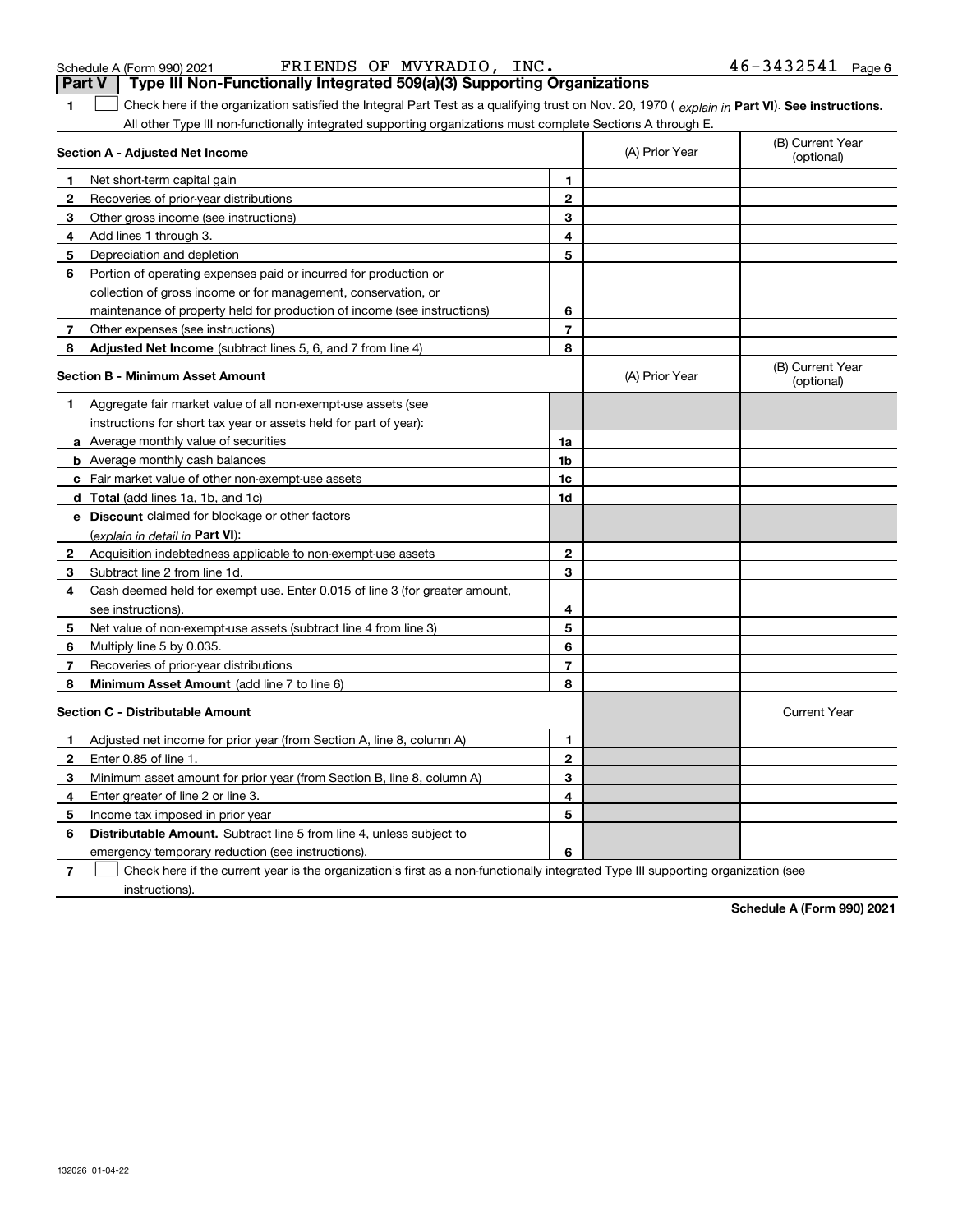| 3chedule A (Form 990) 2021 |  |  |
|----------------------------|--|--|
|                            |  |  |

| Schedule A (Form 990) 2021 |  | FRIENDS OF MVYRADIO, | INC. | 46-3432541 | Page |
|----------------------------|--|----------------------|------|------------|------|
|                            |  |                      |      |            |      |

| <b>Part V</b> | Type III Non-Functionally Integrated 509(a)(3) Supporting Organizations                    |                             | (continued)                           |                |                                         |
|---------------|--------------------------------------------------------------------------------------------|-----------------------------|---------------------------------------|----------------|-----------------------------------------|
|               | <b>Section D - Distributions</b>                                                           |                             |                                       |                | <b>Current Year</b>                     |
| 1             | Amounts paid to supported organizations to accomplish exempt purposes                      |                             |                                       | 1              |                                         |
| 2             | Amounts paid to perform activity that directly furthers exempt purposes of supported       |                             |                                       |                |                                         |
|               | organizations, in excess of income from activity                                           |                             | 2                                     |                |                                         |
| 3             | Administrative expenses paid to accomplish exempt purposes of supported organizations      | 3                           |                                       |                |                                         |
| 4             | Amounts paid to acquire exempt-use assets                                                  |                             |                                       | 4              |                                         |
| 5             | Qualified set-aside amounts (prior IRS approval required - provide details in Part VI)     |                             |                                       | 5              |                                         |
| 6             | Other distributions ( <i>describe in</i> Part VI). See instructions.                       |                             |                                       | 6              |                                         |
| 7             | Total annual distributions. Add lines 1 through 6.                                         |                             |                                       | $\overline{7}$ |                                         |
| 8             | Distributions to attentive supported organizations to which the organization is responsive |                             |                                       |                |                                         |
|               | (provide details in Part VI). See instructions.                                            |                             |                                       | 8              |                                         |
| 9             | Distributable amount for 2021 from Section C, line 6                                       |                             |                                       | 9              |                                         |
| 10            | Line 8 amount divided by line 9 amount                                                     |                             |                                       | 10             |                                         |
|               |                                                                                            | (i)                         | (ii)                                  |                | (iii)                                   |
|               | Section E - Distribution Allocations (see instructions)                                    | <b>Excess Distributions</b> | <b>Underdistributions</b><br>Pre-2021 |                | <b>Distributable</b><br>Amount for 2021 |
| 1             | Distributable amount for 2021 from Section C, line 6                                       |                             |                                       |                |                                         |
| 2             | Underdistributions, if any, for years prior to 2021 (reason-                               |                             |                                       |                |                                         |
|               | able cause required - explain in Part VI). See instructions.                               |                             |                                       |                |                                         |
| 3             | Excess distributions carryover, if any, to 2021                                            |                             |                                       |                |                                         |
|               | a From 2016                                                                                |                             |                                       |                |                                         |
|               | <b>b</b> From 2017                                                                         |                             |                                       |                |                                         |
|               | $c$ From 2018                                                                              |                             |                                       |                |                                         |
|               | d From 2019                                                                                |                             |                                       |                |                                         |
|               | e From 2020                                                                                |                             |                                       |                |                                         |
|               | f Total of lines 3a through 3e                                                             |                             |                                       |                |                                         |
|               | g Applied to underdistributions of prior years                                             |                             |                                       |                |                                         |
|               | h Applied to 2021 distributable amount                                                     |                             |                                       |                |                                         |
|               | Carryover from 2016 not applied (see instructions)                                         |                             |                                       |                |                                         |
|               | Remainder. Subtract lines 3g, 3h, and 3i from line 3f.                                     |                             |                                       |                |                                         |
| 4             | Distributions for 2021 from Section D,                                                     |                             |                                       |                |                                         |
|               | line $7:$                                                                                  |                             |                                       |                |                                         |
|               | a Applied to underdistributions of prior years                                             |                             |                                       |                |                                         |
|               | <b>b</b> Applied to 2021 distributable amount                                              |                             |                                       |                |                                         |
|               | c Remainder. Subtract lines 4a and 4b from line 4.                                         |                             |                                       |                |                                         |
| 5.            | Remaining underdistributions for years prior to 2021, if                                   |                             |                                       |                |                                         |
|               | any. Subtract lines 3g and 4a from line 2. For result greater                              |                             |                                       |                |                                         |
|               | than zero, explain in Part VI. See instructions.                                           |                             |                                       |                |                                         |
| 6             | Remaining underdistributions for 2021. Subtract lines 3h                                   |                             |                                       |                |                                         |
|               | and 4b from line 1. For result greater than zero, explain in                               |                             |                                       |                |                                         |
|               | <b>Part VI.</b> See instructions.                                                          |                             |                                       |                |                                         |
| 7             | Excess distributions carryover to 2022. Add lines 3j                                       |                             |                                       |                |                                         |
|               | and 4c.                                                                                    |                             |                                       |                |                                         |
| 8             | Breakdown of line 7:                                                                       |                             |                                       |                |                                         |
|               | a Excess from 2017                                                                         |                             |                                       |                |                                         |
|               | <b>b</b> Excess from 2018                                                                  |                             |                                       |                |                                         |
|               | c Excess from 2019                                                                         |                             |                                       |                |                                         |
|               | d Excess from 2020                                                                         |                             |                                       |                |                                         |
|               | e Excess from 2021                                                                         |                             |                                       |                |                                         |

**Schedule A (Form 990) 2021**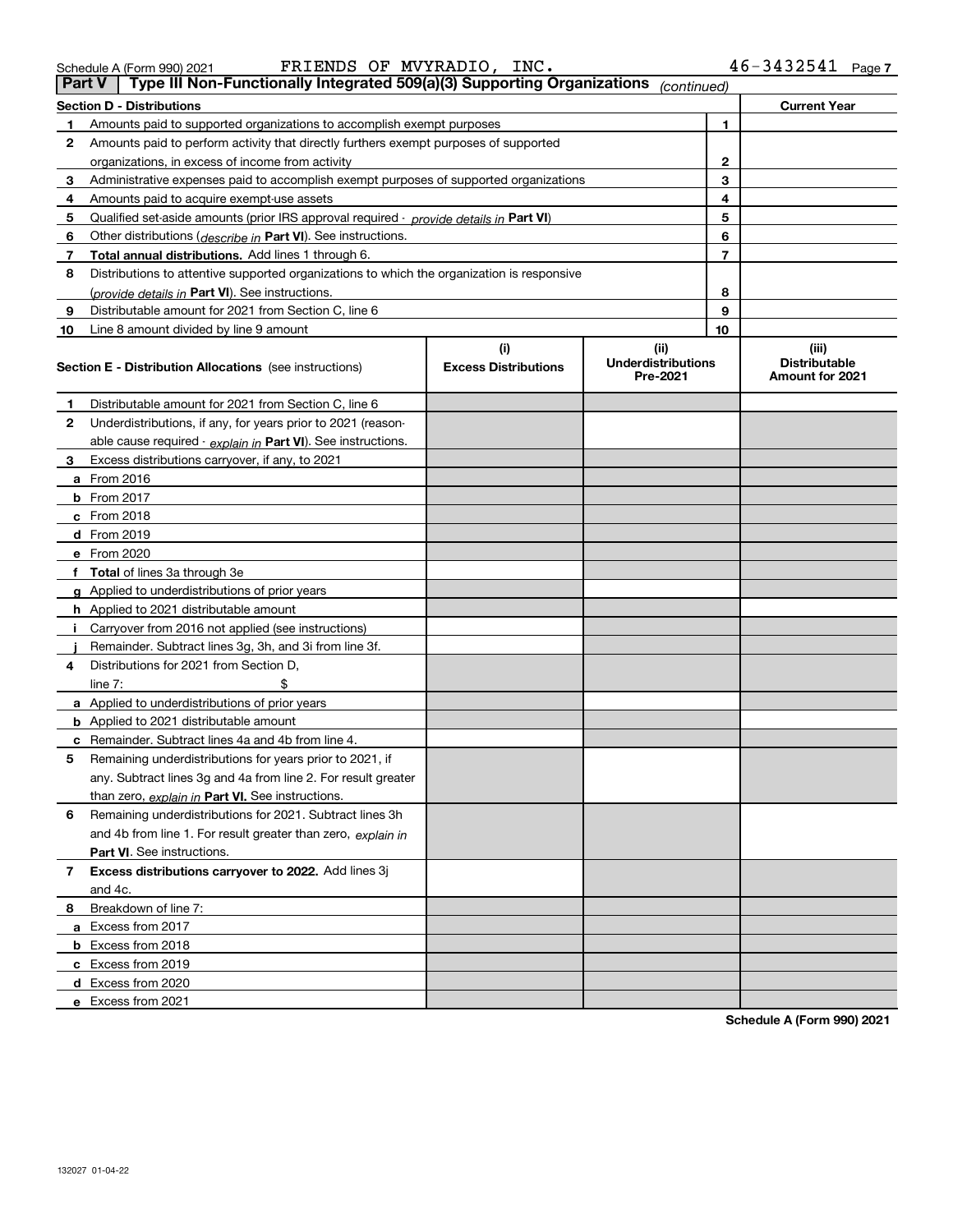|                | Schedule A (Form 990) 2021 | FRIENDS OF MVYRADIO, INC. |                                                                                                                                 | $46 - 3432541$ Page 8                                                                                                                                                                                                                                                                                                                                                                 |
|----------------|----------------------------|---------------------------|---------------------------------------------------------------------------------------------------------------------------------|---------------------------------------------------------------------------------------------------------------------------------------------------------------------------------------------------------------------------------------------------------------------------------------------------------------------------------------------------------------------------------------|
| <b>Part VI</b> |                            |                           | Section D, lines 5, 6, and 8; and Part V, Section E, lines 2, 5, and 6. Also complete this part for any additional information. | Supplemental Information. Provide the explanations required by Part II, line 10; Part II, line 17a or 17b; Part III, line 12;<br>Part IV, Section A, lines 1, 2, 3b, 3c, 4b, 4c, 5a, 6, 9a, 9b, 9c, 11a, 11b, and 11c; Part IV, S<br>line 1; Part IV, Section D, lines 2 and 3; Part IV, Section E, lines 1c, 2a, 2b, 3a, and 3b; Part V, line 1; Part V, Section B, line 1e; Part V, |
|                | (See instructions.)        |                           |                                                                                                                                 |                                                                                                                                                                                                                                                                                                                                                                                       |
|                |                            |                           |                                                                                                                                 |                                                                                                                                                                                                                                                                                                                                                                                       |
|                |                            |                           |                                                                                                                                 |                                                                                                                                                                                                                                                                                                                                                                                       |
|                |                            |                           |                                                                                                                                 |                                                                                                                                                                                                                                                                                                                                                                                       |
|                |                            |                           |                                                                                                                                 |                                                                                                                                                                                                                                                                                                                                                                                       |
|                |                            |                           |                                                                                                                                 |                                                                                                                                                                                                                                                                                                                                                                                       |
|                |                            |                           |                                                                                                                                 |                                                                                                                                                                                                                                                                                                                                                                                       |
|                |                            |                           |                                                                                                                                 |                                                                                                                                                                                                                                                                                                                                                                                       |
|                |                            |                           |                                                                                                                                 |                                                                                                                                                                                                                                                                                                                                                                                       |
|                |                            |                           |                                                                                                                                 |                                                                                                                                                                                                                                                                                                                                                                                       |
|                |                            |                           |                                                                                                                                 |                                                                                                                                                                                                                                                                                                                                                                                       |
|                |                            |                           |                                                                                                                                 |                                                                                                                                                                                                                                                                                                                                                                                       |
|                |                            |                           |                                                                                                                                 |                                                                                                                                                                                                                                                                                                                                                                                       |
|                |                            |                           |                                                                                                                                 |                                                                                                                                                                                                                                                                                                                                                                                       |
|                |                            |                           |                                                                                                                                 |                                                                                                                                                                                                                                                                                                                                                                                       |
|                |                            |                           |                                                                                                                                 |                                                                                                                                                                                                                                                                                                                                                                                       |
|                |                            |                           |                                                                                                                                 |                                                                                                                                                                                                                                                                                                                                                                                       |
|                |                            |                           |                                                                                                                                 |                                                                                                                                                                                                                                                                                                                                                                                       |
|                |                            |                           |                                                                                                                                 |                                                                                                                                                                                                                                                                                                                                                                                       |
|                |                            |                           |                                                                                                                                 |                                                                                                                                                                                                                                                                                                                                                                                       |
|                |                            |                           |                                                                                                                                 |                                                                                                                                                                                                                                                                                                                                                                                       |
|                |                            |                           |                                                                                                                                 |                                                                                                                                                                                                                                                                                                                                                                                       |
|                |                            |                           |                                                                                                                                 |                                                                                                                                                                                                                                                                                                                                                                                       |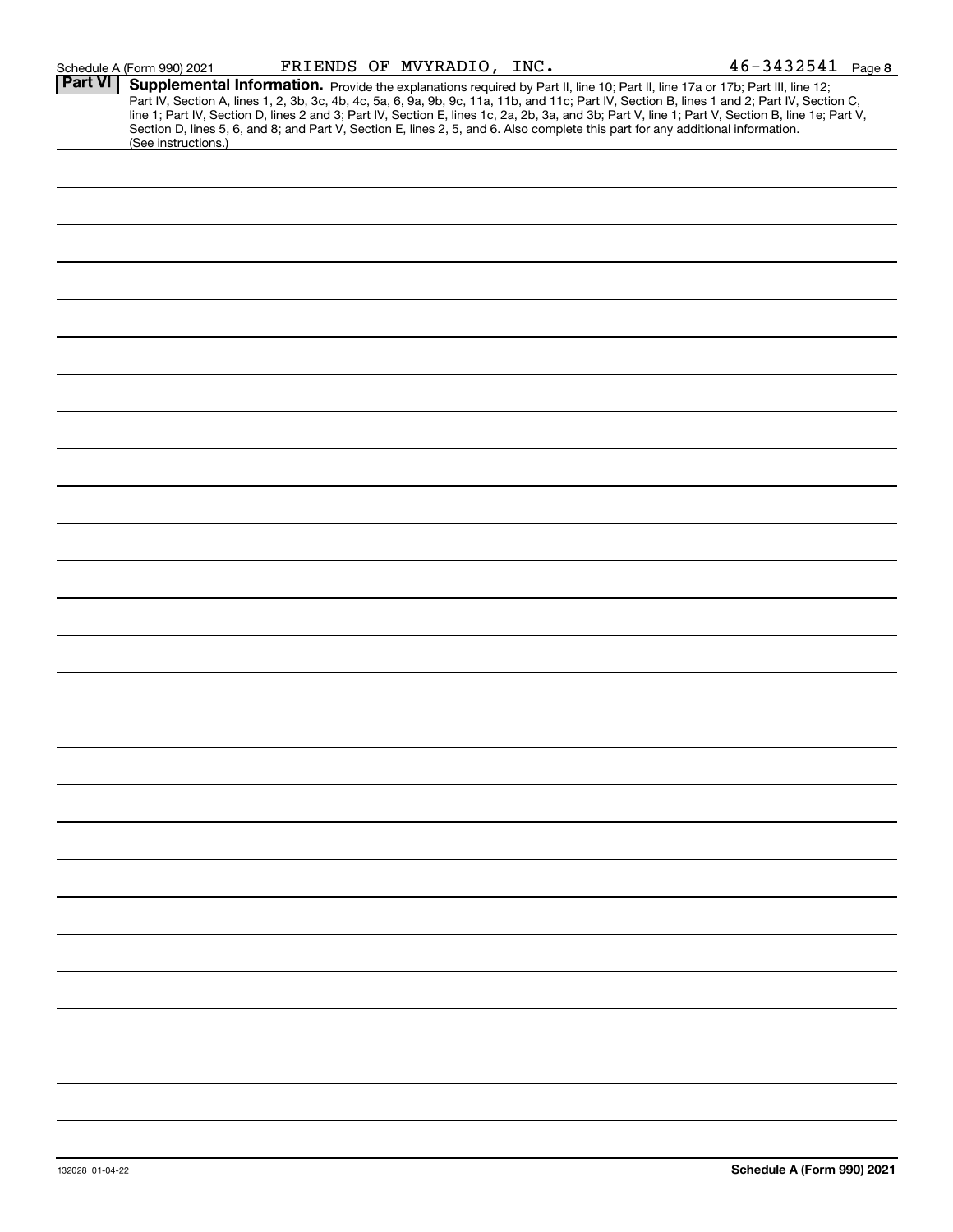|         |                                                        |                                                                                                                                                                |                         |                                                                                                      |                | OMB No. 1545-0047                     |
|---------|--------------------------------------------------------|----------------------------------------------------------------------------------------------------------------------------------------------------------------|-------------------------|------------------------------------------------------------------------------------------------------|----------------|---------------------------------------|
|         | <b>SCHEDULE D</b>                                      | <b>Supplemental Financial Statements</b>                                                                                                                       |                         |                                                                                                      |                |                                       |
|         | (Form 990)                                             | Complete if the organization answered "Yes" on Form 990,<br>Part IV, line 6, 7, 8, 9, 10, 11a, 11b, 11c, 11d, 11e, 11f, 12a, or 12b.                           |                         |                                                                                                      |                |                                       |
|         | Department of the Treasury<br>Internal Revenue Service | Go to www.irs.gov/Form990 for instructions and the latest information.                                                                                         | Attach to Form 990.     |                                                                                                      |                | <b>Open to Public</b><br>Inspection   |
|         | Name of the organization                               |                                                                                                                                                                |                         |                                                                                                      |                | <b>Employer identification number</b> |
|         |                                                        | FRIENDS OF MVYRADIO, INC.                                                                                                                                      |                         |                                                                                                      |                | 46-3432541                            |
| Part I  |                                                        | Organizations Maintaining Donor Advised Funds or Other Similar Funds or Accounts. Complete if the<br>organization answered "Yes" on Form 990, Part IV, line 6. |                         |                                                                                                      |                |                                       |
|         |                                                        |                                                                                                                                                                | (a) Donor advised funds |                                                                                                      |                | (b) Funds and other accounts          |
| 1       |                                                        |                                                                                                                                                                |                         |                                                                                                      |                |                                       |
| 2       |                                                        | Aggregate value of contributions to (during year)                                                                                                              |                         |                                                                                                      |                |                                       |
| 3       |                                                        |                                                                                                                                                                |                         |                                                                                                      |                |                                       |
| 4       |                                                        |                                                                                                                                                                |                         |                                                                                                      |                |                                       |
| 5       |                                                        | Did the organization inform all donors and donor advisors in writing that the assets held in donor advised funds                                               |                         |                                                                                                      |                |                                       |
|         |                                                        |                                                                                                                                                                |                         |                                                                                                      |                | Yes<br><b>No</b>                      |
| 6       |                                                        | Did the organization inform all grantees, donors, and donor advisors in writing that grant funds can be used only                                              |                         |                                                                                                      |                |                                       |
|         |                                                        | for charitable purposes and not for the benefit of the donor or donor advisor, or for any other purpose conferring                                             |                         |                                                                                                      |                |                                       |
|         | impermissible private benefit?                         |                                                                                                                                                                |                         |                                                                                                      |                | Yes<br>No                             |
| Part II |                                                        | Conservation Easements. Complete if the organization answered "Yes" on Form 990, Part IV, line 7.                                                              |                         |                                                                                                      |                |                                       |
| 1       |                                                        | Purpose(s) of conservation easements held by the organization (check all that apply).                                                                          |                         |                                                                                                      |                |                                       |
|         |                                                        | Preservation of land for public use (for example, recreation or education)<br>Protection of natural habitat                                                    |                         | Preservation of a historically important land area<br>Preservation of a certified historic structure |                |                                       |
|         |                                                        | Preservation of open space                                                                                                                                     |                         |                                                                                                      |                |                                       |
| 2       |                                                        | Complete lines 2a through 2d if the organization held a qualified conservation contribution in the form of a conservation easement on the last                 |                         |                                                                                                      |                |                                       |
|         | day of the tax year.                                   |                                                                                                                                                                |                         |                                                                                                      |                | Held at the End of the Tax Year       |
|         |                                                        | Total number of conservation easements                                                                                                                         |                         |                                                                                                      | 2a             |                                       |
| b       |                                                        | Total acreage restricted by conservation easements                                                                                                             |                         |                                                                                                      | 2b             |                                       |
|         |                                                        | Number of conservation easements on a certified historic structure included in (a) manufacture included in (a)                                                 |                         |                                                                                                      | 2 <sub>c</sub> |                                       |
|         |                                                        | d Number of conservation easements included in (c) acquired after 7/25/06, and not on a historic structure                                                     |                         |                                                                                                      |                |                                       |
|         |                                                        |                                                                                                                                                                |                         |                                                                                                      | 2d             |                                       |
| з       | $year \blacktriangleright$                             | Number of conservation easements modified, transferred, released, extinguished, or terminated by the organization during the tax                               |                         |                                                                                                      |                |                                       |
| 4       |                                                        | Number of states where property subject to conservation easement is located $\blacktriangleright$                                                              |                         |                                                                                                      |                |                                       |
| 5       |                                                        | Does the organization have a written policy regarding the periodic monitoring, inspection, handling of                                                         |                         |                                                                                                      |                |                                       |
|         |                                                        | violations, and enforcement of the conservation easements it holds?                                                                                            |                         |                                                                                                      |                | Yes<br><b>No</b>                      |
|         |                                                        | Staff and volunteer hours devoted to monitoring, inspecting, handling of violations, and enforcing conservation easements during the year                      |                         |                                                                                                      |                |                                       |
| 7       |                                                        | Amount of expenses incurred in monitoring, inspecting, handling of violations, and enforcing conservation easements during the year                            |                         |                                                                                                      |                |                                       |
|         | $\blacktriangleright$ s                                |                                                                                                                                                                |                         |                                                                                                      |                |                                       |
| 8       |                                                        | Does each conservation easement reported on line 2(d) above satisfy the requirements of section 170(h)(4)(B)(i)                                                |                         |                                                                                                      |                |                                       |
|         |                                                        |                                                                                                                                                                |                         |                                                                                                      |                | Yes<br>No                             |
| 9       |                                                        | In Part XIII, describe how the organization reports conservation easements in its revenue and expense statement and                                            |                         |                                                                                                      |                |                                       |
|         |                                                        | balance sheet, and include, if applicable, the text of the footnote to the organization's financial statements that describes the                              |                         |                                                                                                      |                |                                       |
|         | Part III                                               | organization's accounting for conservation easements.<br>Organizations Maintaining Collections of Art, Historical Treasures, or Other Similar Assets.          |                         |                                                                                                      |                |                                       |
|         |                                                        | Complete if the organization answered "Yes" on Form 990, Part IV, line 8.                                                                                      |                         |                                                                                                      |                |                                       |
|         |                                                        | 1a If the organization elected, as permitted under FASB ASC 958, not to report in its revenue statement and balance sheet works                                |                         |                                                                                                      |                |                                       |
|         |                                                        | of art, historical treasures, or other similar assets held for public exhibition, education, or research in furtherance of public                              |                         |                                                                                                      |                |                                       |
|         |                                                        | service, provide in Part XIII the text of the footnote to its financial statements that describes these items.                                                 |                         |                                                                                                      |                |                                       |
|         |                                                        | <b>b</b> If the organization elected, as permitted under FASB ASC 958, to report in its revenue statement and balance sheet works of                           |                         |                                                                                                      |                |                                       |
|         |                                                        | art, historical treasures, or other similar assets held for public exhibition, education, or research in furtherance of public service,                        |                         |                                                                                                      |                |                                       |
|         |                                                        | provide the following amounts relating to these items:                                                                                                         |                         |                                                                                                      |                |                                       |
|         |                                                        | Revenue included on Form 990, Part VIII, line 1 [2000] [2000] [2000] [2000] [2000] [2000] [2000] [2000] [2000                                                  |                         |                                                                                                      | -\$            |                                       |
|         |                                                        | (ii) Assets included in Form 990, Part X                                                                                                                       |                         |                                                                                                      | -\$            |                                       |
| 2       |                                                        | If the organization received or held works of art, historical treasures, or other similar assets for financial gain, provide                                   |                         |                                                                                                      |                |                                       |
|         |                                                        | the following amounts required to be reported under FASB ASC 958 relating to these items:                                                                      |                         |                                                                                                      |                |                                       |

|  | LHA For Paperwork Reduction Act Notice, see the Instructions for Form 990. |  |  |
|--|----------------------------------------------------------------------------|--|--|
|--|----------------------------------------------------------------------------|--|--|

**a**Revenue included on Form 990, Part VIII, line 1 ~~~~~~~~~~~~~~~~~~~~~~~~~~~~~~

**For Paperwork Reduction Act Notice, Schedule D (Form 990) 2021** 

 $\blacktriangleright$  \$

 $\blacktriangleright$  \$

132051 10-28-21

**b** Assets included in Form 990, Part X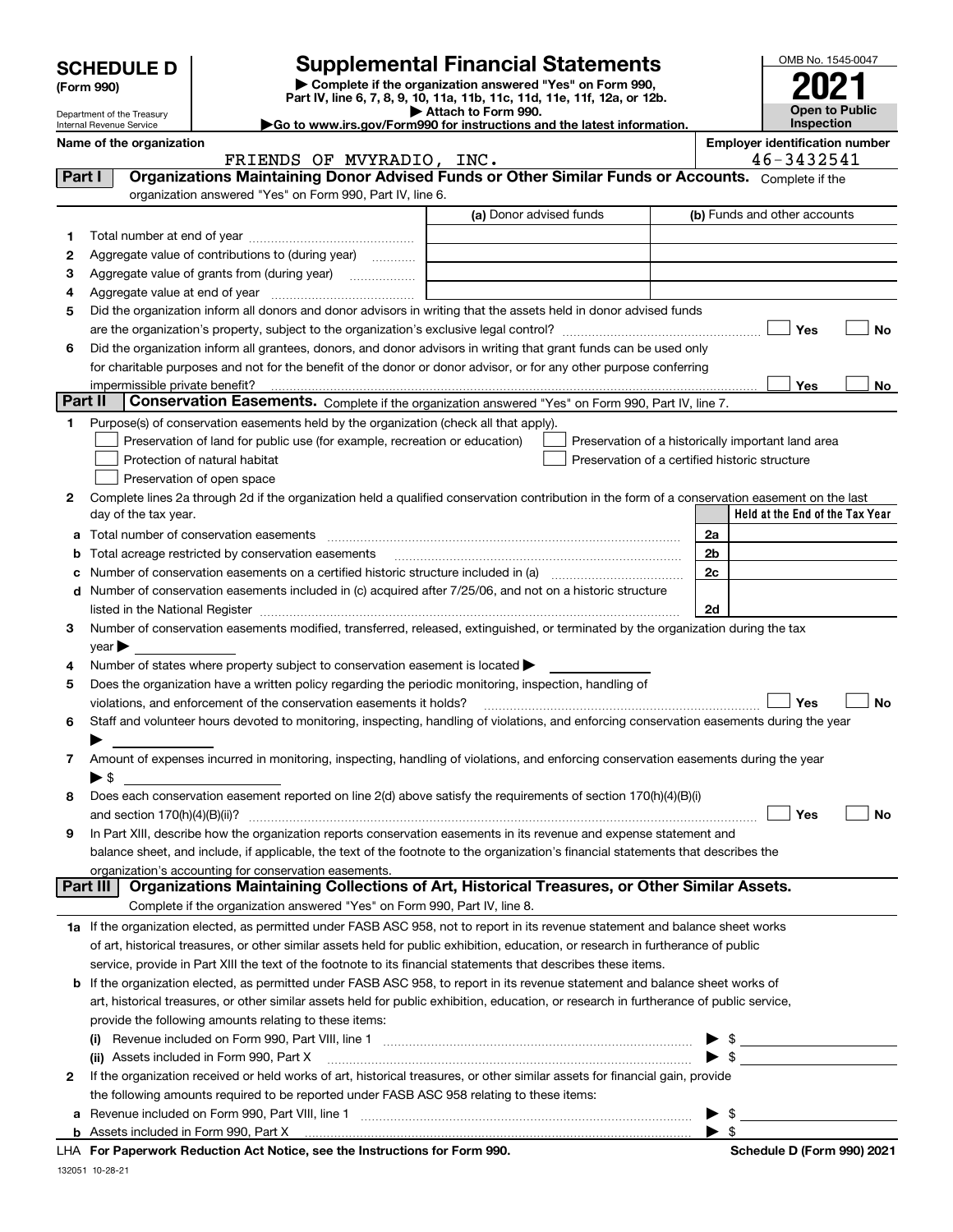|                 | Schedule D (Form 990) 2021                                                                                                                                                                                                     | FRIENDS OF MVYRADIO, INC. |   |                   |                          |                 | 46-3432541     | Page $2$                                                 |
|-----------------|--------------------------------------------------------------------------------------------------------------------------------------------------------------------------------------------------------------------------------|---------------------------|---|-------------------|--------------------------|-----------------|----------------|----------------------------------------------------------|
| <b>Part III</b> | Organizations Maintaining Collections of Art, Historical Treasures, or Other Similar Assets (continued)                                                                                                                        |                           |   |                   |                          |                 |                |                                                          |
| З               | Using the organization's acquisition, accession, and other records, check any of the following that make significant use of its                                                                                                |                           |   |                   |                          |                 |                |                                                          |
|                 | collection items (check all that apply):                                                                                                                                                                                       |                           |   |                   |                          |                 |                |                                                          |
| a               | Public exhibition                                                                                                                                                                                                              |                           |   |                   | Loan or exchange program |                 |                |                                                          |
| b               | Scholarly research                                                                                                                                                                                                             | е                         |   |                   |                          |                 |                |                                                          |
| c               | Preservation for future generations                                                                                                                                                                                            |                           |   |                   |                          |                 |                |                                                          |
| 4               | Provide a description of the organization's collections and explain how they further the organization's exempt purpose in Part XIII.                                                                                           |                           |   |                   |                          |                 |                |                                                          |
| 5               | During the year, did the organization solicit or receive donations of art, historical treasures, or other similar assets                                                                                                       |                           |   |                   |                          |                 |                |                                                          |
|                 |                                                                                                                                                                                                                                |                           |   |                   |                          |                 | Yes            | No                                                       |
|                 | Part IV<br>Escrow and Custodial Arrangements. Complete if the organization answered "Yes" on Form 990, Part IV, line 9, or                                                                                                     |                           |   |                   |                          |                 |                |                                                          |
|                 | reported an amount on Form 990, Part X, line 21.                                                                                                                                                                               |                           |   |                   |                          |                 |                |                                                          |
|                 | 1a Is the organization an agent, trustee, custodian or other intermediary for contributions or other assets not included                                                                                                       |                           |   |                   |                          |                 |                |                                                          |
|                 |                                                                                                                                                                                                                                |                           |   |                   |                          |                 | Yes            | No                                                       |
|                 | b If "Yes," explain the arrangement in Part XIII and complete the following table:                                                                                                                                             |                           |   |                   |                          |                 | Amount         |                                                          |
|                 |                                                                                                                                                                                                                                |                           |   |                   |                          |                 |                |                                                          |
| c               |                                                                                                                                                                                                                                |                           |   |                   |                          | 1c<br>1d        |                |                                                          |
|                 | Distributions during the year manufactured and continuum and the year manufactured and the year manufactured and the year manufactured and the year manufactured and the year manufactured and the year manufactured and the y |                           |   |                   |                          | 1e              |                |                                                          |
|                 |                                                                                                                                                                                                                                |                           |   |                   |                          | 1f              |                |                                                          |
|                 | 2a Did the organization include an amount on Form 990, Part X, line 21, for escrow or custodial account liability?                                                                                                             |                           |   |                   |                          |                 | Yes            | No                                                       |
|                 | <b>b</b> If "Yes," explain the arrangement in Part XIII. Check here if the explanation has been provided on Part XIII                                                                                                          |                           |   |                   |                          |                 |                |                                                          |
| <b>Part V</b>   | Endowment Funds. Complete if the organization answered "Yes" on Form 990, Part IV, line 10.                                                                                                                                    |                           |   |                   |                          |                 |                |                                                          |
|                 |                                                                                                                                                                                                                                | (a) Current year          |   | (b) Prior year    | (c) Two years back       |                 |                | $\vert$ (d) Three years back $\vert$ (e) Four years back |
| 1a              | Beginning of year balance                                                                                                                                                                                                      |                           |   |                   |                          |                 |                |                                                          |
|                 |                                                                                                                                                                                                                                |                           |   |                   |                          |                 |                |                                                          |
|                 | Net investment earnings, gains, and losses                                                                                                                                                                                     |                           |   |                   |                          |                 |                |                                                          |
|                 |                                                                                                                                                                                                                                |                           |   |                   |                          |                 |                |                                                          |
|                 | e Other expenditures for facilities                                                                                                                                                                                            |                           |   |                   |                          |                 |                |                                                          |
|                 | and programs                                                                                                                                                                                                                   |                           |   |                   |                          |                 |                |                                                          |
|                 |                                                                                                                                                                                                                                |                           |   |                   |                          |                 |                |                                                          |
|                 | End of year balance                                                                                                                                                                                                            |                           |   |                   |                          |                 |                |                                                          |
| 2               | Provide the estimated percentage of the current year end balance (line 1g, column (a)) held as:                                                                                                                                |                           |   |                   |                          |                 |                |                                                          |
|                 | Board designated or quasi-endowment                                                                                                                                                                                            |                           | % |                   |                          |                 |                |                                                          |
|                 | Permanent endowment                                                                                                                                                                                                            | %                         |   |                   |                          |                 |                |                                                          |
|                 | Term endowment $\blacktriangleright$                                                                                                                                                                                           | %                         |   |                   |                          |                 |                |                                                          |
|                 | The percentages on lines 2a, 2b, and 2c should equal 100%.                                                                                                                                                                     |                           |   |                   |                          |                 |                |                                                          |
|                 | 3a Are there endowment funds not in the possession of the organization that are held and administered for the organization                                                                                                     |                           |   |                   |                          |                 |                |                                                          |
|                 | by:                                                                                                                                                                                                                            |                           |   |                   |                          |                 |                | <b>Yes</b><br>No                                         |
|                 | (i)                                                                                                                                                                                                                            |                           |   |                   |                          |                 | 3a(i)          |                                                          |
|                 |                                                                                                                                                                                                                                |                           |   |                   |                          |                 | 3a(ii)         |                                                          |
|                 |                                                                                                                                                                                                                                |                           |   |                   |                          |                 | 3b             |                                                          |
|                 | Describe in Part XIII the intended uses of the organization's endowment funds.<br>Land, Buildings, and Equipment.<br><b>Part VI</b>                                                                                            |                           |   |                   |                          |                 |                |                                                          |
|                 | Complete if the organization answered "Yes" on Form 990, Part IV, line 11a. See Form 990, Part X, line 10.                                                                                                                     |                           |   |                   |                          |                 |                |                                                          |
|                 | Description of property                                                                                                                                                                                                        | (a) Cost or other         |   | (b) Cost or other |                          | (c) Accumulated | (d) Book value |                                                          |
|                 |                                                                                                                                                                                                                                | basis (investment)        |   | basis (other)     |                          | depreciation    |                |                                                          |
|                 |                                                                                                                                                                                                                                |                           |   |                   | 449,729.                 |                 |                | 449,729.                                                 |
|                 |                                                                                                                                                                                                                                |                           |   |                   | 3,484,920.               | 36,593.         |                | 3,448,327.                                               |
|                 |                                                                                                                                                                                                                                |                           |   |                   | 16,141.                  | 16,141.         |                | 0.                                                       |
|                 |                                                                                                                                                                                                                                |                           |   |                   | 385,362.                 | 155,279.        |                | 230,083.                                                 |
|                 |                                                                                                                                                                                                                                |                           |   |                   | 33,464.                  | 11,770.         |                | 21,694.                                                  |
|                 |                                                                                                                                                                                                                                |                           |   |                   |                          |                 |                | $\overline{4,149}$ , 833.                                |

**Schedule D (Form 990) 2021**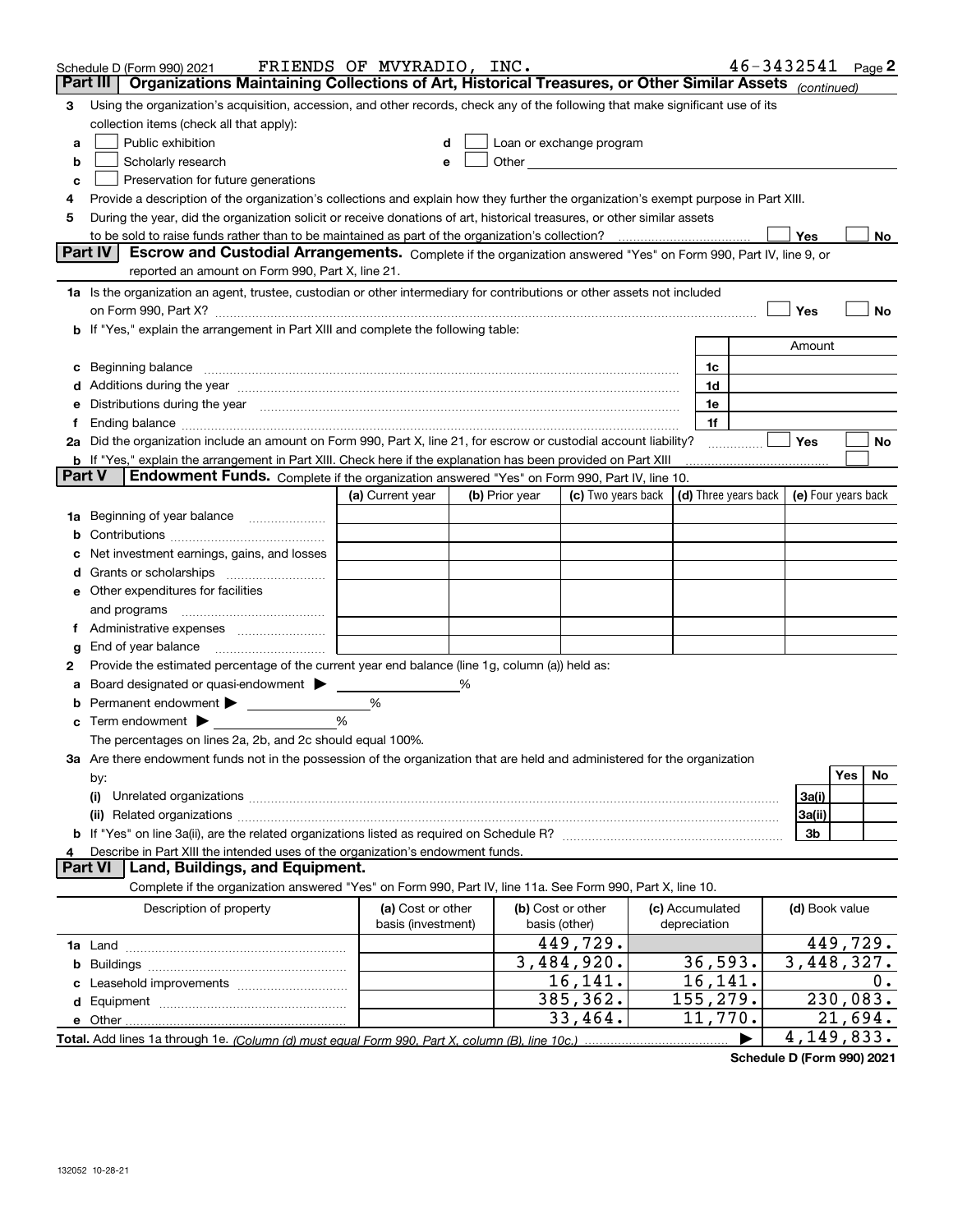|                                   | (1) Financial derivatives                                                                                  |                 |                                                                                                                   |                |
|-----------------------------------|------------------------------------------------------------------------------------------------------------|-----------------|-------------------------------------------------------------------------------------------------------------------|----------------|
| (2) Closely held equity interests |                                                                                                            |                 |                                                                                                                   |                |
| $(3)$ Other                       |                                                                                                            |                 |                                                                                                                   |                |
| (A)                               |                                                                                                            |                 |                                                                                                                   |                |
| (B)                               |                                                                                                            |                 |                                                                                                                   |                |
| (C)                               |                                                                                                            |                 |                                                                                                                   |                |
| (D)                               |                                                                                                            |                 |                                                                                                                   |                |
| (E)                               |                                                                                                            |                 |                                                                                                                   |                |
| (F)                               |                                                                                                            |                 |                                                                                                                   |                |
| (G)                               |                                                                                                            |                 |                                                                                                                   |                |
| (H)                               |                                                                                                            |                 |                                                                                                                   |                |
|                                   | Total. (Col. (b) must equal Form 990, Part X, col. (B) line 12.)                                           |                 |                                                                                                                   |                |
|                                   | Part VIII Investments - Program Related.                                                                   |                 |                                                                                                                   |                |
|                                   | Complete if the organization answered "Yes" on Form 990, Part IV, line 11c. See Form 990, Part X, line 13. |                 |                                                                                                                   |                |
|                                   | (a) Description of investment                                                                              | (b) Book value  | (c) Method of valuation: Cost or end-of-year market value                                                         |                |
| (1)                               |                                                                                                            |                 |                                                                                                                   |                |
| (2)                               |                                                                                                            |                 |                                                                                                                   |                |
| (3)                               |                                                                                                            |                 |                                                                                                                   |                |
| (4)                               |                                                                                                            |                 |                                                                                                                   |                |
|                                   |                                                                                                            |                 |                                                                                                                   |                |
| (5)                               |                                                                                                            |                 |                                                                                                                   |                |
| (6)                               |                                                                                                            |                 |                                                                                                                   |                |
| (7)                               |                                                                                                            |                 |                                                                                                                   |                |
| (8)                               |                                                                                                            |                 |                                                                                                                   |                |
| (9)                               |                                                                                                            |                 |                                                                                                                   |                |
| <b>Part IX</b>                    | Total. (Col. (b) must equal Form 990, Part X, col. (B) line 13.)<br><b>Other Assets.</b>                   |                 |                                                                                                                   |                |
|                                   |                                                                                                            |                 |                                                                                                                   |                |
|                                   | Complete if the organization answered "Yes" on Form 990, Part IV, line 11d. See Form 990, Part X, line 15. |                 |                                                                                                                   |                |
|                                   |                                                                                                            | (a) Description |                                                                                                                   | (b) Book value |
| (1)                               |                                                                                                            |                 |                                                                                                                   |                |
| (2)                               |                                                                                                            |                 |                                                                                                                   |                |
| (3)                               |                                                                                                            |                 |                                                                                                                   |                |
| (4)                               |                                                                                                            |                 |                                                                                                                   |                |
| (5)                               |                                                                                                            |                 |                                                                                                                   |                |
| (6)                               |                                                                                                            |                 |                                                                                                                   |                |
| (7)                               |                                                                                                            |                 |                                                                                                                   |                |
| (8)                               |                                                                                                            |                 |                                                                                                                   |                |
|                                   |                                                                                                            |                 |                                                                                                                   |                |
| (9)                               |                                                                                                            |                 |                                                                                                                   |                |
|                                   |                                                                                                            |                 |                                                                                                                   |                |
| Part X                            | Total. (Column (b) must equal Form 990, Part X, col. (B) line 15.)<br><b>Other Liabilities.</b>            |                 |                                                                                                                   |                |
|                                   |                                                                                                            |                 | Complete if the organization answered "Yes" on Form 990, Part IV, line 11e or 11f. See Form 990, Part X, line 25. |                |
| 1.                                | (a) Description of liability                                                                               |                 |                                                                                                                   | (b) Book value |
|                                   |                                                                                                            |                 |                                                                                                                   |                |
| (1)                               | Federal income taxes                                                                                       |                 |                                                                                                                   |                |
| (2)                               |                                                                                                            |                 |                                                                                                                   |                |
| (3)                               |                                                                                                            |                 |                                                                                                                   |                |
| (4)                               |                                                                                                            |                 |                                                                                                                   |                |
| (5)                               |                                                                                                            |                 |                                                                                                                   |                |
| (6)                               |                                                                                                            |                 |                                                                                                                   |                |
| (7)                               |                                                                                                            |                 |                                                                                                                   |                |
| (8)                               |                                                                                                            |                 |                                                                                                                   |                |
| (9)                               | Total. (Column (b) must equal Form 990, Part X, col. (B) line 25.)                                         |                 |                                                                                                                   |                |

**2.** Liability for uncertain tax positions. In Part XIII, provide the text of the footnote to the organization's financial statements that reports the organization's liability for uncertain tax positions under FASB ASC 740. Check here if the text of the footnote has been provided in Part XIII

(a) Description of security or category (including name of security)  $\vert$  (b) Book value  $\vert$  (c)

Complete if the organization answered "Yes" on Form 990, Part IV, line 11b. See Form 990, Part X, line 12.

(b) Book value (c) Method of valuation: Cost or end-of-year market value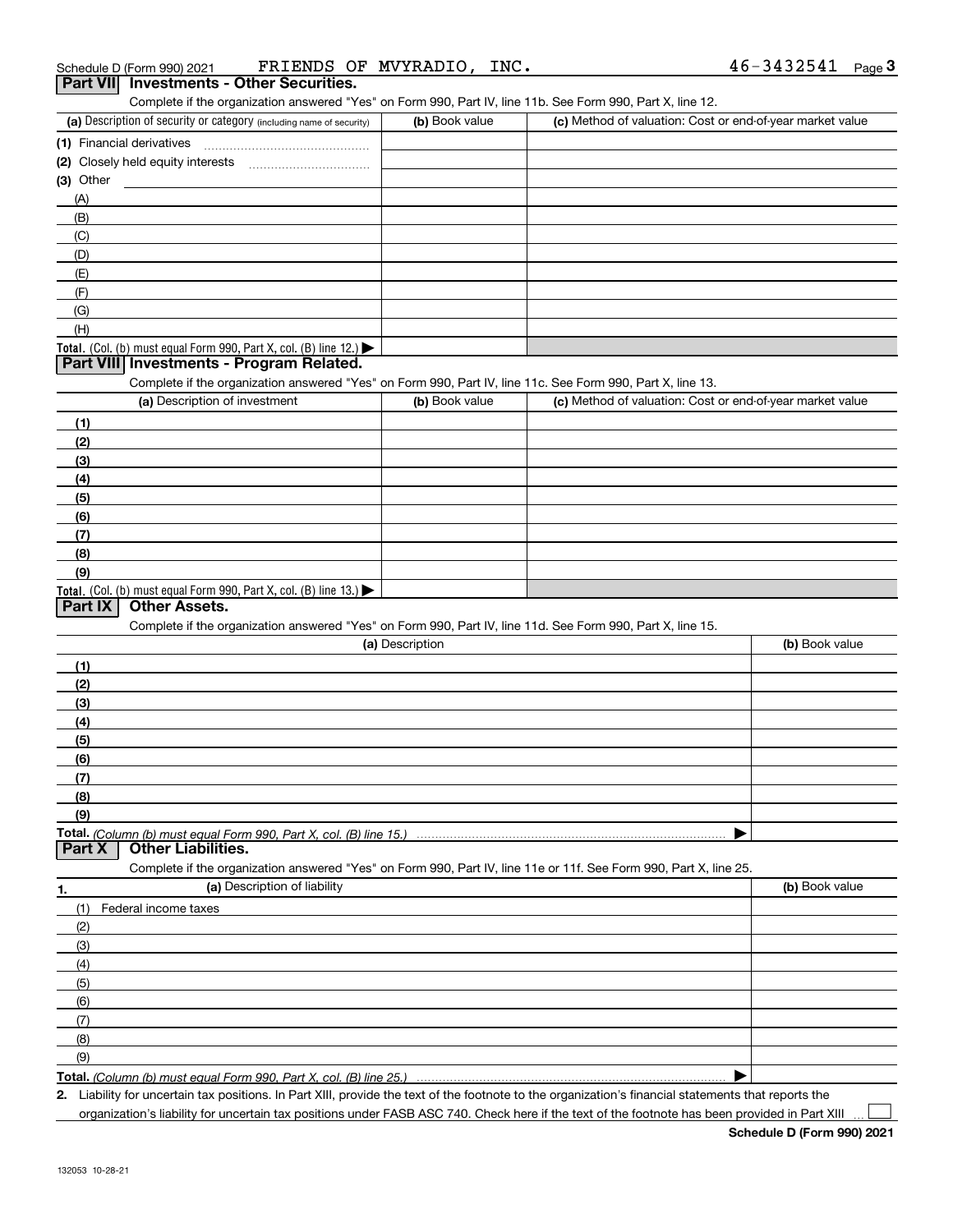|   | FRIENDS OF MVYRADIO, INC.<br>Schedule D (Form 990) 2021                                                                                                                                                                       |                |        |              | $46 - 3432541$ Page 4     |         |
|---|-------------------------------------------------------------------------------------------------------------------------------------------------------------------------------------------------------------------------------|----------------|--------|--------------|---------------------------|---------|
|   | Reconciliation of Revenue per Audited Financial Statements With Revenue per Return.<br><b>Part XI</b>                                                                                                                         |                |        |              |                           |         |
|   | Complete if the organization answered "Yes" on Form 990, Part IV, line 12a.                                                                                                                                                   |                |        |              |                           |         |
| 1 | Total revenue, gains, and other support per audited financial statements                                                                                                                                                      |                |        | $\mathbf 1$  | 2,886,109.                |         |
| 2 | Amounts included on line 1 but not on Form 990, Part VIII, line 12:                                                                                                                                                           |                |        |              |                           |         |
| а |                                                                                                                                                                                                                               | 2a             |        |              |                           |         |
| b |                                                                                                                                                                                                                               | 2 <sub>b</sub> | 2,322. |              |                           |         |
| C |                                                                                                                                                                                                                               | 2c             |        |              |                           |         |
| d | Other (Describe in Part XIII.)                                                                                                                                                                                                | 2d             |        |              |                           |         |
| е | Add lines 2a through 2d                                                                                                                                                                                                       |                |        | <b>2e</b>    | $\frac{2,322}{2,883,787}$ |         |
| 3 | Subtract line 2e from line 1 <b>manufacture in the contract of the 2e</b> from line 1                                                                                                                                         |                |        | 3            |                           |         |
|   | Amounts included on Form 990, Part VIII, line 12, but not on line 1:                                                                                                                                                          |                |        |              |                           |         |
| а | Investment expenses not included on Form 990, Part VIII, line 7b                                                                                                                                                              | 4a             |        |              |                           |         |
| b | Other (Describe in Part XIII.) [100] [100] [100] [100] [100] [100] [100] [100] [100] [100] [100] [100] [100] [                                                                                                                | 4 <sub>h</sub> |        |              |                           |         |
| c | Add lines 4a and 4b                                                                                                                                                                                                           |                |        | 4c           |                           | $0_{.}$ |
| 5 |                                                                                                                                                                                                                               |                |        | 5            | 2,883,787.                |         |
|   | Part XII   Reconciliation of Expenses per Audited Financial Statements With Expenses per Return.                                                                                                                              |                |        |              |                           |         |
|   | Complete if the organization answered "Yes" on Form 990, Part IV, line 12a.                                                                                                                                                   |                |        |              |                           |         |
| 1 | Total expenses and losses per audited financial statements [11, 11] manuscription control expenses and losses per audited financial statements [11] manuscription of the statements [11] manuscription of the statements [11] |                |        | $\mathbf{1}$ | 1,737,279.                |         |
| 2 | Amounts included on line 1 but not on Form 990, Part IX, line 25:                                                                                                                                                             |                |        |              |                           |         |
| a |                                                                                                                                                                                                                               | 2a             | 2,322. |              |                           |         |
| b | Prior year adjustments www.communication.com/www.communication.com/www.com/                                                                                                                                                   | 2 <sub>b</sub> |        |              |                           |         |
| c |                                                                                                                                                                                                                               | 2c             |        |              |                           |         |
| d |                                                                                                                                                                                                                               | 2d             |        |              |                           |         |
| е | Add lines 2a through 2d                                                                                                                                                                                                       |                |        | 2e           |                           | 2,322.  |
| 3 |                                                                                                                                                                                                                               |                |        | $\mathbf{3}$ | 1,734,957.                |         |
| 4 | Amounts included on Form 990, Part IX, line 25, but not on line 1:                                                                                                                                                            |                |        |              |                           |         |
| a |                                                                                                                                                                                                                               | 4a             |        |              |                           |         |
|   | Other (Describe in Part XIII.)                                                                                                                                                                                                | 4 <sub>b</sub> |        |              |                           |         |
|   | Add lines 4a and 4b                                                                                                                                                                                                           |                |        | 4c           |                           |         |
|   |                                                                                                                                                                                                                               |                |        | 5            | 1,734,957.                |         |
|   | Part XIII Supplemental Information.                                                                                                                                                                                           |                |        |              |                           |         |

Provide the descriptions required for Part II, lines 3, 5, and 9; Part III, lines 1a and 4; Part IV, lines 1b and 2b; Part V, line 4; Part X, line 2; Part XI, lines 2d and 4b; and Part XII, lines 2d and 4b. Also complete this part to provide any additional information.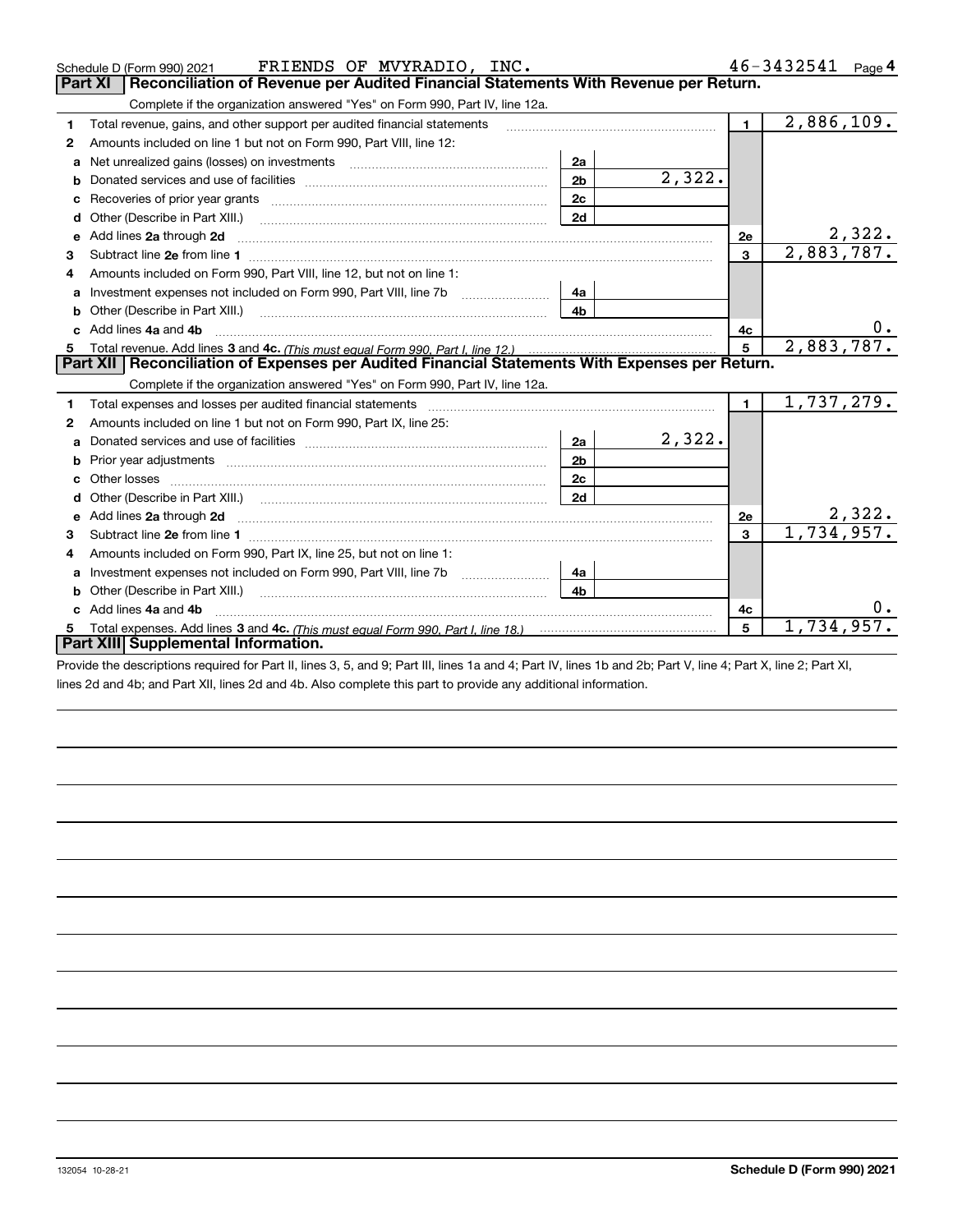| <b>SCHEDULE L</b>          |                                                                                                                                                                                                                                                                                                                                                                                                                                                                                                                                                                                                                                                                                                                                                                                                                                                                                                                                                                                                                                                                                                                                                                                                                                                  |  |                       |  |  |  |  |  |  |            |                           |
|----------------------------|--------------------------------------------------------------------------------------------------------------------------------------------------------------------------------------------------------------------------------------------------------------------------------------------------------------------------------------------------------------------------------------------------------------------------------------------------------------------------------------------------------------------------------------------------------------------------------------------------------------------------------------------------------------------------------------------------------------------------------------------------------------------------------------------------------------------------------------------------------------------------------------------------------------------------------------------------------------------------------------------------------------------------------------------------------------------------------------------------------------------------------------------------------------------------------------------------------------------------------------------------|--|-----------------------|--|--|--|--|--|--|------------|---------------------------|
| (Form 990)                 |                                                                                                                                                                                                                                                                                                                                                                                                                                                                                                                                                                                                                                                                                                                                                                                                                                                                                                                                                                                                                                                                                                                                                                                                                                                  |  |                       |  |  |  |  |  |  |            |                           |
| Department of the Treasury | <b>Transactions With Interested Persons</b><br>28b, or 28c, or Form 990-EZ, Part V, line 38a or 40b.<br>Attach to Form 990 or Form 990-EZ.<br>$\triangleright$ Go to www.irs.gov/Form990 for instructions and the latest information.<br>FRIENDS OF MVYRADIO, INC.<br>(b) Relationship between disqualified<br>(c) Description of transaction<br>person and organization<br>Loans to and/or From Interested Persons.<br>reported an amount on Form 990, Part X, line 5, 6, or 22.<br>(d) Loan to or<br>(c) Purpose<br>(b) Relationship<br>(e) Original<br>(f) Balance due<br>(g) In<br>from the<br>with organization<br>of loan<br>principal amount<br>organization?<br>To From<br>Yes<br><b>BOARD MEPURCHASE</b><br>1,000,000.<br>х<br>Ο.<br>$\blacktriangleright$ \$<br><b>Grants or Assistance Benefiting Interested Persons.</b><br>Complete if the organization answered "Yes" on Form 990, Part IV, line 27.<br>(c) Amount of<br>(d) Type of<br>(b) Relationship between<br>assistance<br>assistance<br>interested person and<br>the organization                                                                                                                                                                                          |  | <b>Open To Public</b> |  |  |  |  |  |  |            |                           |
| Name of the organization   |                                                                                                                                                                                                                                                                                                                                                                                                                                                                                                                                                                                                                                                                                                                                                                                                                                                                                                                                                                                                                                                                                                                                                                                                                                                  |  |                       |  |  |  |  |  |  |            |                           |
|                            |                                                                                                                                                                                                                                                                                                                                                                                                                                                                                                                                                                                                                                                                                                                                                                                                                                                                                                                                                                                                                                                                                                                                                                                                                                                  |  |                       |  |  |  |  |  |  |            |                           |
| Part I                     |                                                                                                                                                                                                                                                                                                                                                                                                                                                                                                                                                                                                                                                                                                                                                                                                                                                                                                                                                                                                                                                                                                                                                                                                                                                  |  |                       |  |  |  |  |  |  |            |                           |
|                            |                                                                                                                                                                                                                                                                                                                                                                                                                                                                                                                                                                                                                                                                                                                                                                                                                                                                                                                                                                                                                                                                                                                                                                                                                                                  |  |                       |  |  |  |  |  |  |            |                           |
| 1                          |                                                                                                                                                                                                                                                                                                                                                                                                                                                                                                                                                                                                                                                                                                                                                                                                                                                                                                                                                                                                                                                                                                                                                                                                                                                  |  |                       |  |  |  |  |  |  |            | No                        |
|                            |                                                                                                                                                                                                                                                                                                                                                                                                                                                                                                                                                                                                                                                                                                                                                                                                                                                                                                                                                                                                                                                                                                                                                                                                                                                  |  |                       |  |  |  |  |  |  |            |                           |
|                            |                                                                                                                                                                                                                                                                                                                                                                                                                                                                                                                                                                                                                                                                                                                                                                                                                                                                                                                                                                                                                                                                                                                                                                                                                                                  |  |                       |  |  |  |  |  |  |            |                           |
|                            |                                                                                                                                                                                                                                                                                                                                                                                                                                                                                                                                                                                                                                                                                                                                                                                                                                                                                                                                                                                                                                                                                                                                                                                                                                                  |  |                       |  |  |  |  |  |  |            |                           |
|                            |                                                                                                                                                                                                                                                                                                                                                                                                                                                                                                                                                                                                                                                                                                                                                                                                                                                                                                                                                                                                                                                                                                                                                                                                                                                  |  |                       |  |  |  |  |  |  |            |                           |
|                            |                                                                                                                                                                                                                                                                                                                                                                                                                                                                                                                                                                                                                                                                                                                                                                                                                                                                                                                                                                                                                                                                                                                                                                                                                                                  |  |                       |  |  |  |  |  |  |            |                           |
|                            |                                                                                                                                                                                                                                                                                                                                                                                                                                                                                                                                                                                                                                                                                                                                                                                                                                                                                                                                                                                                                                                                                                                                                                                                                                                  |  |                       |  |  |  |  |  |  |            |                           |
| section 4958               |                                                                                                                                                                                                                                                                                                                                                                                                                                                                                                                                                                                                                                                                                                                                                                                                                                                                                                                                                                                                                                                                                                                                                                                                                                                  |  |                       |  |  |  |  |  |  |            |                           |
|                            |                                                                                                                                                                                                                                                                                                                                                                                                                                                                                                                                                                                                                                                                                                                                                                                                                                                                                                                                                                                                                                                                                                                                                                                                                                                  |  |                       |  |  |  |  |  |  |            |                           |
| Part II                    |                                                                                                                                                                                                                                                                                                                                                                                                                                                                                                                                                                                                                                                                                                                                                                                                                                                                                                                                                                                                                                                                                                                                                                                                                                                  |  |                       |  |  |  |  |  |  |            |                           |
|                            |                                                                                                                                                                                                                                                                                                                                                                                                                                                                                                                                                                                                                                                                                                                                                                                                                                                                                                                                                                                                                                                                                                                                                                                                                                                  |  |                       |  |  |  |  |  |  |            |                           |
|                            |                                                                                                                                                                                                                                                                                                                                                                                                                                                                                                                                                                                                                                                                                                                                                                                                                                                                                                                                                                                                                                                                                                                                                                                                                                                  |  |                       |  |  |  |  |  |  |            |                           |
| (a) Name of                |                                                                                                                                                                                                                                                                                                                                                                                                                                                                                                                                                                                                                                                                                                                                                                                                                                                                                                                                                                                                                                                                                                                                                                                                                                                  |  |                       |  |  |  |  |  |  |            | (i) Written<br>agreement? |
|                            |                                                                                                                                                                                                                                                                                                                                                                                                                                                                                                                                                                                                                                                                                                                                                                                                                                                                                                                                                                                                                                                                                                                                                                                                                                                  |  |                       |  |  |  |  |  |  |            |                           |
|                            |                                                                                                                                                                                                                                                                                                                                                                                                                                                                                                                                                                                                                                                                                                                                                                                                                                                                                                                                                                                                                                                                                                                                                                                                                                                  |  |                       |  |  |  |  |  |  | Yes  <br>Х | No                        |
|                            |                                                                                                                                                                                                                                                                                                                                                                                                                                                                                                                                                                                                                                                                                                                                                                                                                                                                                                                                                                                                                                                                                                                                                                                                                                                  |  |                       |  |  |  |  |  |  |            |                           |
|                            |                                                                                                                                                                                                                                                                                                                                                                                                                                                                                                                                                                                                                                                                                                                                                                                                                                                                                                                                                                                                                                                                                                                                                                                                                                                  |  |                       |  |  |  |  |  |  |            |                           |
|                            |                                                                                                                                                                                                                                                                                                                                                                                                                                                                                                                                                                                                                                                                                                                                                                                                                                                                                                                                                                                                                                                                                                                                                                                                                                                  |  |                       |  |  |  |  |  |  |            |                           |
|                            |                                                                                                                                                                                                                                                                                                                                                                                                                                                                                                                                                                                                                                                                                                                                                                                                                                                                                                                                                                                                                                                                                                                                                                                                                                                  |  |                       |  |  |  |  |  |  |            |                           |
|                            |                                                                                                                                                                                                                                                                                                                                                                                                                                                                                                                                                                                                                                                                                                                                                                                                                                                                                                                                                                                                                                                                                                                                                                                                                                                  |  |                       |  |  |  |  |  |  |            |                           |
|                            |                                                                                                                                                                                                                                                                                                                                                                                                                                                                                                                                                                                                                                                                                                                                                                                                                                                                                                                                                                                                                                                                                                                                                                                                                                                  |  |                       |  |  |  |  |  |  |            |                           |
|                            |                                                                                                                                                                                                                                                                                                                                                                                                                                                                                                                                                                                                                                                                                                                                                                                                                                                                                                                                                                                                                                                                                                                                                                                                                                                  |  |                       |  |  |  |  |  |  |            |                           |
|                            |                                                                                                                                                                                                                                                                                                                                                                                                                                                                                                                                                                                                                                                                                                                                                                                                                                                                                                                                                                                                                                                                                                                                                                                                                                                  |  |                       |  |  |  |  |  |  |            |                           |
| <b>Total</b><br>Part III   |                                                                                                                                                                                                                                                                                                                                                                                                                                                                                                                                                                                                                                                                                                                                                                                                                                                                                                                                                                                                                                                                                                                                                                                                                                                  |  |                       |  |  |  |  |  |  |            |                           |
|                            |                                                                                                                                                                                                                                                                                                                                                                                                                                                                                                                                                                                                                                                                                                                                                                                                                                                                                                                                                                                                                                                                                                                                                                                                                                                  |  |                       |  |  |  |  |  |  |            |                           |
|                            |                                                                                                                                                                                                                                                                                                                                                                                                                                                                                                                                                                                                                                                                                                                                                                                                                                                                                                                                                                                                                                                                                                                                                                                                                                                  |  |                       |  |  |  |  |  |  |            |                           |
|                            |                                                                                                                                                                                                                                                                                                                                                                                                                                                                                                                                                                                                                                                                                                                                                                                                                                                                                                                                                                                                                                                                                                                                                                                                                                                  |  |                       |  |  |  |  |  |  |            |                           |
|                            |                                                                                                                                                                                                                                                                                                                                                                                                                                                                                                                                                                                                                                                                                                                                                                                                                                                                                                                                                                                                                                                                                                                                                                                                                                                  |  |                       |  |  |  |  |  |  |            |                           |
|                            |                                                                                                                                                                                                                                                                                                                                                                                                                                                                                                                                                                                                                                                                                                                                                                                                                                                                                                                                                                                                                                                                                                                                                                                                                                                  |  |                       |  |  |  |  |  |  |            |                           |
|                            |                                                                                                                                                                                                                                                                                                                                                                                                                                                                                                                                                                                                                                                                                                                                                                                                                                                                                                                                                                                                                                                                                                                                                                                                                                                  |  |                       |  |  |  |  |  |  |            |                           |
|                            |                                                                                                                                                                                                                                                                                                                                                                                                                                                                                                                                                                                                                                                                                                                                                                                                                                                                                                                                                                                                                                                                                                                                                                                                                                                  |  |                       |  |  |  |  |  |  |            |                           |
|                            |                                                                                                                                                                                                                                                                                                                                                                                                                                                                                                                                                                                                                                                                                                                                                                                                                                                                                                                                                                                                                                                                                                                                                                                                                                                  |  |                       |  |  |  |  |  |  |            |                           |
|                            |                                                                                                                                                                                                                                                                                                                                                                                                                                                                                                                                                                                                                                                                                                                                                                                                                                                                                                                                                                                                                                                                                                                                                                                                                                                  |  |                       |  |  |  |  |  |  |            |                           |
|                            | OMB No. 1545-0047<br>Complete if the organization answered "Yes" on Form 990, Part IV, line 25a, 25b, 26, 27, 28a,<br>Inspection<br>Internal Revenue Service<br><b>Employer identification number</b><br>46-3432541<br><b>Excess Benefit Transactions</b> (section 501(c)(3), section 501(c)(4), and section 501(c)(29) organizations only).<br>Complete if the organization answered "Yes" on Form 990, Part IV, line 25a or 25b, or Form 990-EZ, Part V, line 40b.<br>(d) Corrected?<br>(a) Name of disqualified person<br>Yes<br>2 Enter the amount of tax incurred by the organization managers or disqualified persons during the year under<br>$\triangleright$ \$<br>3 Enter the amount of tax, if any, on line 2, above, reimbursed by the organization match match contains an extendion match of tax, if any, on line 2, above, reimbursed by the organization<br>$\blacktriangleright$ \$<br>Complete if the organization answered "Yes" on Form 990-EZ, Part V, line 38a or Form 990, Part IV, line 26; or if the organization<br>(h) Approved<br>by board or<br>interested person<br>default?<br>committee?<br>No<br>Yes  <br>No<br><b>JAMES ATTWOOD</b><br>x<br>х<br>(a) Name of interested person<br>(e) Purpose of<br>assistance |  |                       |  |  |  |  |  |  |            |                           |
|                            |                                                                                                                                                                                                                                                                                                                                                                                                                                                                                                                                                                                                                                                                                                                                                                                                                                                                                                                                                                                                                                                                                                                                                                                                                                                  |  |                       |  |  |  |  |  |  |            |                           |

**For Paperwork Reduction Act Notice, see the Instructions for Form 990 or 990-EZ. Schedule L (Form 990) 2021** LHA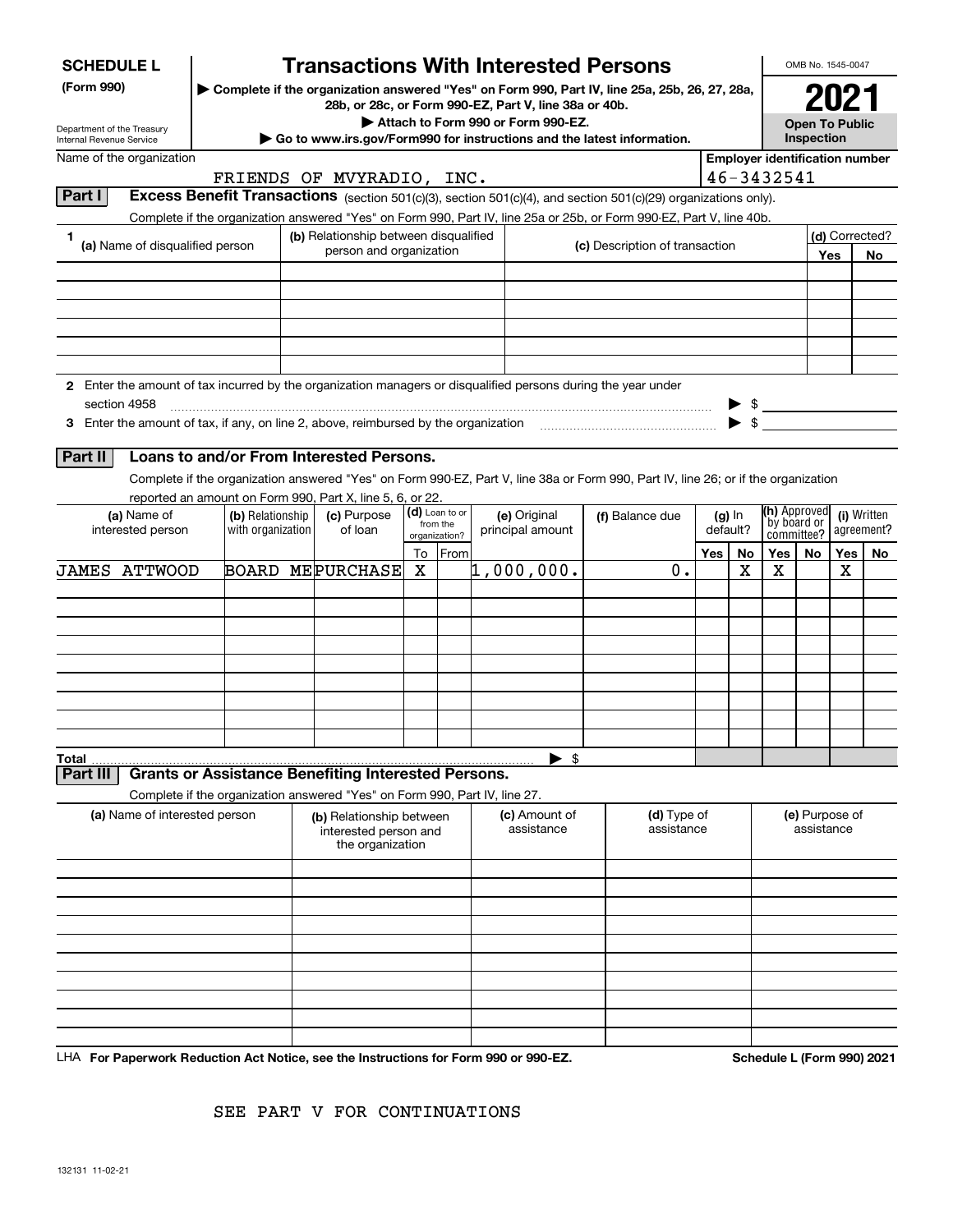|  | Schedule L (Form 990) 2021 |  |
|--|----------------------------|--|
|  |                            |  |

Schedule L (Form 990) 2021 FRIENDS OF MVYRADIO , INC • 46-3432541 Page **Part IV Business Transactions Involving Interested Persons.** 

Complete if the organization answered "Yes" on Form 990, Part IV, line 28a, 28b, or 28c.

| (a) Name of interested person | (b) Relationship between interested<br>person and the organization | (c) Amount of<br>transaction | (d) Description of<br>transaction |     | (e) Sharing of<br>organization's<br>revenues? |
|-------------------------------|--------------------------------------------------------------------|------------------------------|-----------------------------------|-----|-----------------------------------------------|
|                               |                                                                    |                              |                                   | Yes | No                                            |
|                               |                                                                    |                              |                                   |     |                                               |
|                               |                                                                    |                              |                                   |     |                                               |
|                               |                                                                    |                              |                                   |     |                                               |
|                               |                                                                    |                              |                                   |     |                                               |
|                               |                                                                    |                              |                                   |     |                                               |
|                               |                                                                    |                              |                                   |     |                                               |
|                               |                                                                    |                              |                                   |     |                                               |
|                               |                                                                    |                              |                                   |     |                                               |
|                               |                                                                    |                              |                                   |     |                                               |
|                               |                                                                    |                              |                                   |     |                                               |

### **Part V** Supplemental Information.

Provide additional information for responses to questions on Schedule L (see instructions).

#### SCHEDULE L, PART II, LOANS TO AND FROM INTERESTED PERSONS:

(A) NAME OF PERSON: JAMES ATTWOOD

(B) RELATIONSHIP WITH ORGANIZATION: BOARD MEMBER

(C) PURPOSE OF LOAN: PURCHASE AND RENOVATION OF BUILDING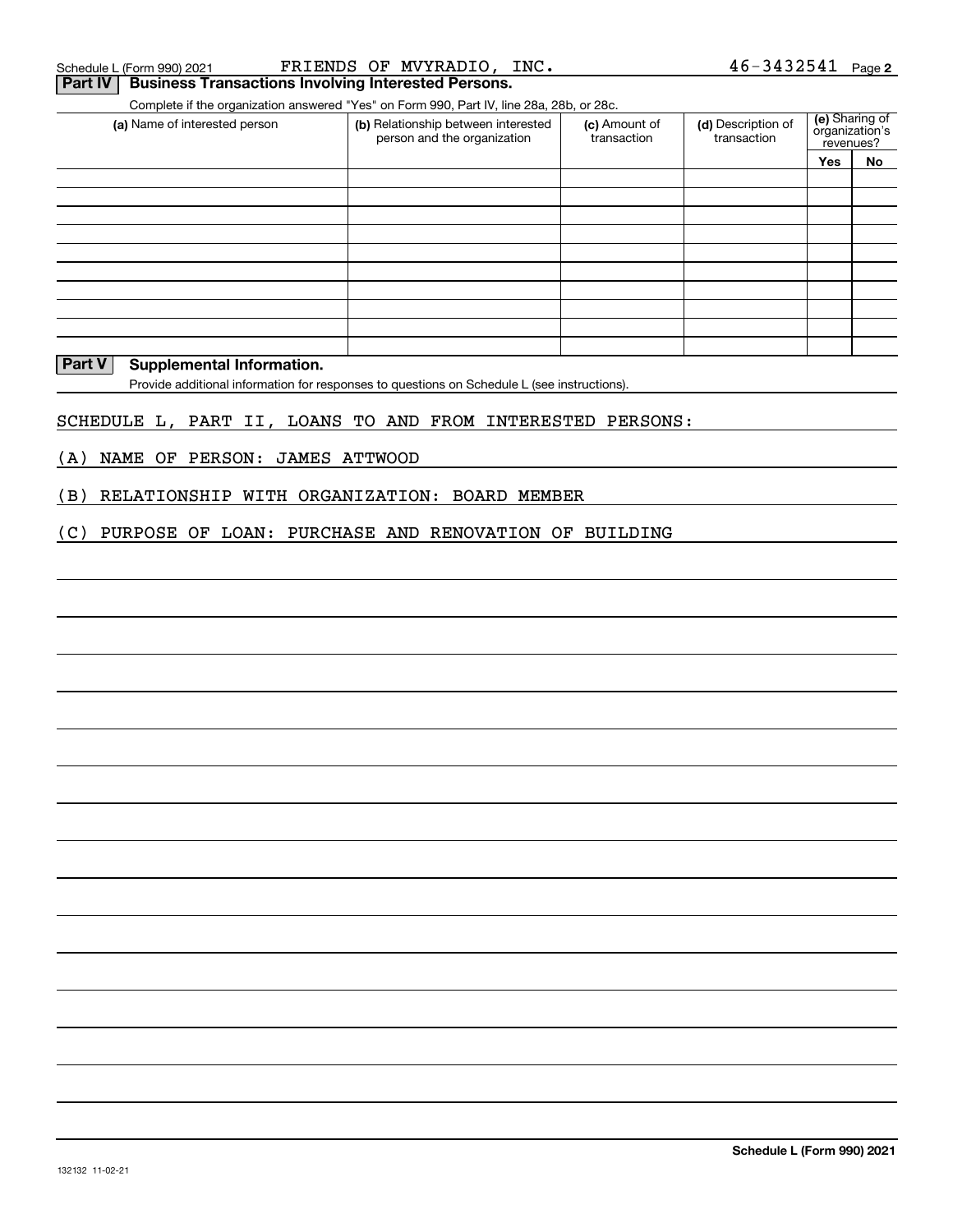### **SCHEDULE M (Form 990)**

# **Noncash Contributions**

OMB No. 1545-0047

**Open to Public Inspection**

| Department of the Treasury      |
|---------------------------------|
| <b>Internal Revenue Service</b> |

**Complete if the organizations answered "Yes" on Form 990, Part IV, lines 29 or 30.** <sup>J</sup>**2021 Attach to Form 990.** J

 **Go to www.irs.gov/Form990 for instructions and the latest information.** J

|  | Name of the organization |  |
|--|--------------------------|--|

| loyer identification numbe |  |
|----------------------------|--|

|        | Name of the organization                                                                                                                                                                                                                                                                                                                                                                                                   |                               |                                      |                                                                                                       | <b>Employer identification number</b>                        |            |           |
|--------|----------------------------------------------------------------------------------------------------------------------------------------------------------------------------------------------------------------------------------------------------------------------------------------------------------------------------------------------------------------------------------------------------------------------------|-------------------------------|--------------------------------------|-------------------------------------------------------------------------------------------------------|--------------------------------------------------------------|------------|-----------|
|        | FRIENDS OF MVYRADIO, INC.                                                                                                                                                                                                                                                                                                                                                                                                  |                               |                                      |                                                                                                       |                                                              | 46-3432541 |           |
| Part I | <b>Types of Property</b>                                                                                                                                                                                                                                                                                                                                                                                                   | (a)<br>Check if<br>applicable | (b)<br>Number of<br>contributions or | (c)<br>Noncash contribution<br>amounts reported on<br>items contributed  Form 990, Part VIII, line 1g | (d)<br>Method of determining<br>noncash contribution amounts |            |           |
| 1      |                                                                                                                                                                                                                                                                                                                                                                                                                            |                               |                                      |                                                                                                       |                                                              |            |           |
| 2      |                                                                                                                                                                                                                                                                                                                                                                                                                            |                               |                                      |                                                                                                       |                                                              |            |           |
| З      | Art - Fractional interests                                                                                                                                                                                                                                                                                                                                                                                                 |                               |                                      |                                                                                                       |                                                              |            |           |
| 4      |                                                                                                                                                                                                                                                                                                                                                                                                                            |                               |                                      |                                                                                                       |                                                              |            |           |
| 5      | Clothing and household goods                                                                                                                                                                                                                                                                                                                                                                                               |                               |                                      |                                                                                                       |                                                              |            |           |
| 6      | Cars and other vehicles                                                                                                                                                                                                                                                                                                                                                                                                    |                               |                                      |                                                                                                       |                                                              |            |           |
| 7      |                                                                                                                                                                                                                                                                                                                                                                                                                            |                               |                                      |                                                                                                       |                                                              |            |           |
| 8      |                                                                                                                                                                                                                                                                                                                                                                                                                            |                               |                                      |                                                                                                       |                                                              |            |           |
| 9      | Securities - Publicly traded                                                                                                                                                                                                                                                                                                                                                                                               |                               |                                      |                                                                                                       |                                                              |            |           |
| 10     | Securities - Closely held stock                                                                                                                                                                                                                                                                                                                                                                                            |                               |                                      |                                                                                                       |                                                              |            |           |
| 11     | Securities - Partnership, LLC, or                                                                                                                                                                                                                                                                                                                                                                                          |                               |                                      |                                                                                                       |                                                              |            |           |
|        | trust interests                                                                                                                                                                                                                                                                                                                                                                                                            |                               |                                      |                                                                                                       |                                                              |            |           |
| 12     |                                                                                                                                                                                                                                                                                                                                                                                                                            |                               |                                      |                                                                                                       |                                                              |            |           |
| 13     | Qualified conservation contribution -                                                                                                                                                                                                                                                                                                                                                                                      |                               |                                      |                                                                                                       |                                                              |            |           |
|        | Historic structures<br>                                                                                                                                                                                                                                                                                                                                                                                                    |                               |                                      |                                                                                                       |                                                              |            |           |
| 14     | Qualified conservation contribution - Other                                                                                                                                                                                                                                                                                                                                                                                |                               |                                      |                                                                                                       |                                                              |            |           |
| 15     | Real estate - Residential                                                                                                                                                                                                                                                                                                                                                                                                  |                               |                                      |                                                                                                       |                                                              |            |           |
| 16     | Real estate - Commercial                                                                                                                                                                                                                                                                                                                                                                                                   |                               |                                      |                                                                                                       |                                                              |            |           |
| 17     |                                                                                                                                                                                                                                                                                                                                                                                                                            |                               |                                      |                                                                                                       |                                                              |            |           |
| 18     |                                                                                                                                                                                                                                                                                                                                                                                                                            |                               |                                      |                                                                                                       |                                                              |            |           |
| 19     |                                                                                                                                                                                                                                                                                                                                                                                                                            |                               |                                      |                                                                                                       |                                                              |            |           |
| 20     | Drugs and medical supplies                                                                                                                                                                                                                                                                                                                                                                                                 |                               |                                      |                                                                                                       |                                                              |            |           |
| 21     | Taxidermy                                                                                                                                                                                                                                                                                                                                                                                                                  |                               |                                      |                                                                                                       |                                                              |            |           |
| 22     |                                                                                                                                                                                                                                                                                                                                                                                                                            |                               |                                      |                                                                                                       |                                                              |            |           |
| 23     |                                                                                                                                                                                                                                                                                                                                                                                                                            |                               |                                      |                                                                                                       |                                                              |            |           |
| 24     |                                                                                                                                                                                                                                                                                                                                                                                                                            |                               |                                      |                                                                                                       |                                                              |            |           |
| 25     | Other $\blacktriangleright$ (FORGIVENESS O)                                                                                                                                                                                                                                                                                                                                                                                | х                             | 1                                    |                                                                                                       | 516,889. FAIR VALUE                                          |            |           |
| 26     | Other $\blacktriangleright$<br>$($ $)$                                                                                                                                                                                                                                                                                                                                                                                     |                               |                                      |                                                                                                       |                                                              |            |           |
| 27     | $\left(\begin{array}{ccc} \rule{0pt}{2.5ex} & \rule{0pt}{2.5ex} & \rule{0pt}{2.5ex} & \rule{0pt}{2.5ex} & \rule{0pt}{2.5ex} & \rule{0pt}{2.5ex} & \rule{0pt}{2.5ex} & \rule{0pt}{2.5ex} & \rule{0pt}{2.5ex} & \rule{0pt}{2.5ex} & \rule{0pt}{2.5ex} & \rule{0pt}{2.5ex} & \rule{0pt}{2.5ex} & \rule{0pt}{2.5ex} & \rule{0pt}{2.5ex} & \rule{0pt}{2.5ex} & \rule{0pt}{2.5ex} & \rule{0pt}{2$<br>Other $\blacktriangleright$ |                               |                                      |                                                                                                       |                                                              |            |           |
| 28     | Other                                                                                                                                                                                                                                                                                                                                                                                                                      |                               |                                      |                                                                                                       |                                                              |            |           |
| 29     | Number of Forms 8283 received by the organization during the tax year for contributions<br>for which the organization completed Form 8283, Part V, Donee Acknowledgement                                                                                                                                                                                                                                                   |                               |                                      |                                                                                                       |                                                              |            |           |
|        |                                                                                                                                                                                                                                                                                                                                                                                                                            |                               |                                      | 29                                                                                                    |                                                              |            | Yes<br>No |
|        | 30a During the year, did the organization receive by contribution any property reported in Part I, lines 1 through 28, that it                                                                                                                                                                                                                                                                                             |                               |                                      |                                                                                                       |                                                              |            |           |
|        | must hold for at least three years from the date of the initial contribution, and which isn't required to be used for                                                                                                                                                                                                                                                                                                      |                               |                                      |                                                                                                       |                                                              |            |           |
|        | exempt purposes for the entire holding period?                                                                                                                                                                                                                                                                                                                                                                             |                               |                                      |                                                                                                       |                                                              | 30a        | X         |
|        | <b>b</b> If "Yes," describe the arrangement in Part II.                                                                                                                                                                                                                                                                                                                                                                    |                               |                                      |                                                                                                       |                                                              |            |           |
| 31     | Does the organization have a gift acceptance policy that requires the review of any nonstandard contributions?                                                                                                                                                                                                                                                                                                             |                               |                                      |                                                                                                       |                                                              | 31         | X         |
|        | 32a Does the organization hire or use third parties or related organizations to solicit, process, or sell noncash                                                                                                                                                                                                                                                                                                          |                               |                                      |                                                                                                       |                                                              |            |           |
|        | contributions?                                                                                                                                                                                                                                                                                                                                                                                                             |                               |                                      |                                                                                                       |                                                              | 32a        | х         |
|        | <b>b</b> If "Yes," describe in Part II.                                                                                                                                                                                                                                                                                                                                                                                    |                               |                                      |                                                                                                       |                                                              |            |           |

**33**If the organization didn't report an amount in column (c) for a type of property for which column (a) is checked, describe in Part II.

**For Paperwork Reduction Act Notice, see the Instructions for Form 990. Schedule M (Form 990) 2021** LHA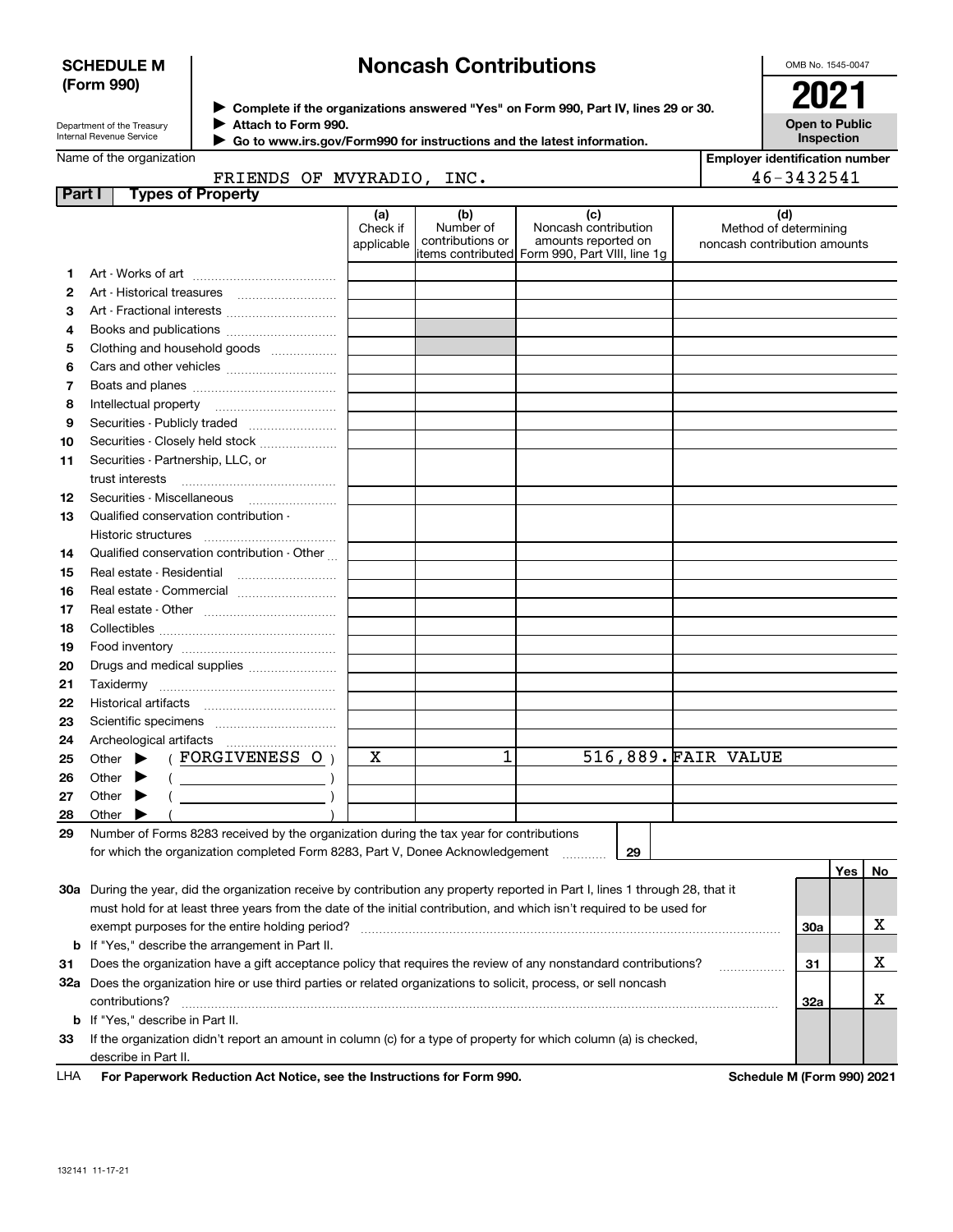Part II | Supplemental Information. Provide the information required by Part I, lines 30b, 32b, and 33, and whether the organization is reporting in Part I, column (b), the number of contributions, the number of items received, or a combination of both. Also complete this part for any additional information.